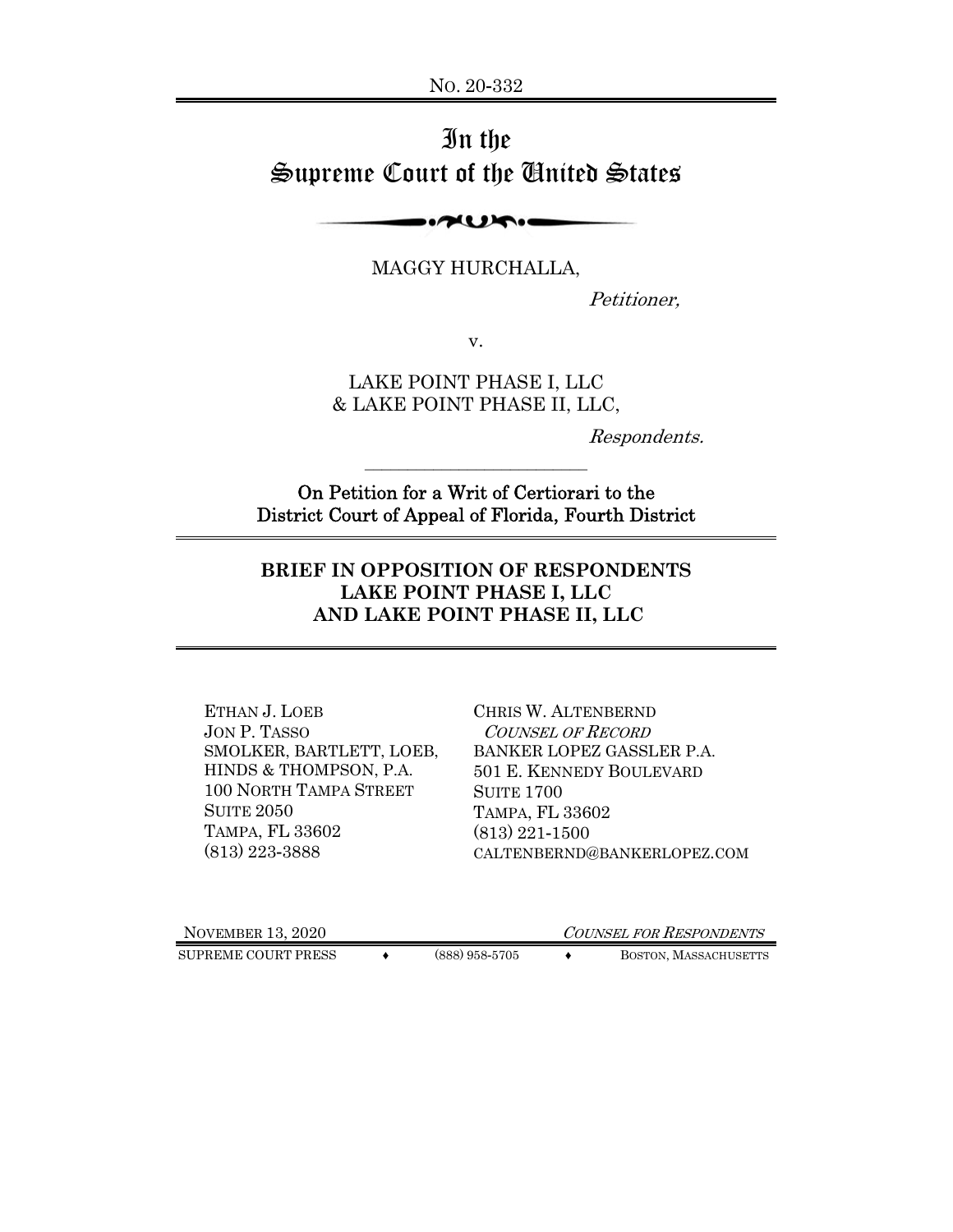#### QUESTION PRESENTED

Where a person speaks to a government official on a matter of public concern, and a subsequent governmental action regarding that matter harms a third party, whether a tort award against the speaker and in favor of the third party violates the Free Speech or Petition Clause of the First Amendment to the U.S. Constitution when the statement could reasonably be construed as a verifiable and true assertion or an unverifiable opinion, when the speaker genuinely believed the statement, and when there is no evidence that the statement caused the governmental action.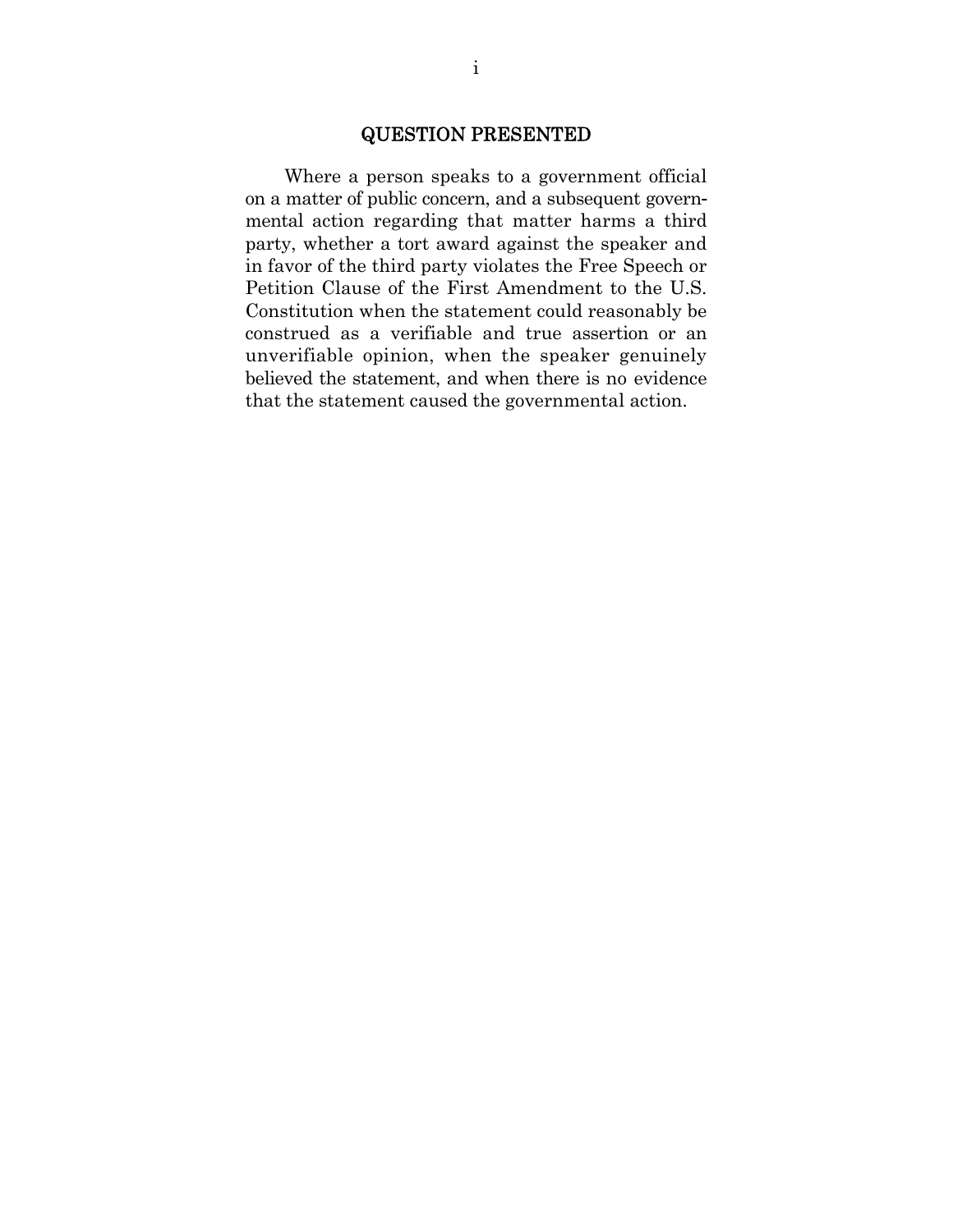### CORPORATE DISCLOSURE STATEMENT

No public company owns 10% or greater of either Respondent, Lake Point Phase I, LLC or Lake Point Phase II, LLC, or their parent company Lake Point Holdings, LLC.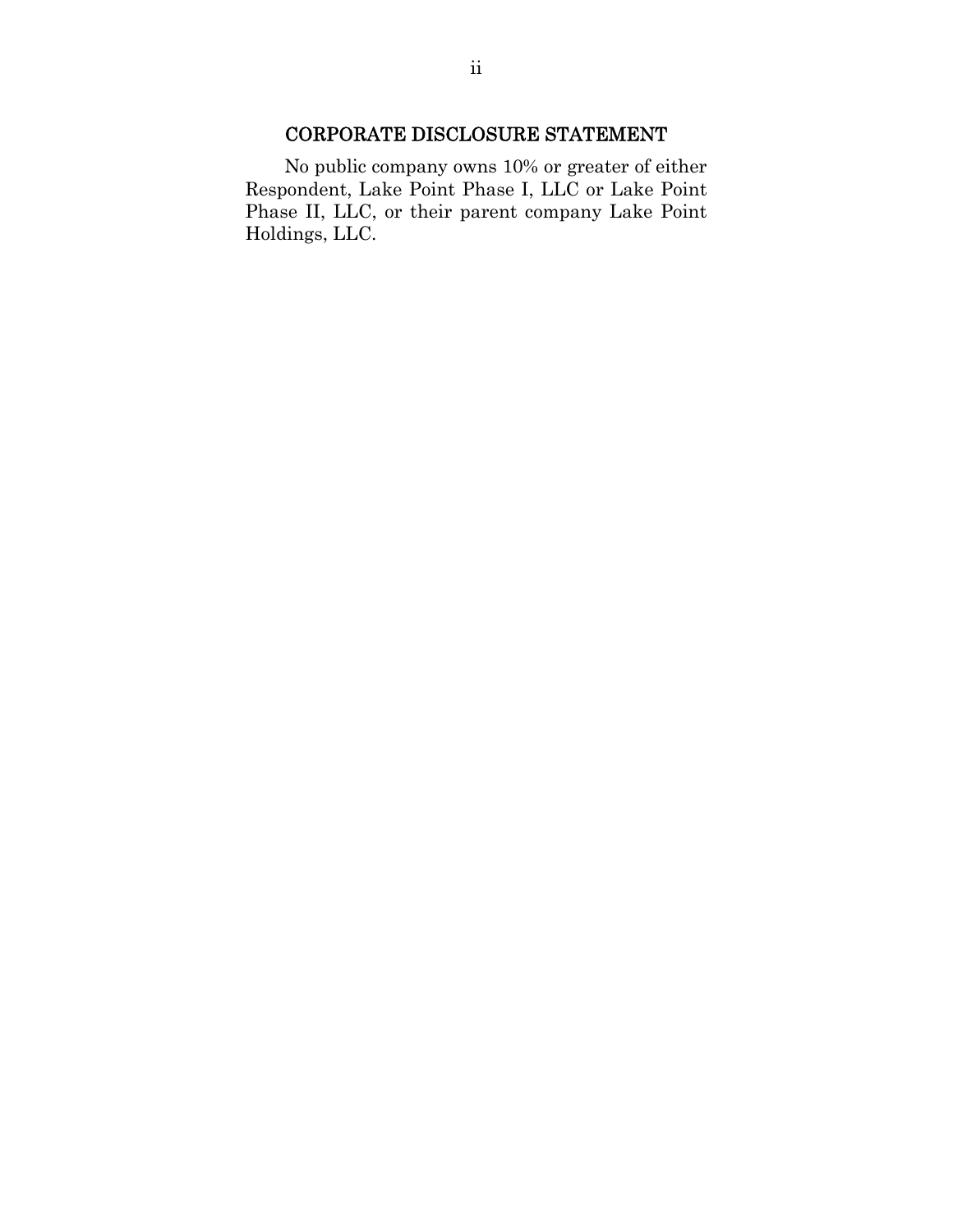# TABLE OF CONTENTS

|         |                | CORPORATE DISCLOSURE STATEMENT ii     |
|---------|----------------|---------------------------------------|
|         |                |                                       |
|         |                |                                       |
|         |                |                                       |
| $A_{-}$ |                |                                       |
|         | 1.             |                                       |
|         | $\overline{2}$ |                                       |
|         | 3.             |                                       |
|         | 4.             | Performing Under the Contracts        |
|         | 5.             | Fall of 2012: Hurchalla Targets Lake  |
|         | 6              | Martin County Breaches the Interlocal |
|         | 7.             | Hurchalla: DON'T DO IT!  12           |
| B.      |                |                                       |
| C.      |                |                                       |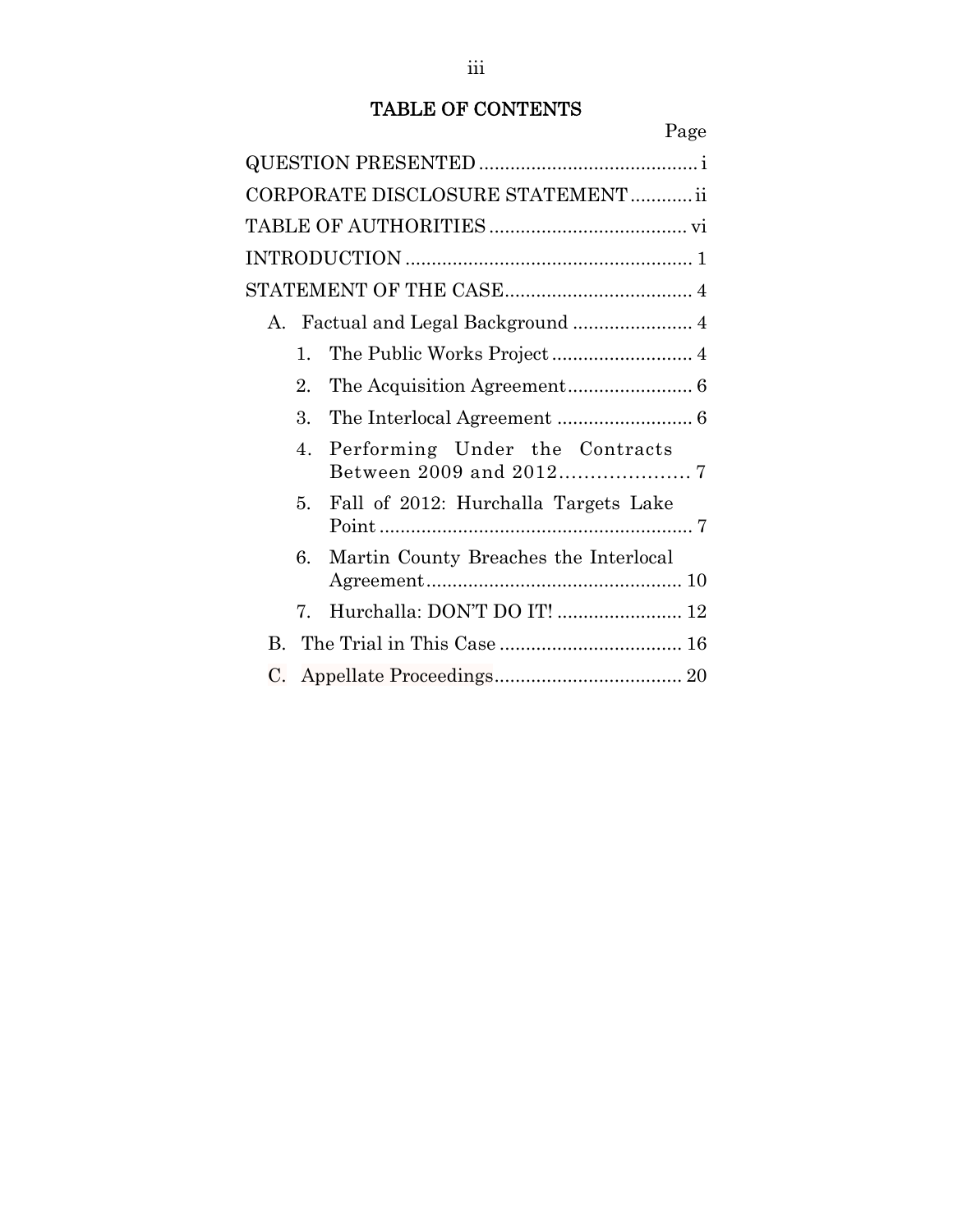# TABLE OF CONTENTS – Continued

| Page                                                                                                                                                                                                                                                                                                       |
|------------------------------------------------------------------------------------------------------------------------------------------------------------------------------------------------------------------------------------------------------------------------------------------------------------|
| REASONS FOR DENYING THE PETITION  22                                                                                                                                                                                                                                                                       |
| HURCHALLA DOES NOT SATISFY THE JURIS-<br>I.<br>DICTIONAL REQUIREMENT FOR CERTIORARI                                                                                                                                                                                                                        |
| II. EVEN IF THIS ISSUE HAD NOT BEEN WAIVED<br>IN THE TRIAL COURT, THE FLORIDA FOURTH<br><b>DISTRICT COURT OF APPEALS CONDUCTED A</b><br>PROPER INDEPENDENT EXAMINATION OF<br>"ACTUAL MALICE" UNDER BOSE. HURCHALLA<br>IS SIMPLY UNSATISFIED WITH THE RESULT  24<br>A. The Falsity of Hurchalla's Statement |
| About Storage and Treatment Benefits 24                                                                                                                                                                                                                                                                    |
| B. "Context" Does Not Help Hurchalla  27                                                                                                                                                                                                                                                                   |
| C. Clear and Convincing Evidence of                                                                                                                                                                                                                                                                        |
| III. HURCHALLA'S STATEMENTS WERE NOT                                                                                                                                                                                                                                                                       |
| IV. STATE LAW ISSUES SUCH AS CAUSATION ARE<br>CLASSIC JURY QUESTIONS, AND SHOULD                                                                                                                                                                                                                           |
| $V_{\cdot}$<br>THIS CASE IS THE WRONG VEHICLE TO<br>EXTEND BOSE BEYOND THE EXAMINATION<br>OF "ACTUAL MALICE" TO OTHER ISSUES<br>THAT ARE TRADITIONALLY FOR A JURY'S                                                                                                                                        |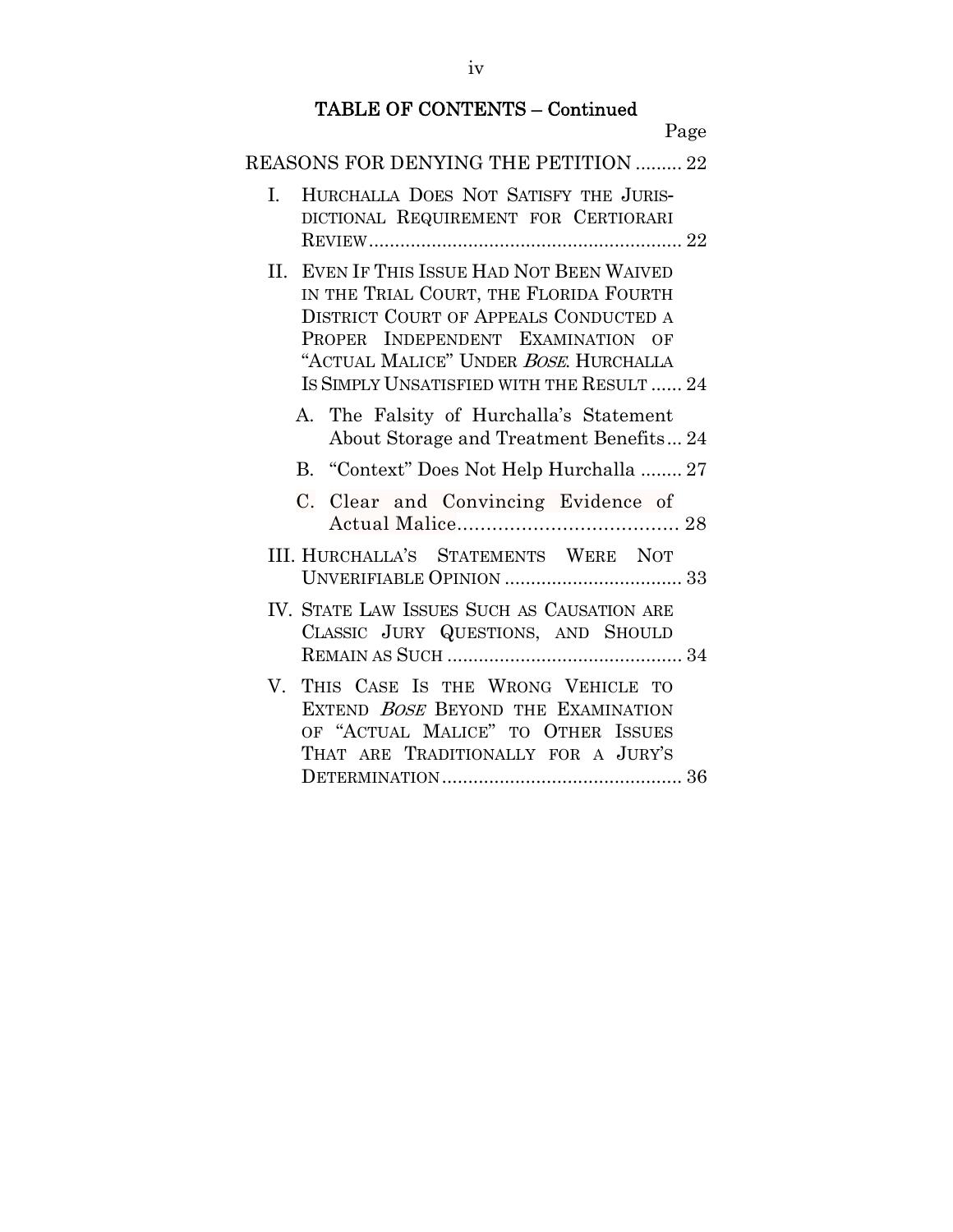# TABLE OF CONTENTS – Continued

Page

### RESPONDENTS APPENDIX TABLE OF CONTENTS

| Defendant's Requested Jury Instructions<br>Nos. 6, 7, 10 (February 14, 2018) 1a |  |
|---------------------------------------------------------------------------------|--|
| Jury Instructions as Read by Judge Roby                                         |  |
| Email from Ed Fielding to Maggy Hurchalla                                       |  |
| Email from Maggy Hurchalla to Sarah Heard                                       |  |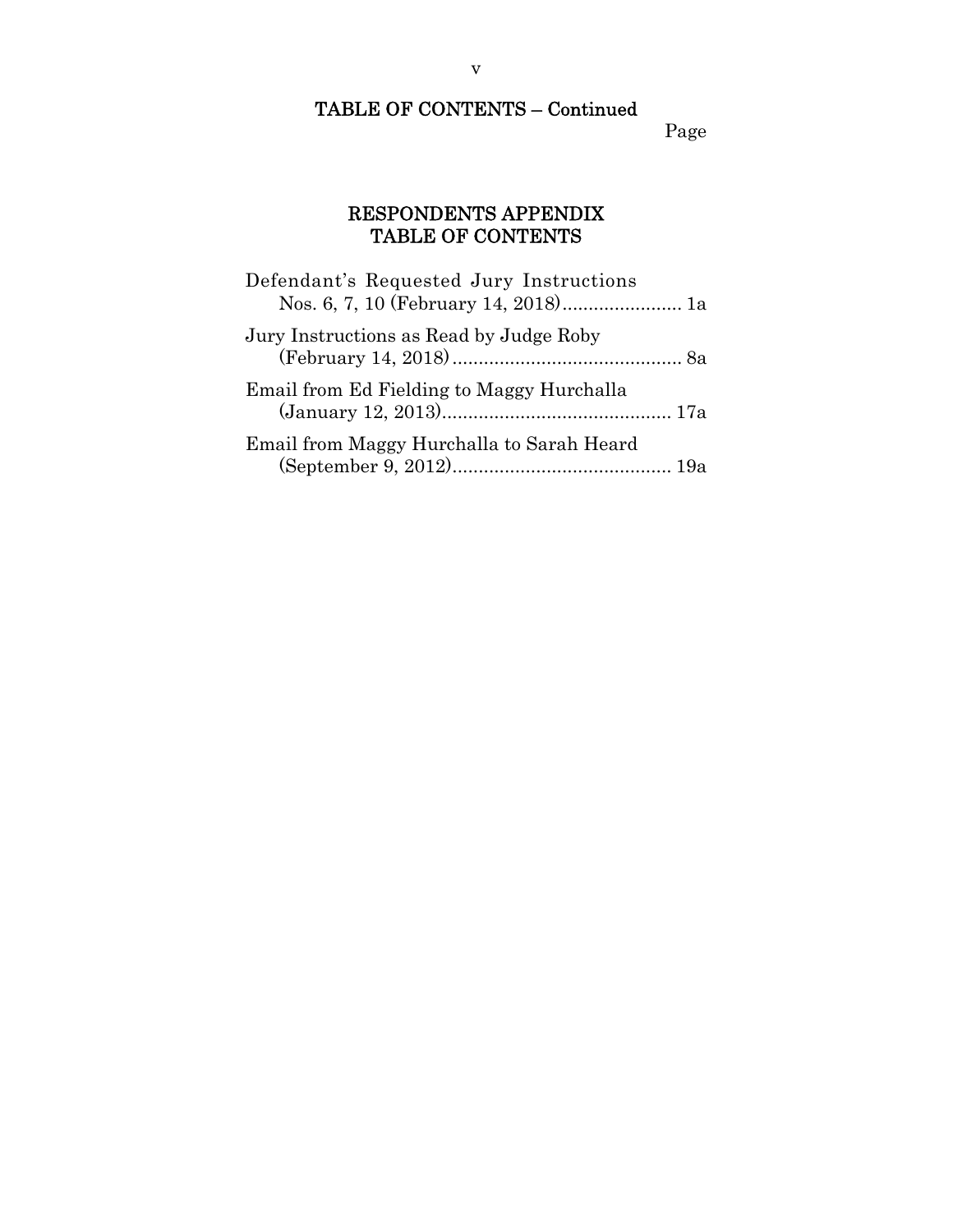### TABLE OF AUTHORITIES

# Page Table

### CASES

| Atl. Coast Line R. Co. v. Gary,                                                            |
|--------------------------------------------------------------------------------------------|
| Bose Corp. v. Consumers Union of the United                                                |
| Brokers Choice of Am., Inc. v. NBC Universal,<br>Inc., 861 F.3d 1081 (10th Cir. 2017)  34  |
| Brown & Williamson Tobacco Corp. v.<br>Jacobson, 827 F.2d 1119 (7th Cir. 1987)  30, 34     |
| Celle v. Filipino Reporter Enterprises Inc.,<br>209 F.3d 163 (2d Cir. 2000) 26, 28, 31     |
| Dennis v. United States.                                                                   |
| Goodwin v. State,                                                                          |
| Harte Hanks v. Communications, Inc. v.<br>Connaughton, 491 U.S. 657 (1989) 25              |
| Hurchalla v. Lake Point Phase I, LLC,<br>278 So.3d 58 (Fla. 4th DCA 2019)  passim          |
| Jackson v. Leon County Elections Canvassing<br>Board, 214 So.3d 705 (Fla. 1st DCA 2016) 20 |
| Londono v. Turkey Creek, Inc.,                                                             |
| McCabe v. Ratiner,                                                                         |
| McDonald v. Smith,                                                                         |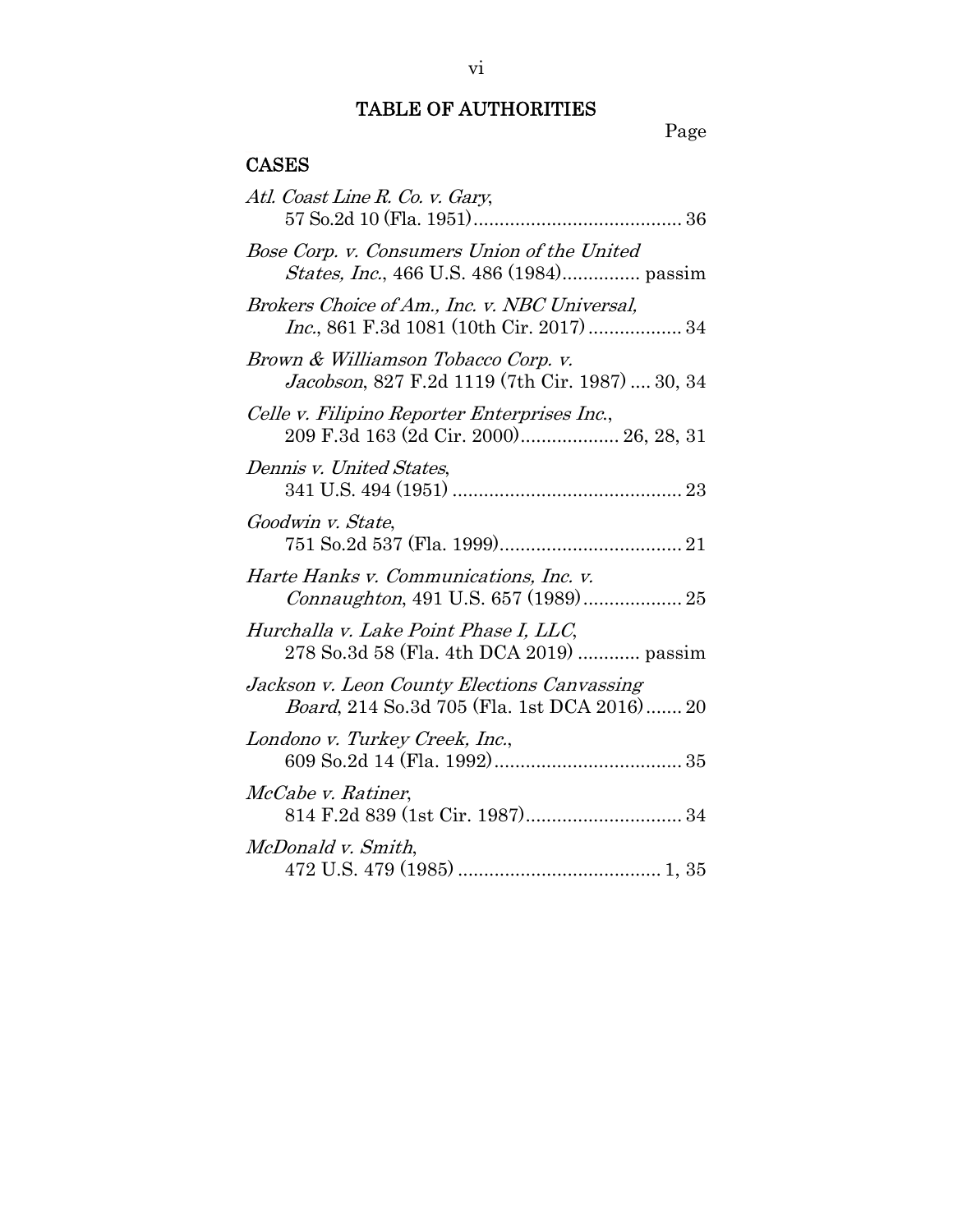vii

### TABLE OF AUTHORITIES – Continued

| Milkovich v. Lorain Journal Co.,             |  |
|----------------------------------------------|--|
| Moore v. Vislosky,                           |  |
| New York Times Co. v. Sullivan,              |  |
| Phantom Touring, Inc. v. Affiliated Publ'ns, |  |
| Sands v. Wagner,                             |  |
| <i>Tavoulareas v. Piro,</i>                  |  |
| United States v. Mangieri,                   |  |
| Universal Ins. Co. of N. Am. v. Warfel,      |  |
| Whelan v. Abell,                             |  |

## CONSTITUTIONAL PROVISIONS

### **STATUTES**

|--|--|--|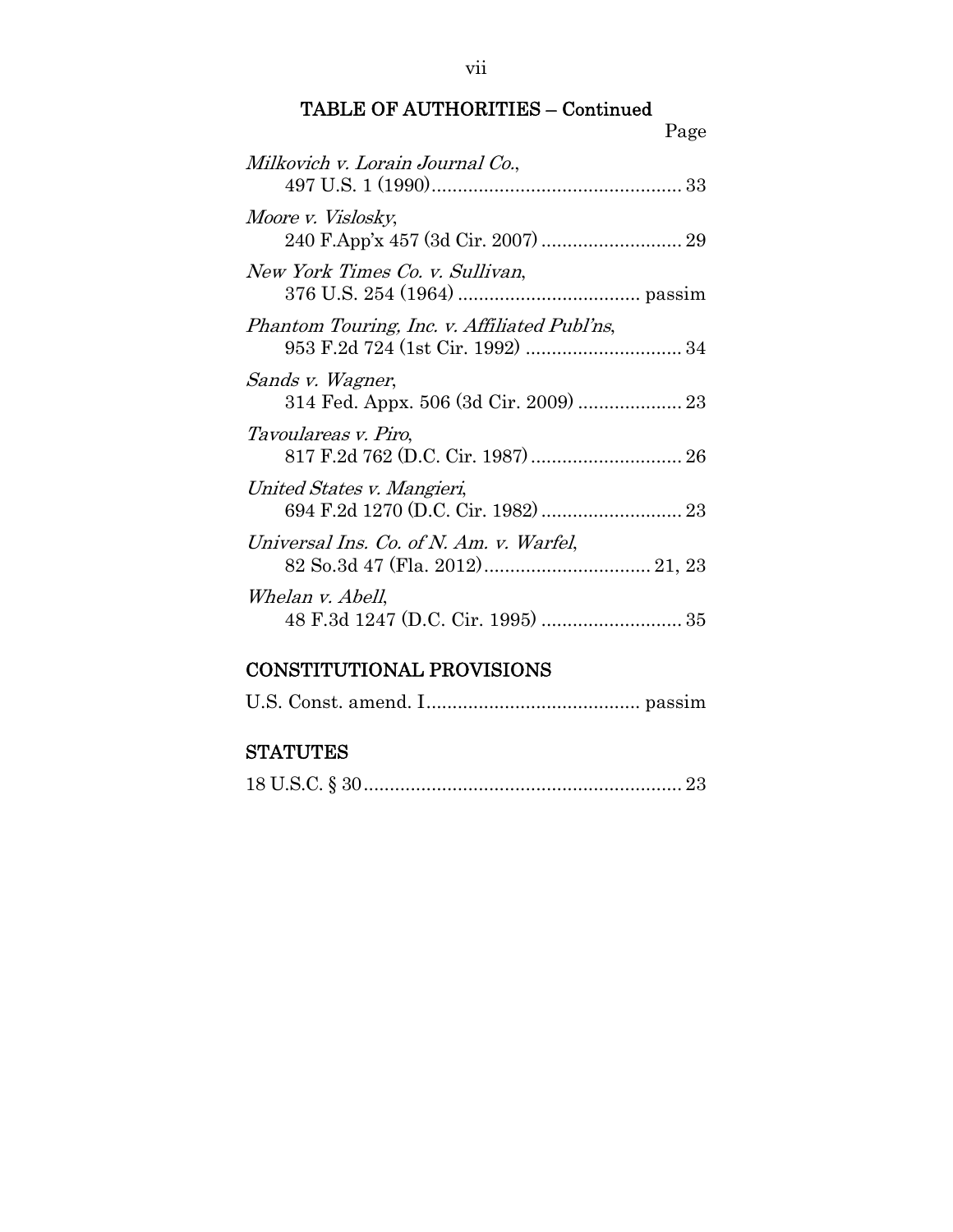#### viii

# TABLE OF AUTHORITIES – Continued

#### Page

### JUDICIAL RULES

## OTHER AUTHORITIES

| MERRIAM WEBSTER DICTIONARY,         |
|-------------------------------------|
| www.merriam-webster.com/dictionary/ |
|                                     |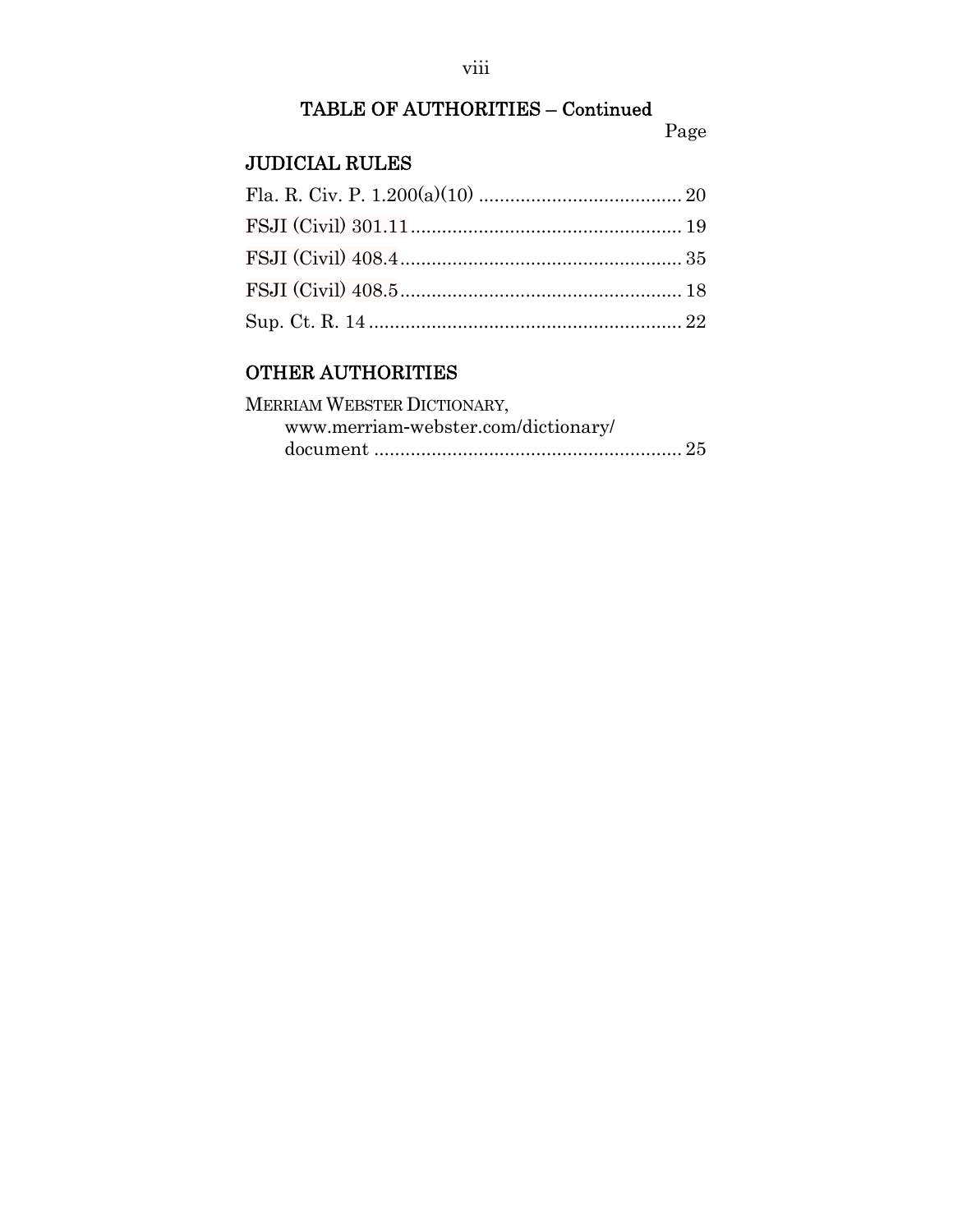

#### INTRODUCTION

The complex question presented by Hurchalla's petition bears little resemblance to the procedural or substantive facts of this case. As a result, the Respondent, Lake Point, will need to discuss the omitted facts of the case in greater detail. Those facts demonstrate that Hurchalla, as a former county commissioner, worked secretly behind the scenes to convince sitting county commissioners to breach a contract with Lake Point. She did this, not in a single statement, but in a series of emails, primarily to private email addresses of the commissioners. Some of those emails later went missing, and an expert explained that their absence was not consistent with cleaning up an email box. The critical information that we actually know she fed to the commissioners was false. She either knew it was false or she portrayed it as true to the commissioners with reckless disregard for the truth.

The county that breached its contract because of Hurchalla's interference settled its case with Lake Point for \$12 million and a public apology for its "rush to judgment." Hurchalla has fought on, claiming that her tortious interference under Florida law is the equivalent of zealous testimony at a public hearing. But this Court long ago ruled that the right to petition does not include an unqualified right to express harmful falsehoods. *McDonald v. Smith*, 472 U.S. 479, 484 (1985).

The First Amendment should play a role in a tortious interference claim involving a contract between the government and a private party, but it does not protect someone who secretly uses false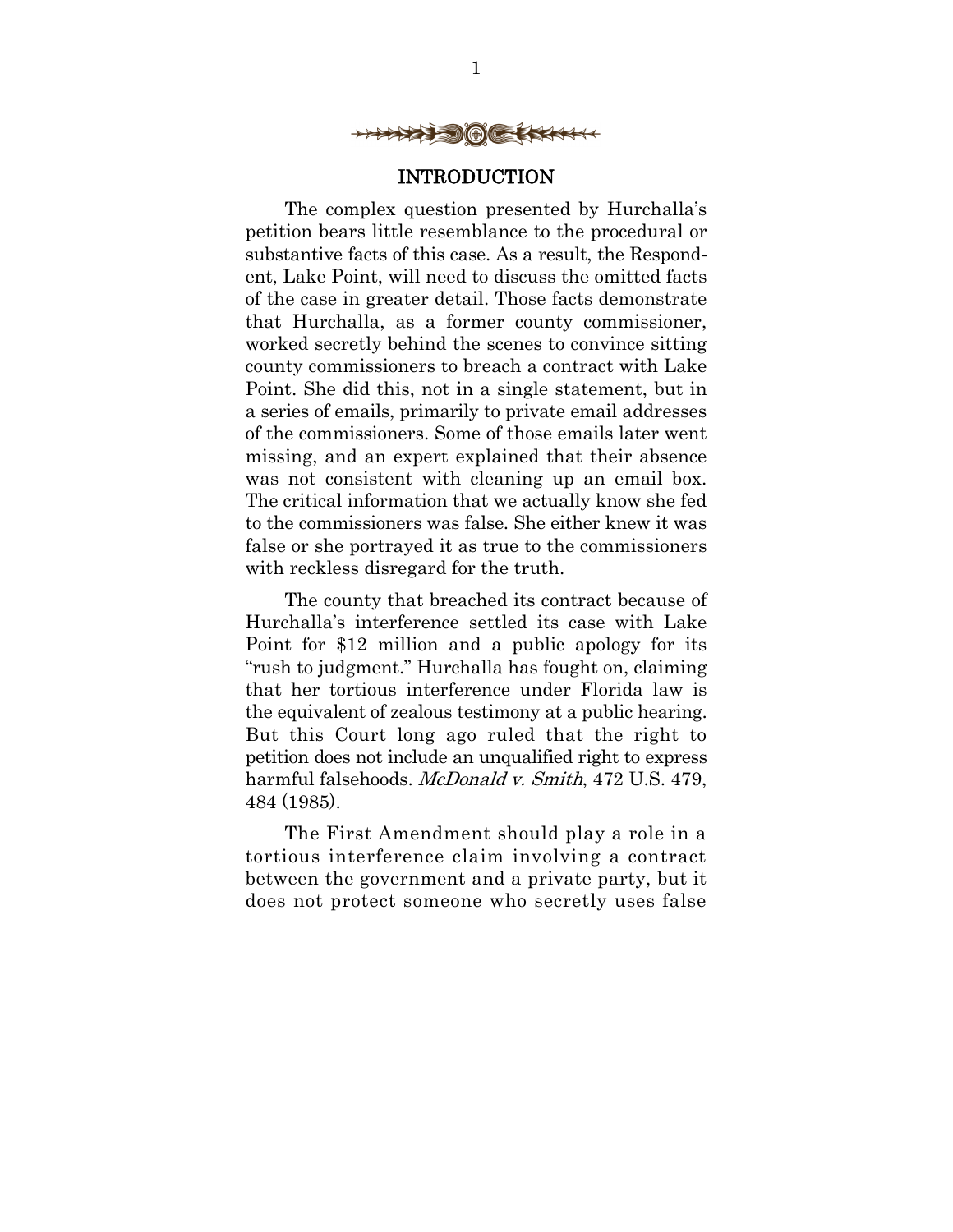information to convince commissioners to breach a contract not terminable at will. The jury in this case simply did not believe Hurchalla's version of these events.

As a practical matter, Hurchalla never requested a jury instruction on the "actual malice" theory she wishes to bring to this Court. Although Hurchalla invited any error by presenting a jury instruction under a different standard, the Florida Fourth District Court of Appeal still obeyed Bose Corp. v. Consumers Union of the United States, Inc., 466 U.S. 486 (1984), and conducted a full review of the entire record to conclude that Lake Point had presented evidence which it regarded as clear and convincing evidence of "actual malice."

In her petition, Hurchalla misleadingly contends that there is a "minority approach" that was supposedly followed by the Florida appellate court when it conducted its *Bose* review. Hurchalla implies that under Bose, a reviewing court does not consider whether a reasonable jury could have found that the statements at issue were false. However, this is not a "minority view" among state courts. There are multiple circuit courts that have engaged in a *Bose* review and considered whether a reasonable jury could have found a statement to be false.

To the extent that Hurchalla is advocating now for the expansion of the *Bose* approach, this case is a uniquely poor vehicle for this purpose, not just given the invited error problem, but also because of the highly unusual facts regarding Hurchalla's surreptitious conduct, which the Florida appellate court explained in its opinion: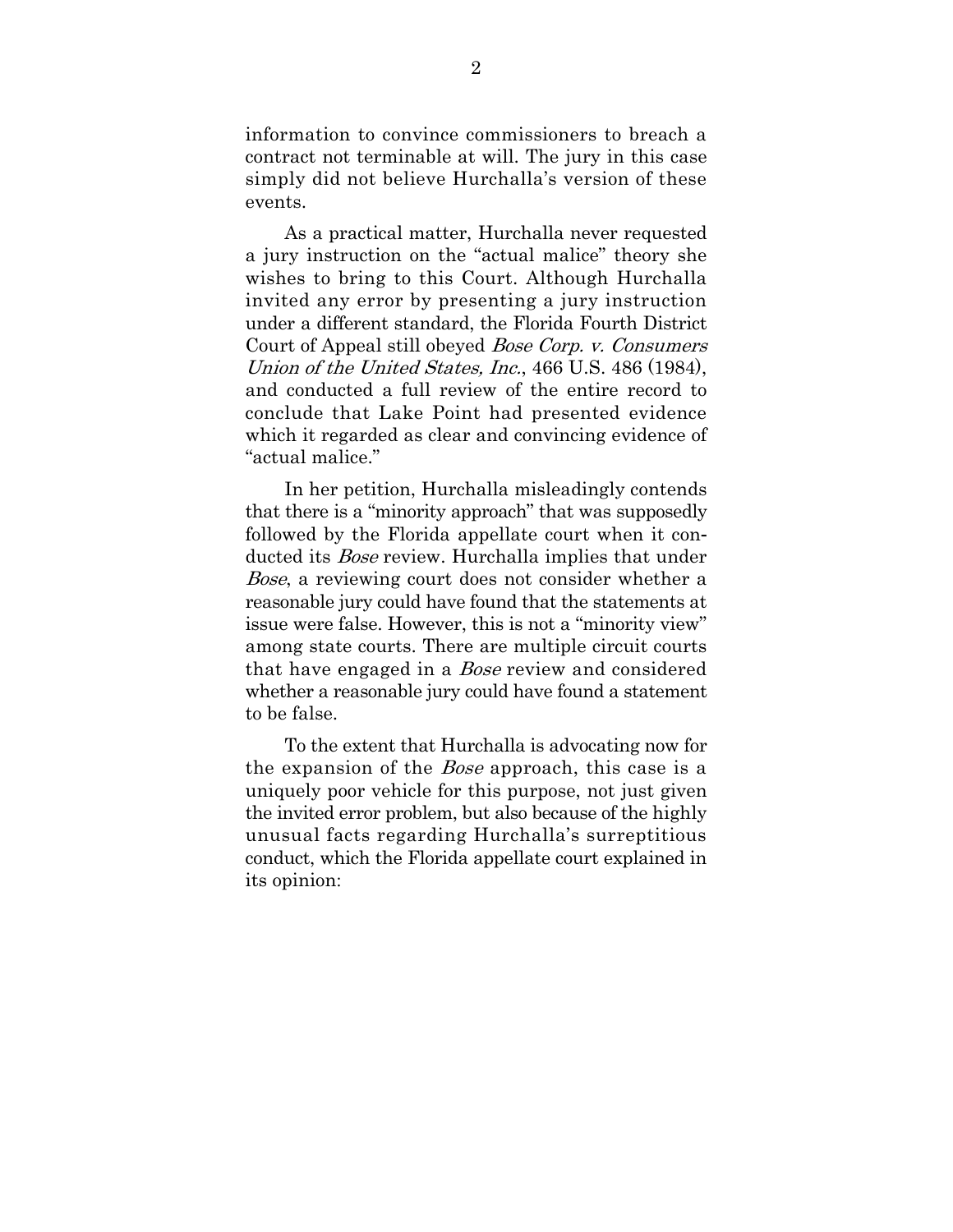In addition to her January 4, 2013 email, there were emails [Hurchalla] sent to her commissioner friends instructing them in detail on what to do at board meetings to work towards voiding the Interlocal Agreement, signed by her as "Deep Rockpit," as well as references to herself in emails as "Ms. Machiavelli." That evidence, coupled with evidence of her significant influence with a majority of the commissioners and her ability over time to have them assert oppositional positions on a project they knew little-to-nothing about, was sufficient to support an inference of malevolent intent to harm Lake Point.

Hurchalla v. Lake Point Phase I, LLC, 278 So.3d 58, 68 (Fla. 4th DCA 2019).

For these reasons, the petition should be denied.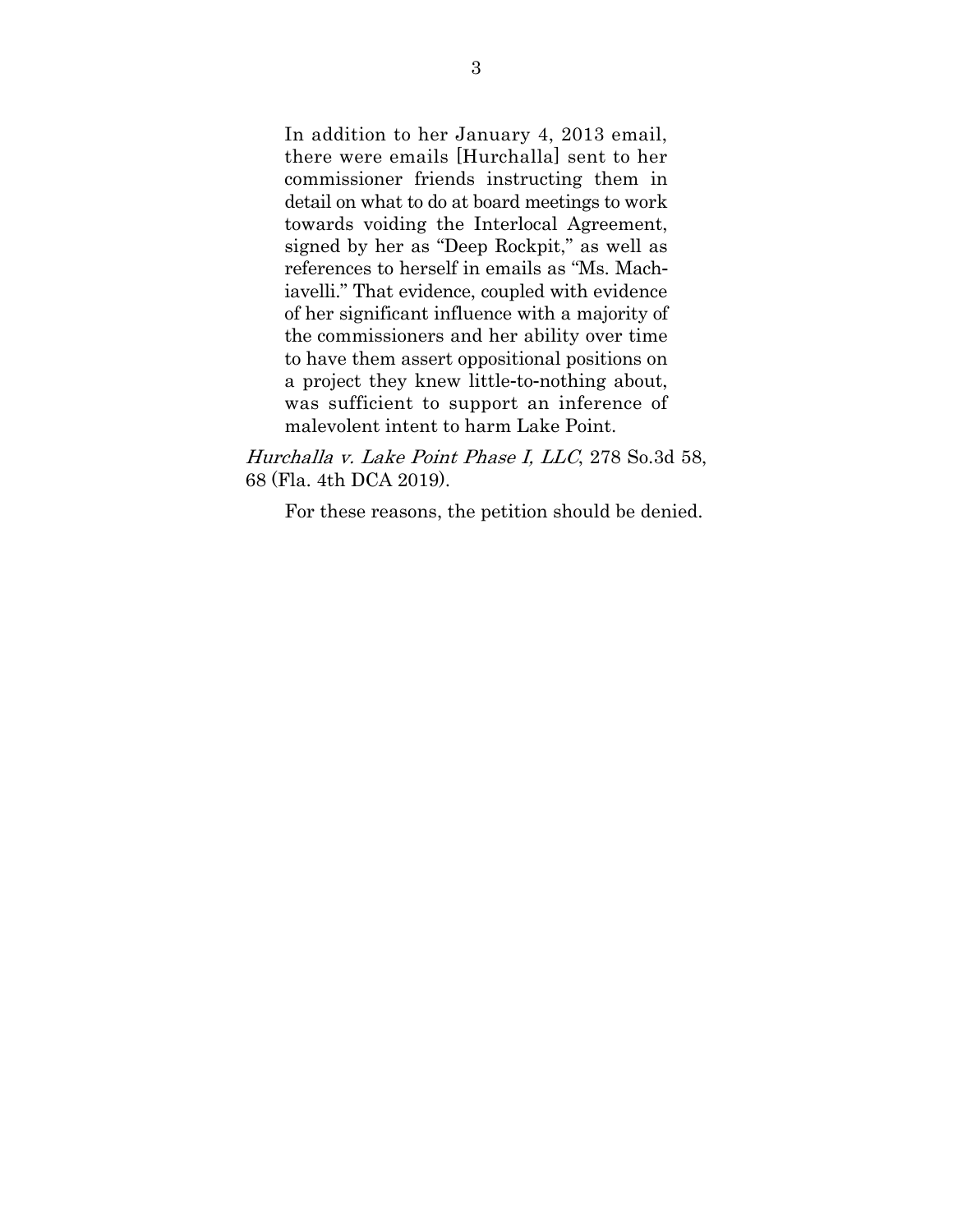

### STATEMENT OF THE CASE

### A. Factual and Legal Background

### 1. The Public Works Project

This case arises from 2,200 acres in Martin County, Florida, (the "PROPERTY"), that are strategically situated at the only location where Lake Okeechobee, the C-44 Canal, and the L-8 canal all converge. As recognized by the South Florida Water Management District, SFWMD, this unique location "lends itself to phosphorous reduction and water treatment and transfer possibilities." (R.6567). SFWMD attempted to purchase the Property in 2008 from an unsuccessful developer, but was unable to secure adequate financing. (R.7856). After the SFWMD's acquisition attempt fell through, Lake Point saw an opportunity to develop the Property in a manner that was both profitable as well as environmentally beneficial. Lake Point would excavate limestone deposits on the Property thereby creating large stormwater management lakes that would then be donated to the SFWMD at no cost. (R.6579-581). Accordingly, Lake Point purchased the property for approximately \$50 million. (T.405-407; 1429).

In 2008, Lake Point approached SFWMD with a concept for a public-private partnership to construct a stormwater treatment project on the Property (the "PROJECT"). The Project would create the ability to cleanse dirty water from Lake Okeechobee, like a natural "kidney," and also store water for distribution within the three water basins. (T.411:18-413:10).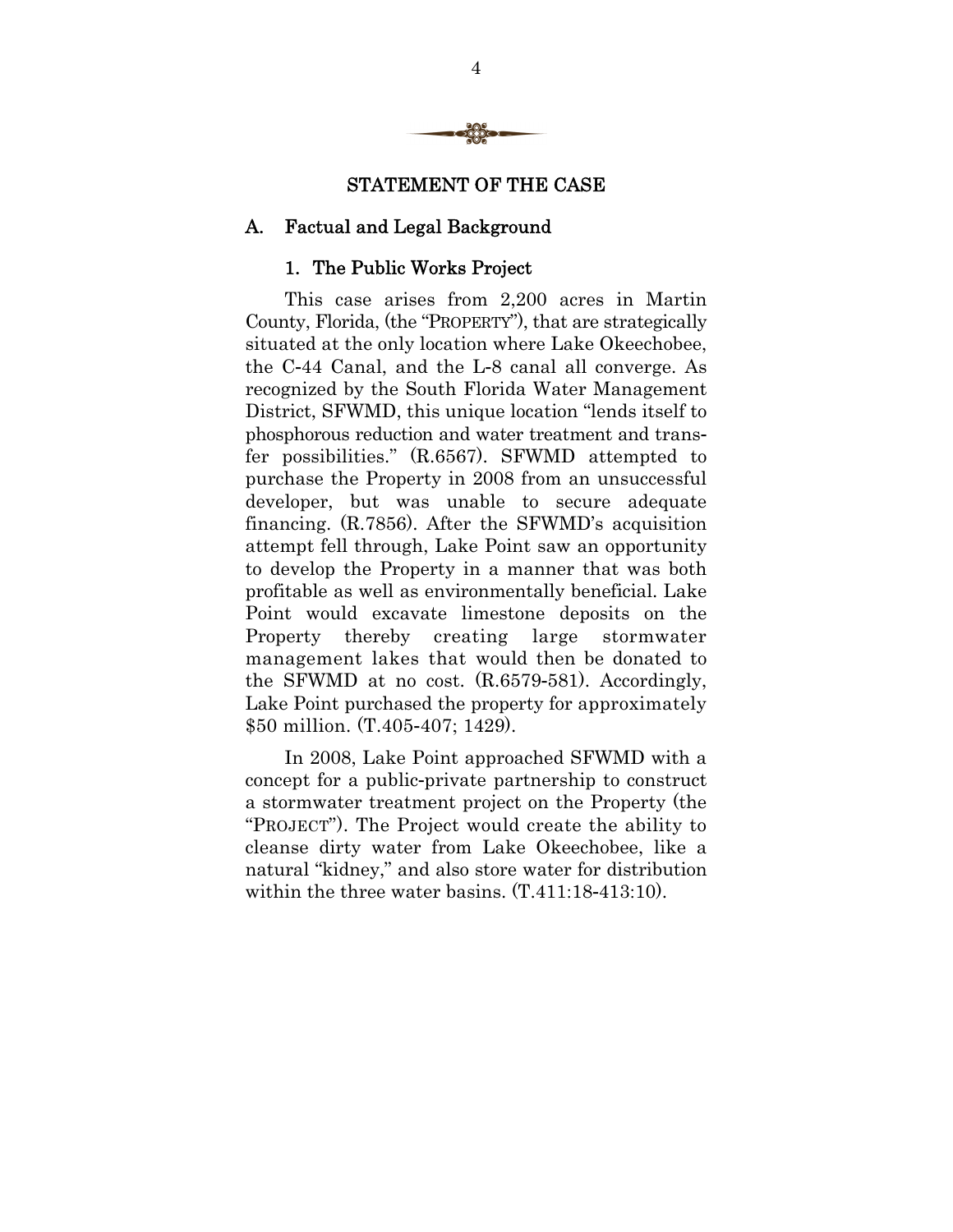Before entering into a contract, SFWMD oversaw an "in depth" due diligence investigation to evaluate the Project's potential benefits. Outside consultants hired by Lake Point and consultants hired by SFWMD performed water modeling and water quality studies. They also prepared geotechnical reports and a feasibility analysis. (T.415:12-416:19; 417:20-418:21) (R.5892- 93; 6796-97). After its investigation, SFWMD determined that the Project was "an integral component of the Northern Everglades and Estuaries Protection Program," (R.6575), which protects the Everglades, and concluded that it was good for the environment, water quality, and taxpayers, (R.5894). SFWMD concluded that the Project "has potential for reduction of phosphorous in the range of 2.5 to 6.2 metric tons/year," (R.6750), and would save approximately 37,555 acre/ feet of problematic discharges from going into the St. Lucie estuary. (R.5895). Making the Project a reality, however, required the cooperation of the County.

SFWMD's chief engineer shared with the County its studies showing the storage and treatment benefits of the Project. (R.5894, 6567). This engineer would later testify at trial that if someone claimed that there were studies promised that were not provided to the County, that would be false. (R.5893-5894).

In April 2008, the Board of County Commissioners ("BOCC") adopted a resolution supporting SFWMD's intent to sign an agreement with Lake Point to construct the Project, (R.6345-346), and in August 2008, the BOCC unanimously approved the execution of such an agreement. (R.5894; 6567-69).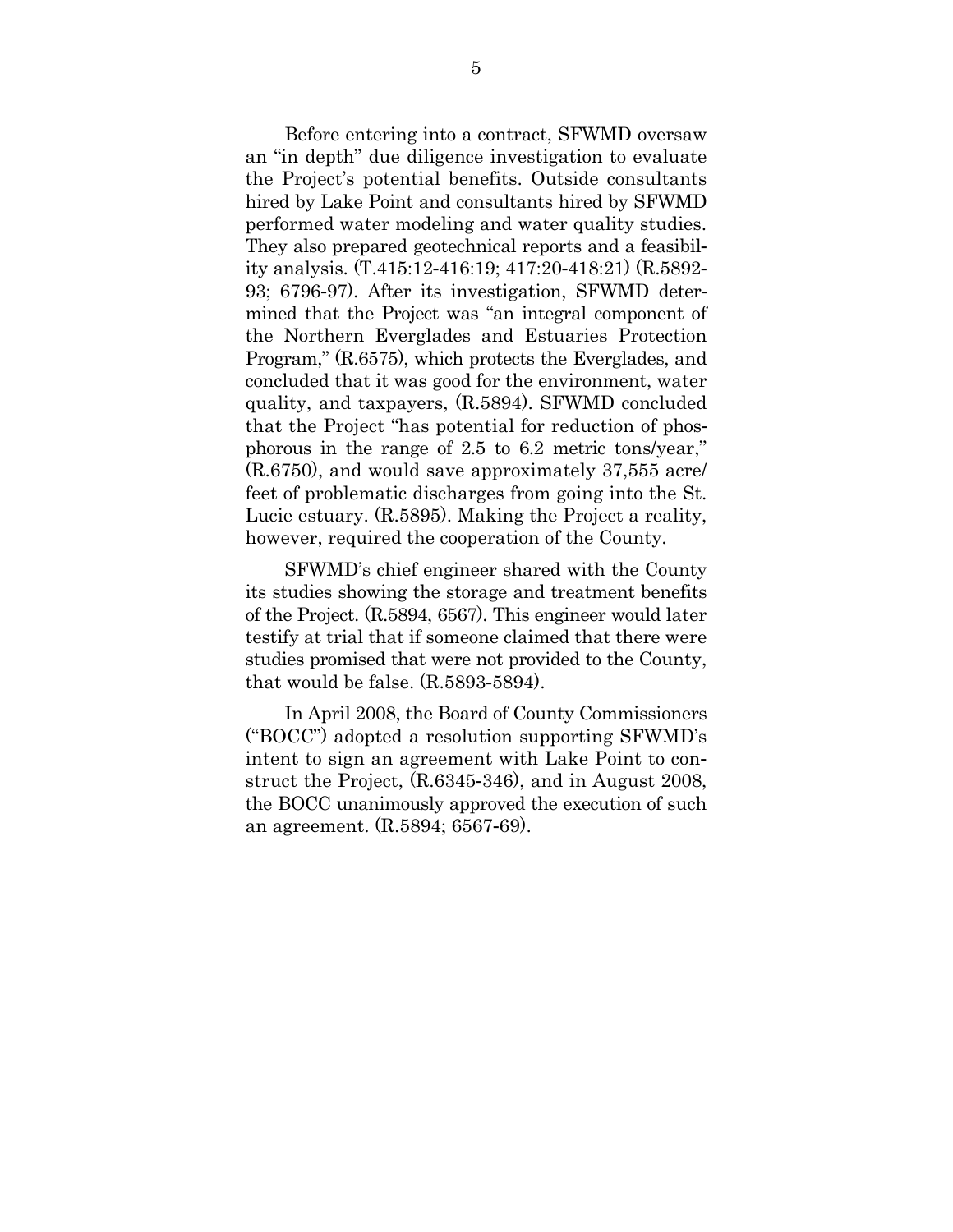#### 2. The Acquisition Agreement

On November 21, 2008, Lake Point entered into an Acquisition and Development Agreement with SFWMD (the "ACQUISITION AGREEMENT"). The Acquisition Agreement required Lake Point to donate the Property, in phases, to SFWMD subject to a 20-year reservation of mining rights. (R.6579-581). During the reservation period, Lake Point's excavation of limestone would create the stormwater management lakes that could be used by SFWMD for water storage and conveyance purposes. (R.6579-581).

The Property is divided into two separate parcels known as Phase I and Phase II. Phase I was encumbered by an earlier Martin County Development Order that needed to be vacated under the Acquisition Agreement before the Property could be donated to SFWMD. (R.6591). This encumbrance would later play a role in Martin County's breach of contract.

#### 3. The Interlocal Agreement

On May 28, 2009, Lake Point, SFWMD, and Martin County, executed an Interlocal Agreement, which expressly acknowledged the Project's numerous "water related benefits." (R.6670). The Interlocal Agreement also required that the Development Order be terminated prior to the donation to SFWMD. (R.6680). The County expressly agreed that it would take no action to create any encumbrances on the Property. (R.6678).

Lake Point required permits from both the Florida Department of Environmental Protection ("FDEP") and the Army Corps of Engineers ("Army Corps"). (R.6673). But no additional permit was required from Martin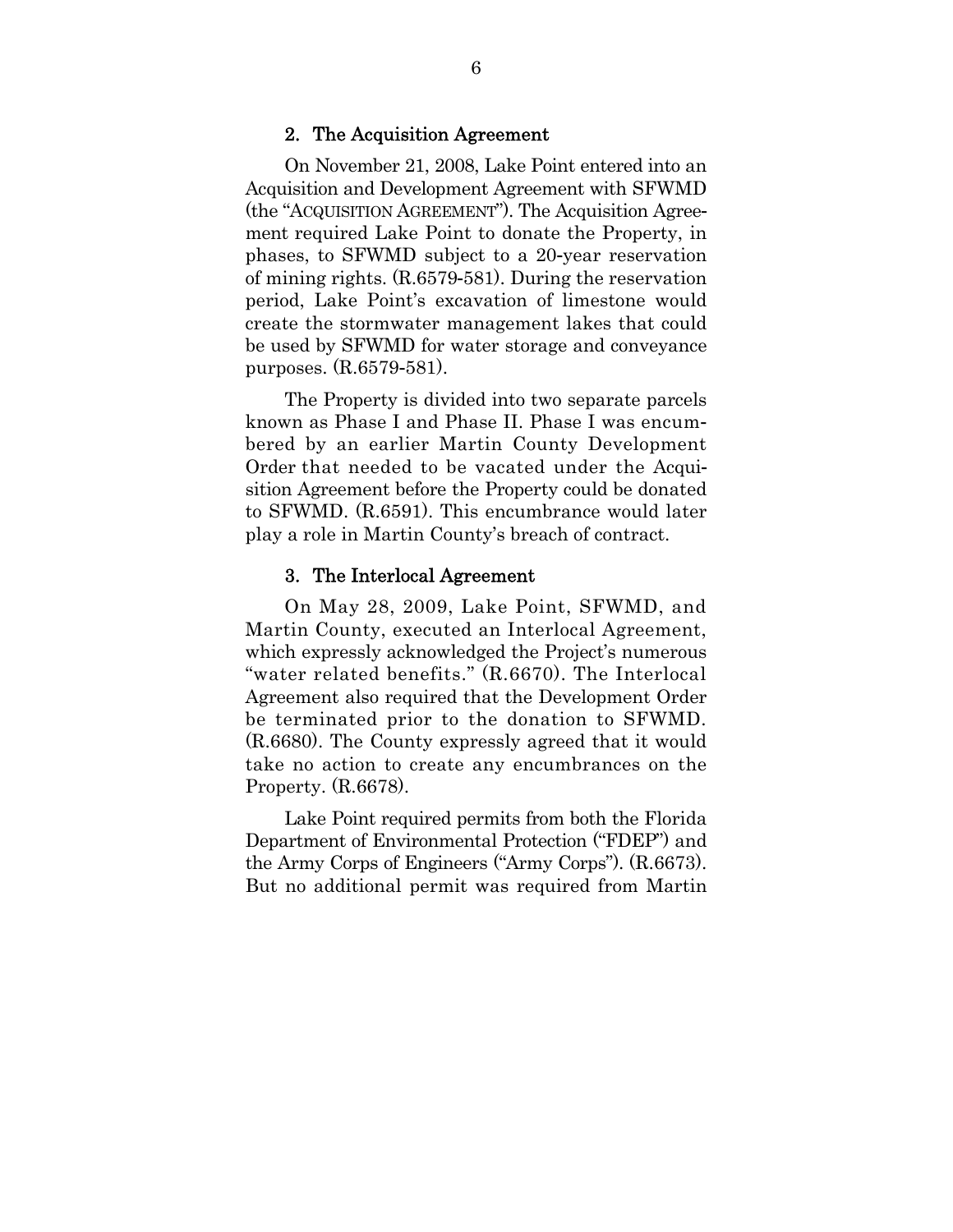County because the Project "qualifie[d] as an exempt 'public stormwater project.'" (R.6679). The Interlocal Agreement allowed Lake Point to continue mining in Phase I, and to expand mining activities into Phase II when it received mining permits from FDEP and Army Corps. (R.6679-80).

#### 4. Performing Under the Contracts Between 2009 and 2012

Over the next several years, Lake Point worked diligently to implement the Project—spending significant sums of money in the process. (T.434). Lake Point also obtained the necessary mining permits from FDEP and Army Corps.

Up through the summer of 2012, Martin County staff performed various unannounced inspections of the Property. (T.299). During this time, the County never identified any wrongdoing by Lake Point. (T.299). To the contrary, the County viewed the Project favorably. (T.303). However, as the deputy county administrator confirmed at trial, the County's "attitude towards Lake Point start[ed] to change in September of 2012." (T.303).

#### 5. Fall of 2012**:** Hurchalla Targets Lake Point

Hurchalla is a former County Commissioner who served two decades, from 1974 to 1994, on the BOCC. Before the County entered into the Interlocal Agreement in 2009, Hurchalla knew of the Project and expressed a few concerns in private, but took no action to block the contract. But after a "very bitter election" in 2012, Hurchalla explained the County had a new, "slower growth" BOCC. (T.1513).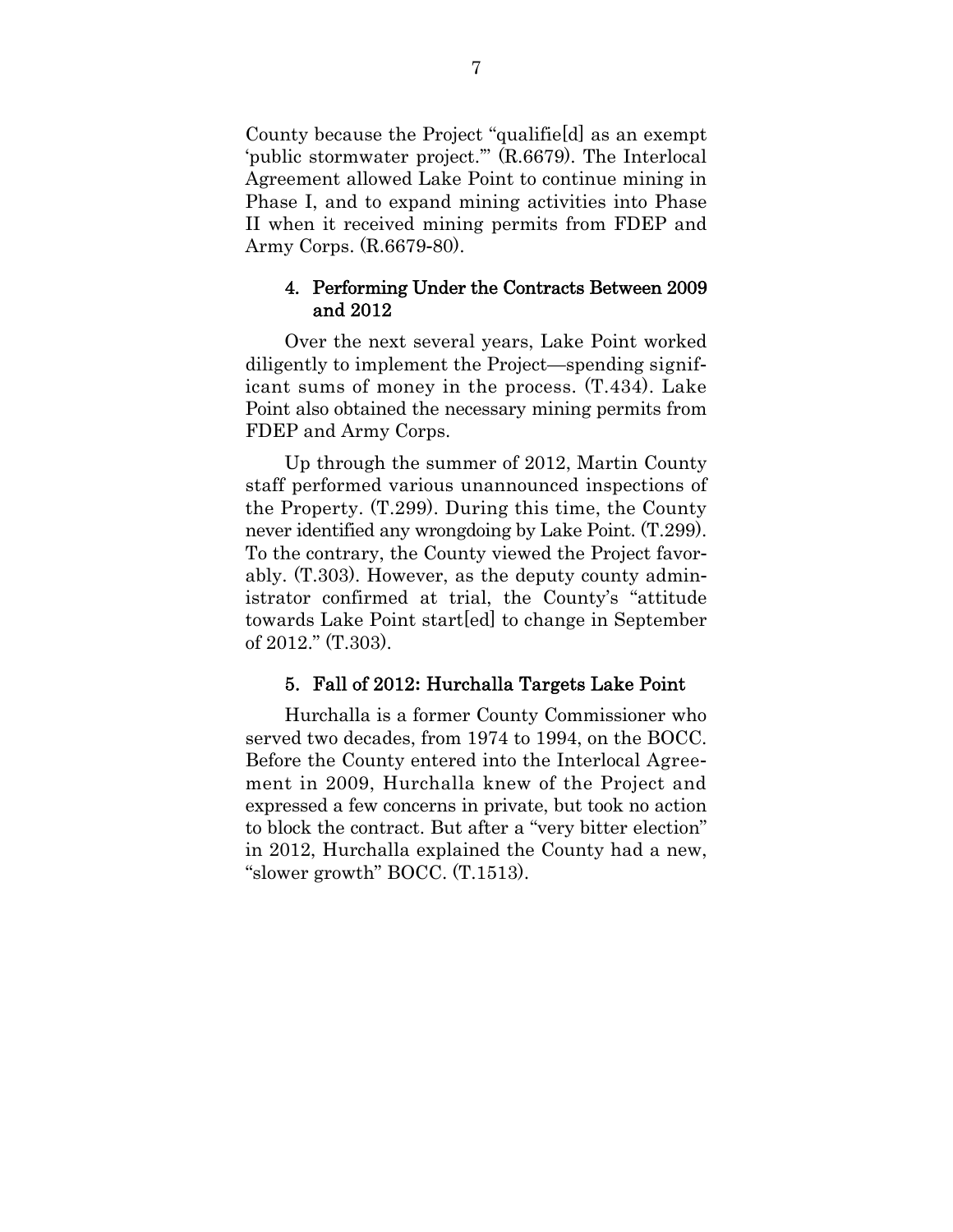Hurchalla maintained close ties with members of the new BOCC. She was friends with the chairwoman, Commissioner Sarah Heard. (R.5885). She was also friends with Commissioner Anne Scott, (T.1582:11- 1583:5), and had persuaded her to run for public office in 2012 (R.5898). She knew the private e-mail addresses of at least four of the five members of this BOCC. (T.1516).

As described in the Florida appellate court's opinion, Hurchalla began expressing her disagreement with the Project in a series of emails sent to these close friends using their private email accounts. Hurchalla began giving explicit instructions in the emails to her commissioner friends as to how to stop the Project with various maneuvers. Hurchalla, 278 So.3d at 62.

Specifically, on September 9, 2012, Hurchalla sent a private e-mail to Commissioner Heard claiming that the Project lacked the ability to store water, and that "Martin County allowed [Lake Point] to destroy wetlands." (R.7842). She instructed Commissioner Heard to undermine the Project by sending a message—carefully drafted by Hurchalla—to County staff and officials at SFWMD. (R.7842) (Res.App.19a). Commissioner Heard forwarded this e-mail from her personal account to her official account, removed all indications that Hurchalla had authored the message and then, as instructed, sent Hurchalla's statement, verbatim, to County staff and the executive director of SFWMD. (R.6761).

This e-mail surprised County staff since the destruction of wetlands is a serious issue—especially in Martin County. (T.305). Moreover, the e-mail represented a complete reversal for Commissioner Heard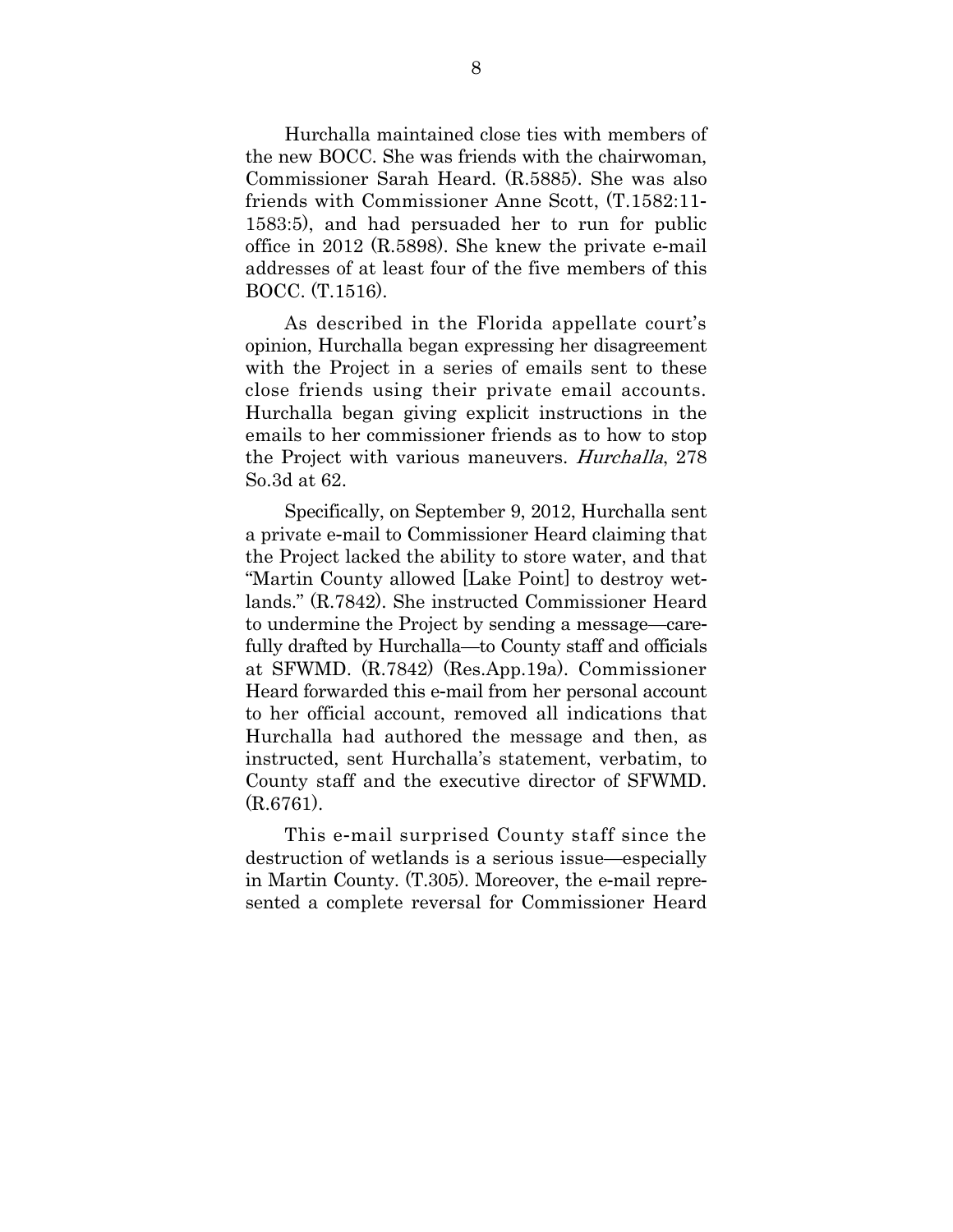who previously voted in favor of the Project in 2009. (R.7845, 7861, 7867). County staff responded to this e-mail stating: "No wetland impacts have occurred on this property." (R.6765). County staff referred Commissioner Heard to SFWMD for questions about the storage benefits of the Project. (R.6765). Commissioner Heard then forwarded staff's response to Hurchalla, who refused to accept the representations of County staff about the Project and instead drafted a reply e-mail for Commissioner Heard to send back to County staff. (R.6765).

Lake Point did not know that Hurchalla was communicating with Chairwoman Heard behind the scenes at that time, and did not learn the full extent of Hurchalla's communications with the commissioners using private emails accounts until much later. (T.472- 474). These private email account communications were never made part of any required ex-parte communication disclosure by the County prior to the public hearings in 2013. (T.500). The County Administrator testified at trial that he did not know in 2012 and the beginning of 2013, that Hurchalla was communicating behind the scenes with several commissioners about the Project. (T.346).

On January 4, 2013, Hurchalla sent the BOCC an e-mail about Lake Point stating that: (1) the Project "destroys 60 acres of wetlands"; (2) "[n]either the storage nor the treatment benefits have been documented"; and (3) the Project "has been fast tracked and allowed to violate the rules." (R.8056-057). This is the email that the Florida appellate court focused on in its opinion.

Hurchalla also claimed that Lake Point did not qualify as a "Public Works Project" and, therefore, was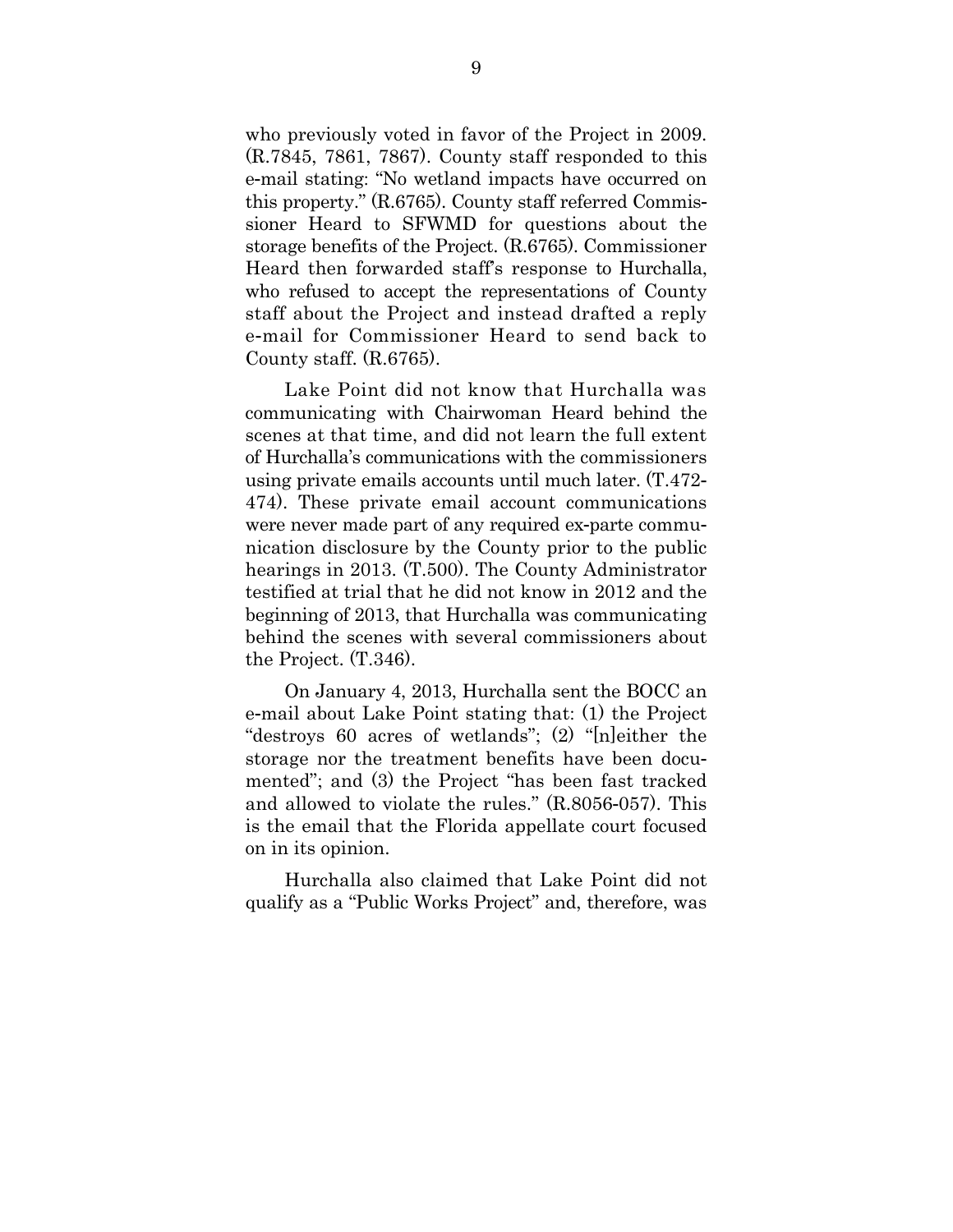not exempt from obtaining County approval to mine the Property. (R.8056-57). In this same e-mail, Hurchalla admitted that she knew County staff "actually looked at the project and inspected the site" and concluded that "[n]o board action [was] necessary." (R.8057). However, Hurchalla defiantly demanded: "SOME Board action is necessary." (R.8057).

During this same period, Hurchalla hosted a meeting in her home—outside of public view—with the executive director of SFWMD, and a member of its governing board. At this meeting, Hurchalla again claimed that "the wetlands on the property had been destroyed." (T.390:12-391:16). Like County staff, however, SFWMD found no wetland damage. (T.1289).

#### 6. Martin County Breaches the Interlocal Agreement

On January 2, 2013, Lake Point formally requested that the County vacate the Development Order and submitted a check as payment. (R.7965; 8049). Martin County cashed the check. Staff advised BOCC of this request. (T.477, 519).

On January 8, 2013, a few days after Hurchalla's last e-mail, Commissioner Heard parroted Hurchalla's claim that "[w]etlands are being destroyed on this Property" at a BOCC meeting. (T.510). Although she had previously referred to Lake Point as "a fine project" and voted to enter into the agreement, Commissioner Heard now described the Project as "environmental treachery." (R.7861, 7867, 7706). At this same BOCC meeting, Commissioner Heard claimed for the first time that Lake Point was improperly mining outside of the Phase I parcel without the required County approvals. (T.508).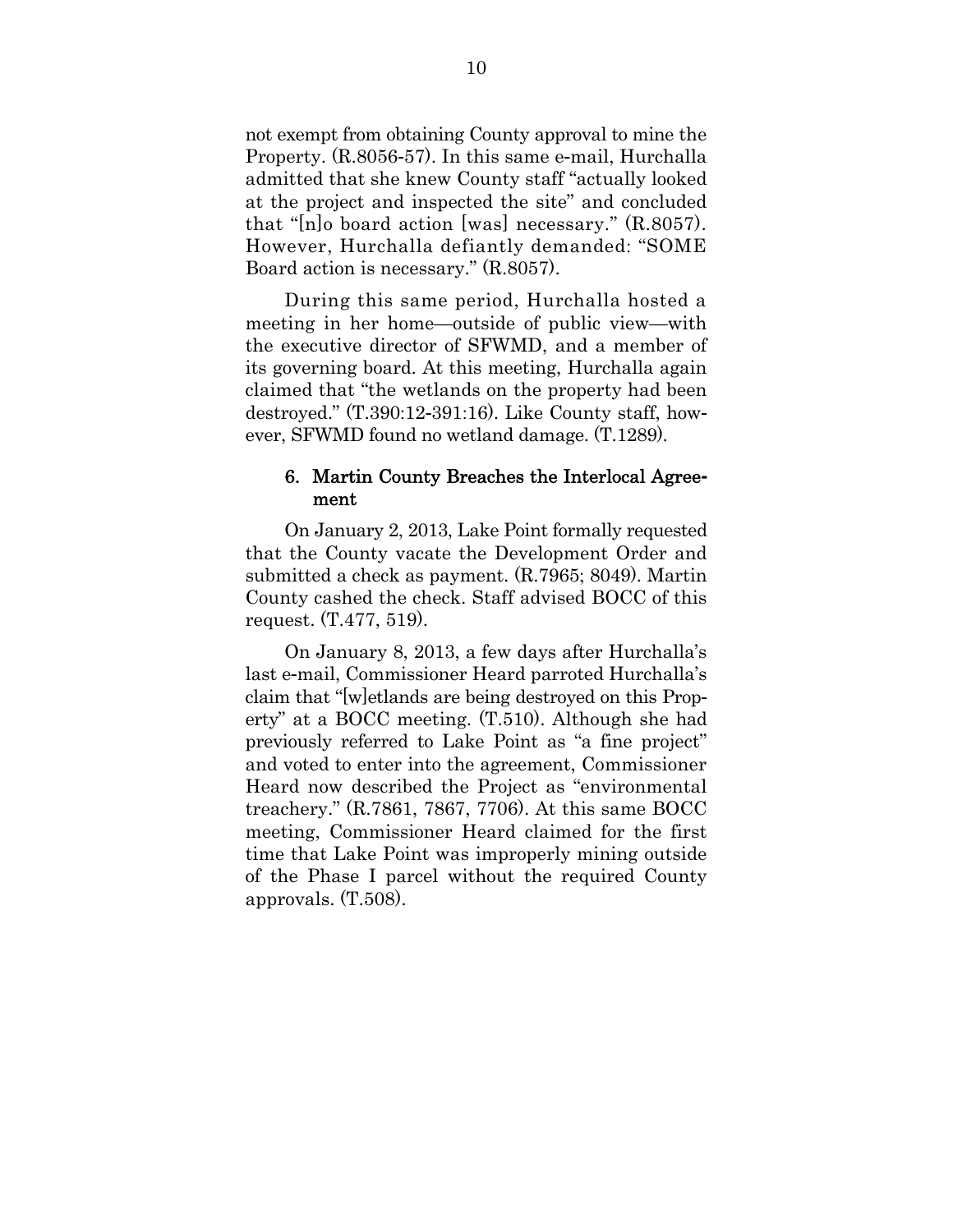Despite presenting these unfounded claims as her own, Commissioner Heard later admitted that she (i) had never visited the Lake Point Property; (ii) agreed that Hurchalla's January 4, 2013 email left the impression that there were no studies documenting the benefits; (iii) did not know where she had obtained the information that Lake Point could not function as a reservoir; (iv) had not seen any modeling studies and had not asked to see any such studies; (v) did not know whether the studies were accurate and never followed up with SFWMD or Lake Point to find out; (vi) was unaware of any facts that Lake Point had destroyed wetlands; and (vii) had never read any of the applicable permits. (R.5875-5881, 5886).

Commissioner Anne Scott stated at the January 8, 2013 BOCC hearing that "it appears that it [the Project] morphed into a mining operation that's threatening the wetlands and the water table and other environmental concerns." (T.511). Like Chairperson Heard, Commissioner Scott would later testify that she had never read any of the studies pertaining to the Project. (R.5900). Similarly, Commissioner Ed Fielding, who supported the institution of code enforcement proceedings against Lake Point, admitted that he had not looked at any of the modeling performed by SFWMD for the Project, and had not reviewed any of the studies concerning the Project's benefits. (R.5869- 5870).

Rather than vacate the Development Order at the January 8, 2013 hearing, the BOCC instructed staff "to take no action on [Lake Point's] request." (T.519). The BOCC then suggested that it was "in a position to shut [the Project] down". Commissioner Anne Scott moved to instruct staff to initiate code enforcement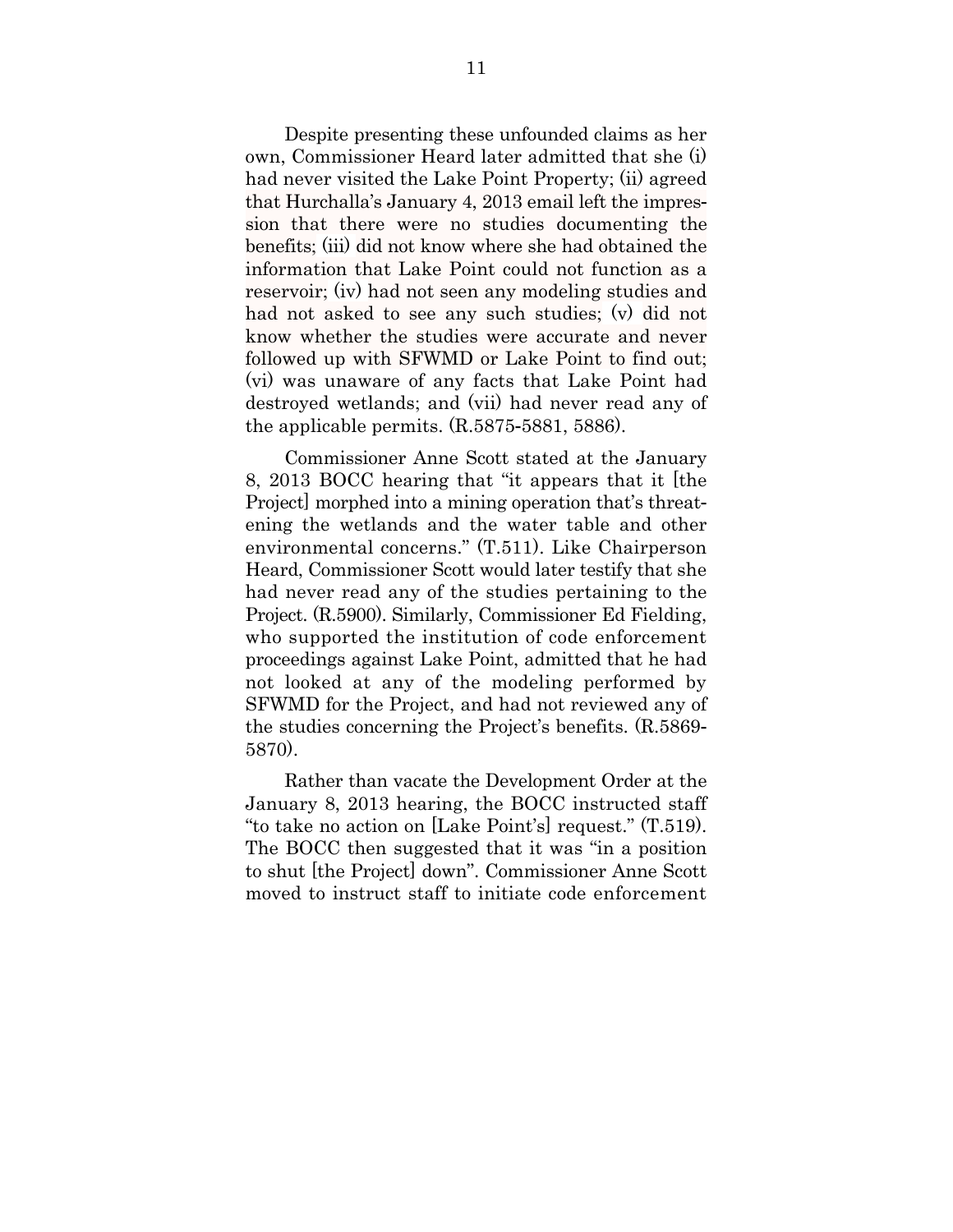proceedings against Lake Point for illegally mining outside of Phase I. (T.515:16; 517:10-517:19).

As the County Administrator admitted at trial, if the County had vacated the Development Order (as it was required to do), any purported issue regarding Lake Point's right to mine outside of Phase I "would have gone away." (T.349:2-349:6). But by refusing to do so, the County put Lake Point in a Catch-22: SFWMD would not accept the conveyance from Lake Point until the County vacated the encumbering Development Order, (T.1287), while the County refused to vacate it until after Lake Point transferred the Property to SFWMD. (T.349:23-350:6).

#### 7. Hurchalla**:** DON'T DO IT!

After the January 8th BOCC meeting, Hurchalla sent additional e-mails regarding Lake Point to various County Commissioners at their private e-mail addresses. (R.6785, 8097) (Res.App.17a). These e-mails were sarcastically signed: "Deep Rockpit." (R.6785, 8097) (Res.App.18a). This was consistent with Hurchalla's past references to herself as Ms. Machiavelli, (T.813- 814), and her admission that she "gratuitously" attacks business organizations, (T.1583 and R.8062). In the "Deep Rockpit" e-mail, Hurchalla privately instructed individual commissioners on how to respond to Lake Point's attempt to pay monies owed to Martin County under the Interlocal Agreement:

DON'T DO IT! If you accept the money it can be argued that the Interlocal agreement with SFWMD and the County is in effect. IT IS NOT . . . it does not go into effect until the property is transferred . . . INSTEAD ask staff to bring back an agenda item terminating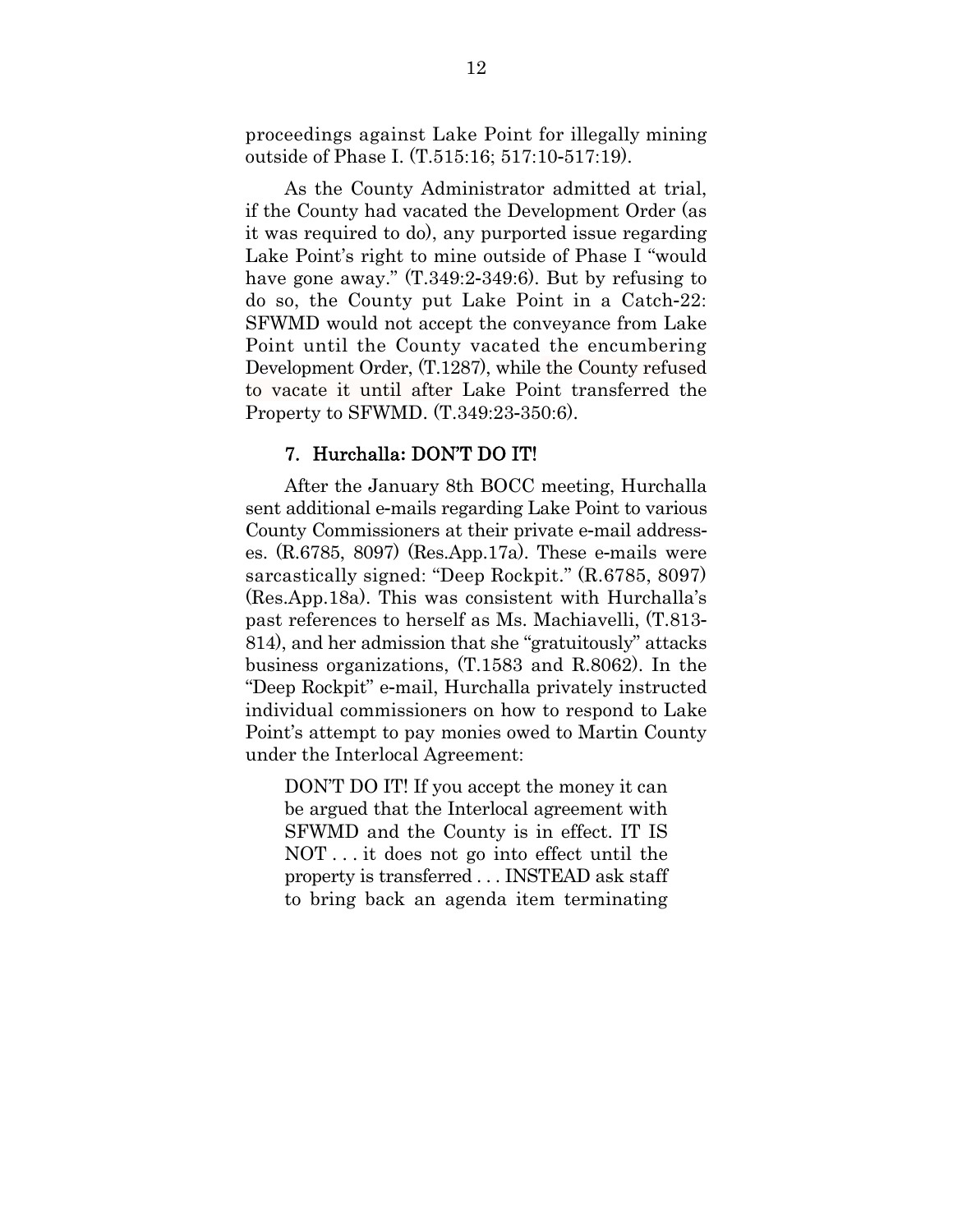the Interlocal agreement . . . [a]void discussion of other issues. Don't complicate thing . . . Get the contract cancelled."

#### (R.6785, 8097) (Res.App.17a).

Lake Point had no knowledge of these communications until well after the lawsuit was filed. (T.527). Further, Hurchalla admitted that she destroyed her copies of the "Deep Rockpit" emails after the litigation was filed. (T.527).

Heeding Hurchalla's instructions, BOCC reconvened in January 2013 and "request[ed] staff to bring back a termination document." (R.7872). Obeying Hurchalla's commands, the BOCC never processed Lake Point's request to vacate the Development Order, preventing the transfer of the Property to SFMWD.  $(T.477:14-477:17)$ .

On February 4, 2013—at the request of the BOCC —County staff began code enforcement proceedings against Lake Point by issuing two Notices of Violation. (T.317:6-317:15). The Notices alleged that Lake Point was: (i) conducting activity "that is not consistent with the approved Development Order" for the former ranchette project; and (ii) mining outside of the Phase I parcel without a County-issued permit. (R.7003, 7009). These Notices breached the Interlocal Agreement provision stating that Lake Point did not need a separate mining permit nor other approvals from Martin County once Lake Point had obtained the FDEP and Army Corps permits. (R.6679). This created a legal cloud over Lake Point's mining operations, raising doubt about whether Lake Point could remain in business. (T.714-715, 752). Lake Point's competitors leveraged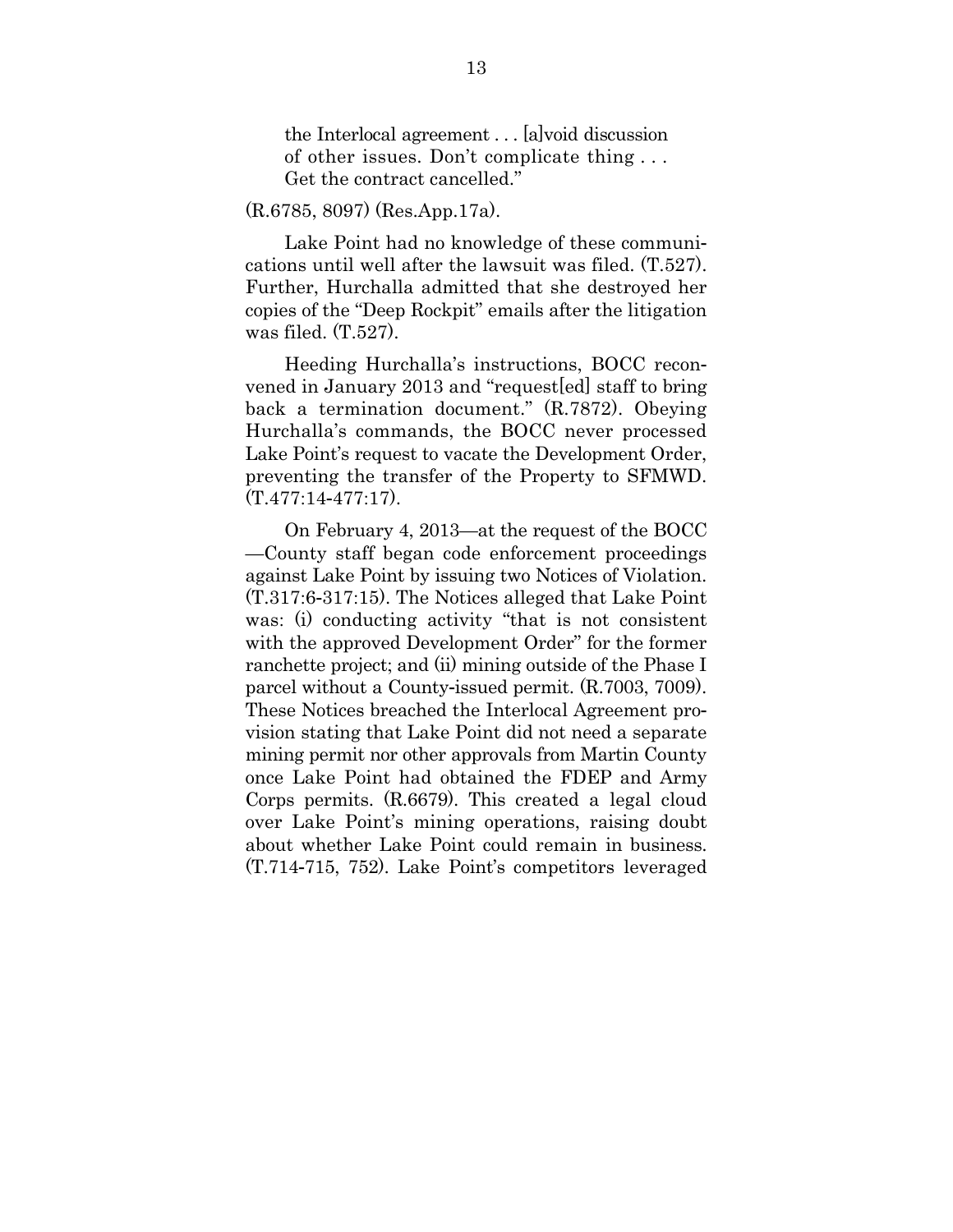this uncertainty to dissuade customers from ordering Lake Point's rock. (T.772-774; 776).

Hurchalla knew her audience extremely well when she commenced her clandestine efforts in the Fall of 2012 to kill the Project. As Hurchalla characterized the newly elected BOCC in her trial testimony:

You had two new commissioners who had never seen this project before and had just come into office in November. You had three commissioners who had not seen this project in three years and were trying to understand the new information on it.

#### $(T1563)$

When Hurchalla wrote the commissioners on January 4, 2013 and stated that "[n]either the storage nor the treatment benefits [for the Project] have been documented" (R.8057), she already had reviewed at least one of the studies pertaining to water quality benefits. (T.1535). In fact, she testified at trial and agreed with the studies that the stormwater treatment areas (STAs) on the Project would have removed some phosphorous (T.1535, 1550-51). Hurchalla testified under oath: "I'm not questioning that an STA located there could take some phosphorous out." (T.1551). "I did not question the model at all." (T.1550).

Further, Hurchalla's own expert, Mr. Thomas Conboy, admitted that "[t]he South Florida Water Management District in 2008 had done studies that documented the storage and treatment benefits of the Lake Point project." (T.1184-1185). When asked whether "the studies were documentation of storage and treatment benefits of the Lake Point project?", Mr. Conboy responded with "yes." (T.1186).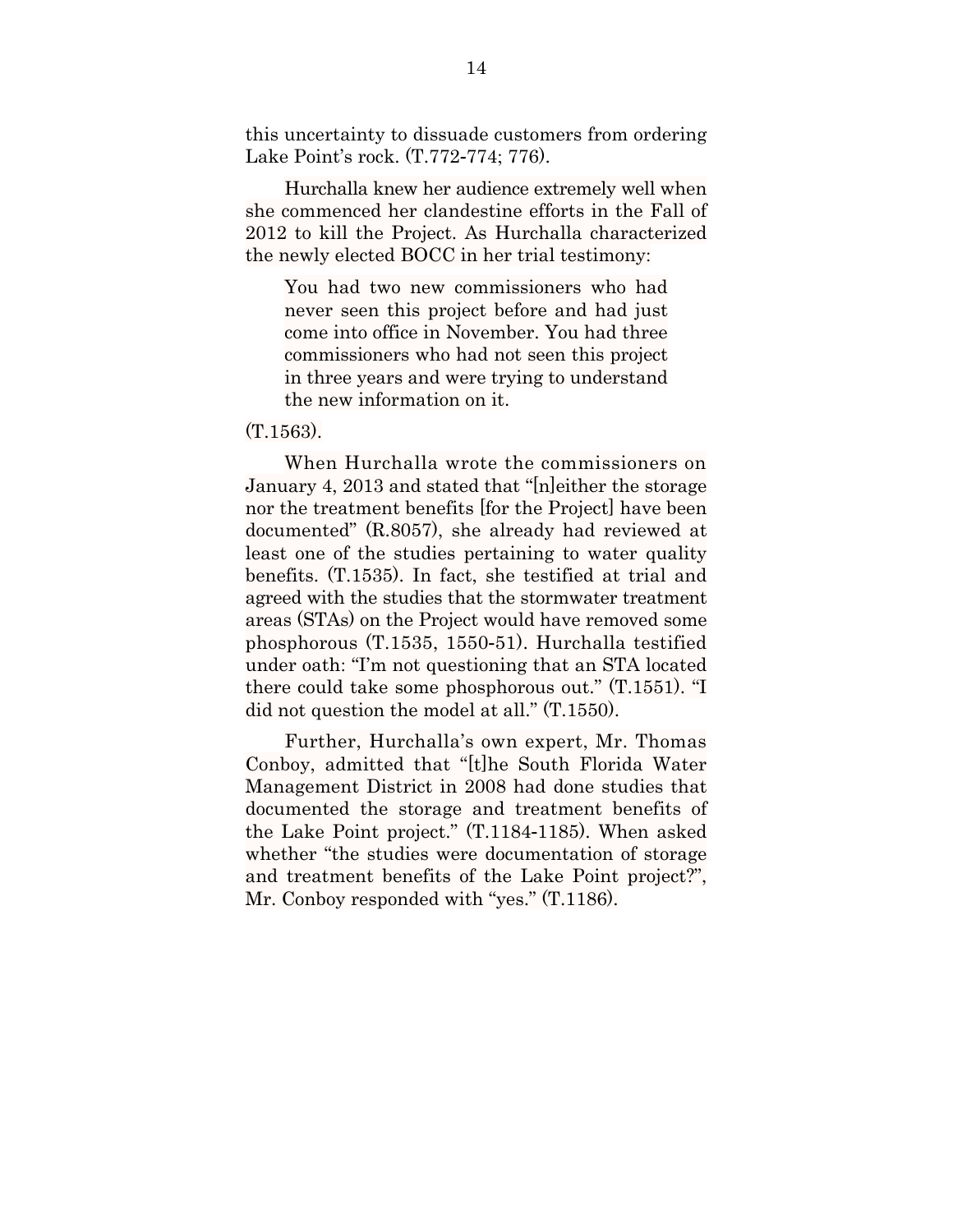Hurchalla also knew how to use the "wetland" word for maximum impact in her private interactions with County Commissioners. She made broad statements in late 2012 to the County and SFWMD to the effect that Lake Point had destroyed all of the wetlands on its property, but also later made more specific claims about the wetland acreage allegedly destroyed by Lake Point, claiming the County had allowed the destruction of 60 acres of wetlands. (R.6786, 7185).

She knew these statements were false or was at least extremely reckless in making the statements because both the qualified County staff and SFWMD told her she was wrong. Indeed, SFWMD concluded that Lake Point "had not destroyed the wetlands"; rather, "they were protecting them." (R.5896). Martin County staff unequivocally confirmed the same and informed Hurchalla in September 2012: "No wetland impacts have occurred on this property." (R.6765).

After receiving these explanations, Hurchalla still continued—in private e-mails to County Commissioners—falsely claiming that Lake Point was destroying wetlands. (R.6786). Thus, Hurchalla either knew her statements about wetlands were false or made them with a reckless disregard for the truth.

After the litigation commenced, Hurchalla deleted key emails about Lake Point that she had sent to her friends on the BOCC during the critical late 2012/early 2013 time frame. Some of these emails have still never seen the light of day, including at least two emails relating to Lake Point that Hurchalla sent to Chairwoman Heard at her private email account in December 2012, just days before the January 4, 2013 email, and the important votes on the Project taken by the BOCC shortly thereafter. The jury heard from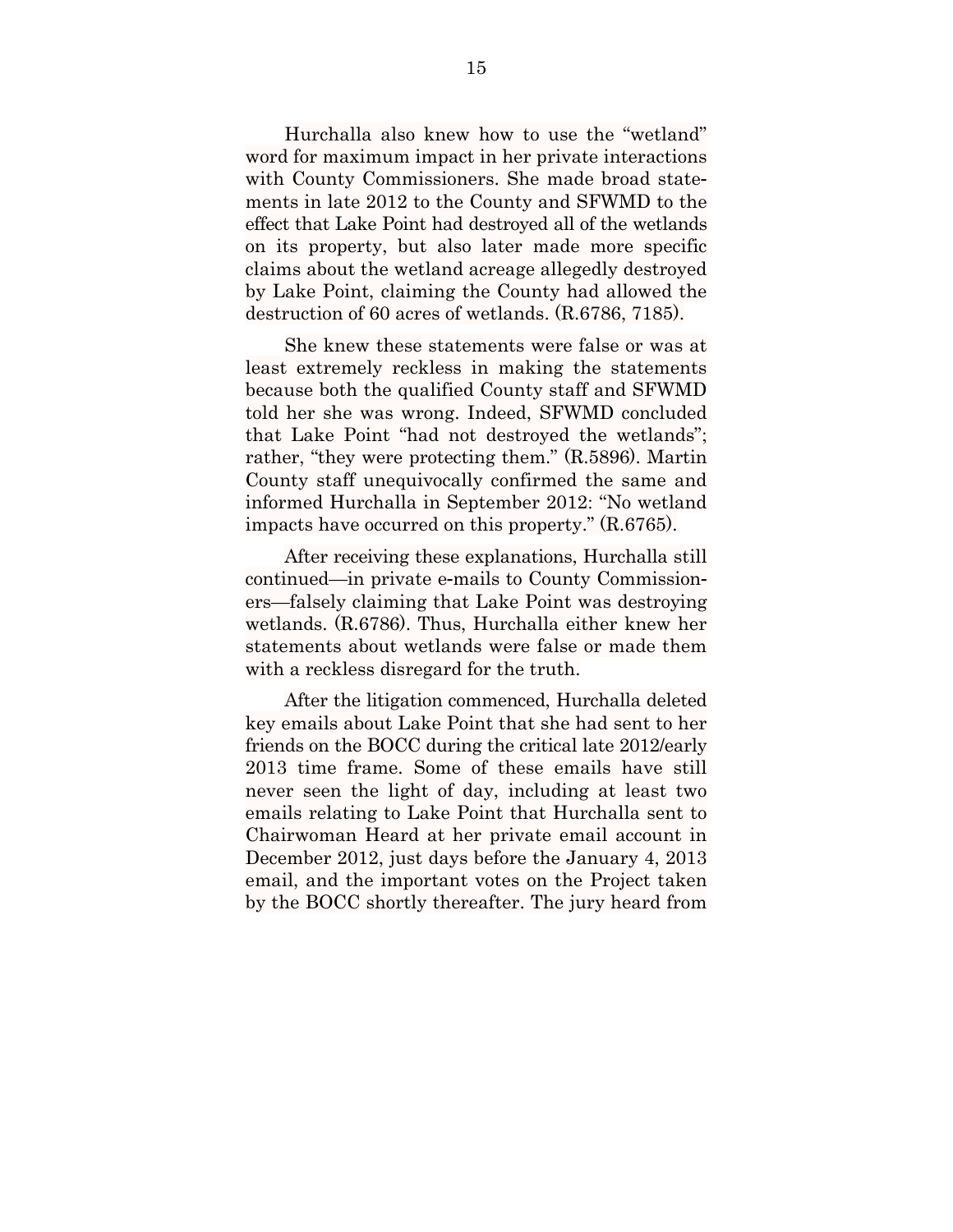Mr. John Jorgensen, a former NSA computer forensics expert, (T.796:19-796:24), that Hurchalla authored emails to BOCC members, which she later deleted during the course of the litigation, and never produced to Lake Point.

Mr. Jorgensen evaluated three e-mails that were sent by Commissioner Heard to County staff in December of 2012, immediately prior to Hurchalla's January 4, 2013 email. (R.7648-61). After an exhaustive review, Mr. Jorgensen was able to conclude that Commissioner Heard was not the original author of these emails; rather—similar to the e-mail that Commissioner Heard passed off as her own—Hurchalla was the original author. (T.806:14-806:25; 812:19-812:24). However, neither Hurchalla nor any other source, produced the original version of these emails, including Hurchalla's prefatory instructions in those emails to Chairwoman Heard. (T.822:21-822:23).

Hurchalla claimed at trial that she periodically cleaned out her mailbox and never intended to destroy evidence. The jury, however, was not required to believe this explanation. Hurchalla's "deletion" was highly selective, with her preserving several emails pertaining to Lake Point from prior years, but deleting those from the key time frame. (T.823). And likewise, Commissioner Heard was unable to produce the original emails from Hurchalla. She claimed that her email account had been "hacked." (R.5891).

#### B. The Trial in This Case

On February 5, 2013, Lake Point sued the County for breach of the Interlocal Agreement and SFWMD for breach of the Acquisition Agreement. (R.1-14). Lake Point added a claim against Hurchalla for tortious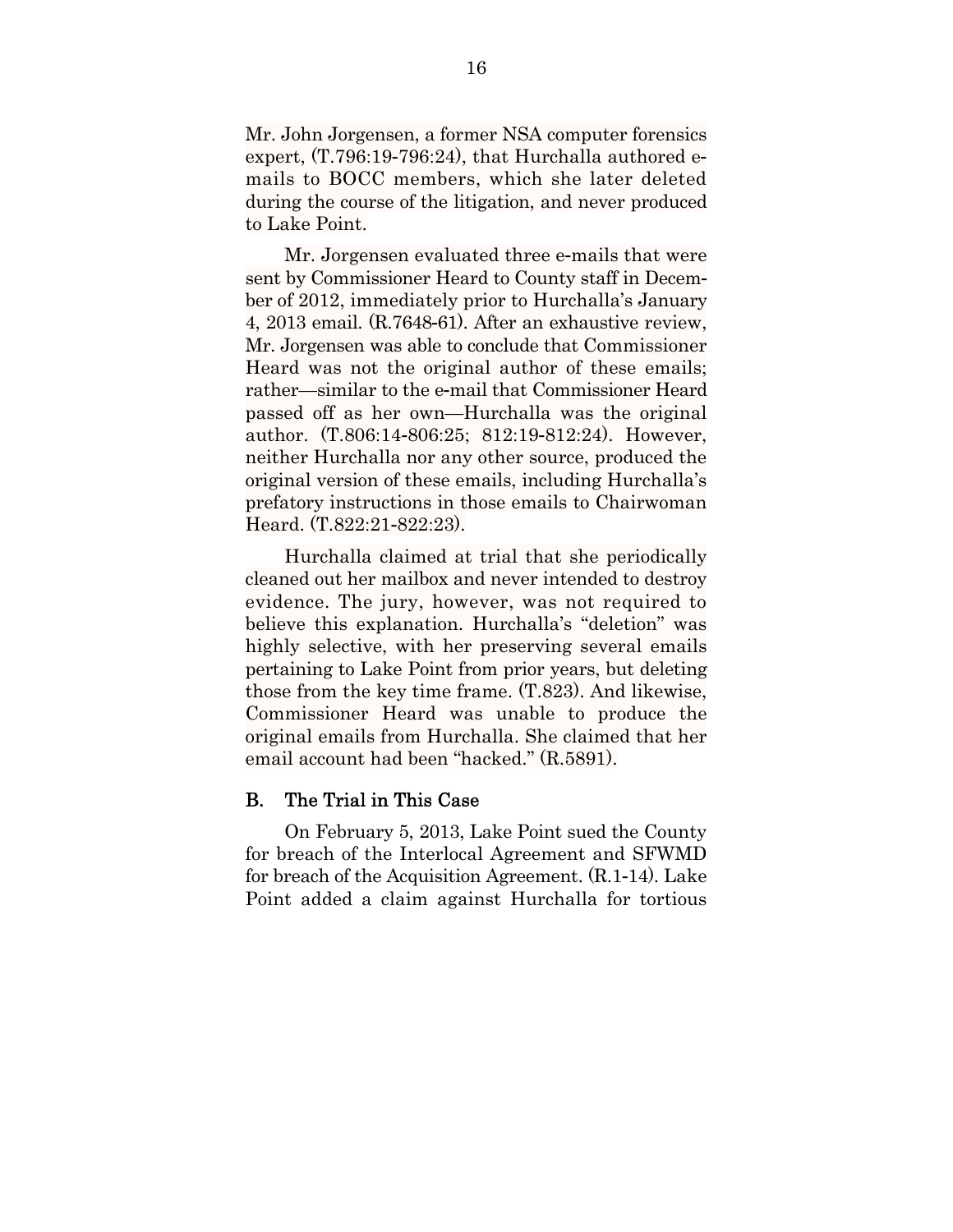interference. (R.207). After several years, Lake Point reached settlements with both the County, (R.8110), and SFWMD, (R.8283). The settlement with the County required it to pay \$12 Million and the BOCC to issue an apology letter. (T.321:8-321:22).

The tortious interference claim against Hurchalla did not settle. Hurchalla alleged that her statements were privileged because she was speaking to public officials on matters of public concern. (R.548). At trial, the jury heard the evidence of the facts described above.

In her Proposed Jury Instruction No. 10, which Hurchalla titled "First Amendment Privilege", Hurchalla elected to use the Florida common law "express malice" standard, rather than the "actual malice" standard under New York Times Co. v. Sullivan, 376 U.S. 254, 279-280 (1964). (Res.App.6a). Further, she stated in her proposed instruction that "express malice" need only be proved by the "greater weight of the evidence". (Res.App.6a). Hurchalla's proposed instruction stated in relevant part as follows:

If you find that Mrs. Hurchalla made statements to a political authority regarding matters of public concern, then you should decide whether, as Lake Point claims, Mrs. Hurchalla made the statements with express malice.

Express malice exists when someone makes a false statement with the sole purpose of gratifying one's ill will or if the person has hostility and intent to harm the other rather than to advance and protect an interest involving a matter of public concern.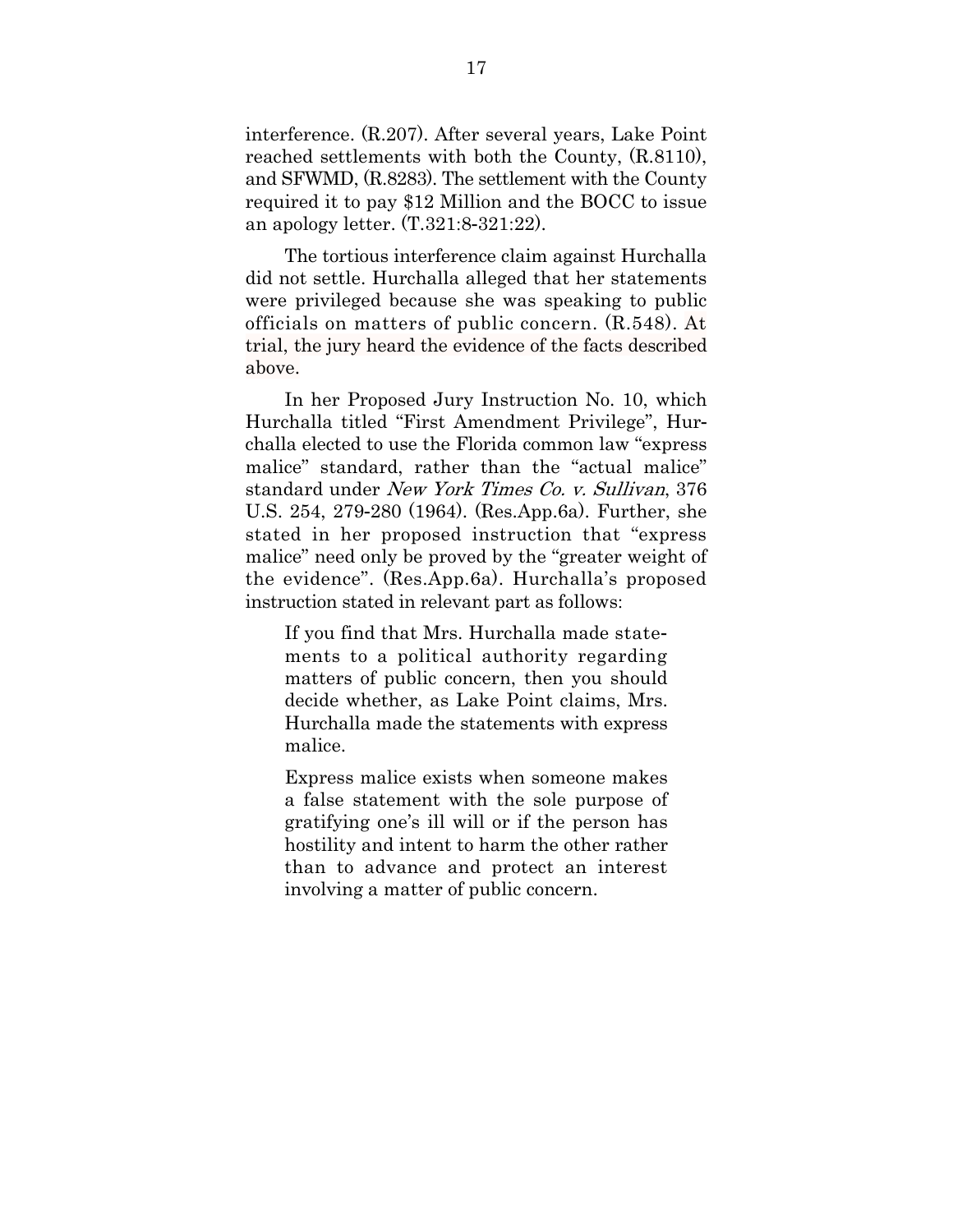If the greater weight of the evidence shows that Mrs. Hurchalla had a qualified privilege in communicating with local governmental officials, then your verdict should be for Mrs. Hurchalla on Lake Point's claim of tortious interference with the Interlocal Agreement.

(R.5846-5847) (Res.App.6a-7a).

Hurchalla never asked the trial court to conduct an independent review of the evidence until a post-trial motion. (R.8374). Even then, she did not ask the court to determine whether there was clear and convincing evidence of actual malice under *Sullivan*. Rather, she insisted on "express malice" as the applicable legal standard.

The instructions on the claim for tortious interference with a contract not terminable at will were the Florida standard instructions. See FSJI (Civil) 408.5. (R.5817).

As to Hurchalla's First Amendment defense, the jury was ultimately instructed:

You must render your verdict in favor of Hurchalla on Lake Point's tortious interference claim if you find that Hurchalla used proper methods to attempt to influence Martin County, and that her motive for petitioning Martin County was not primarily to harm Lake Point. However, deliberate misrepresentations of fact are not considered to be a proper method.

(R.5818) (Res.App.11a).

At the charge conference, her counsel remained silent when the trial court asked: "The parties must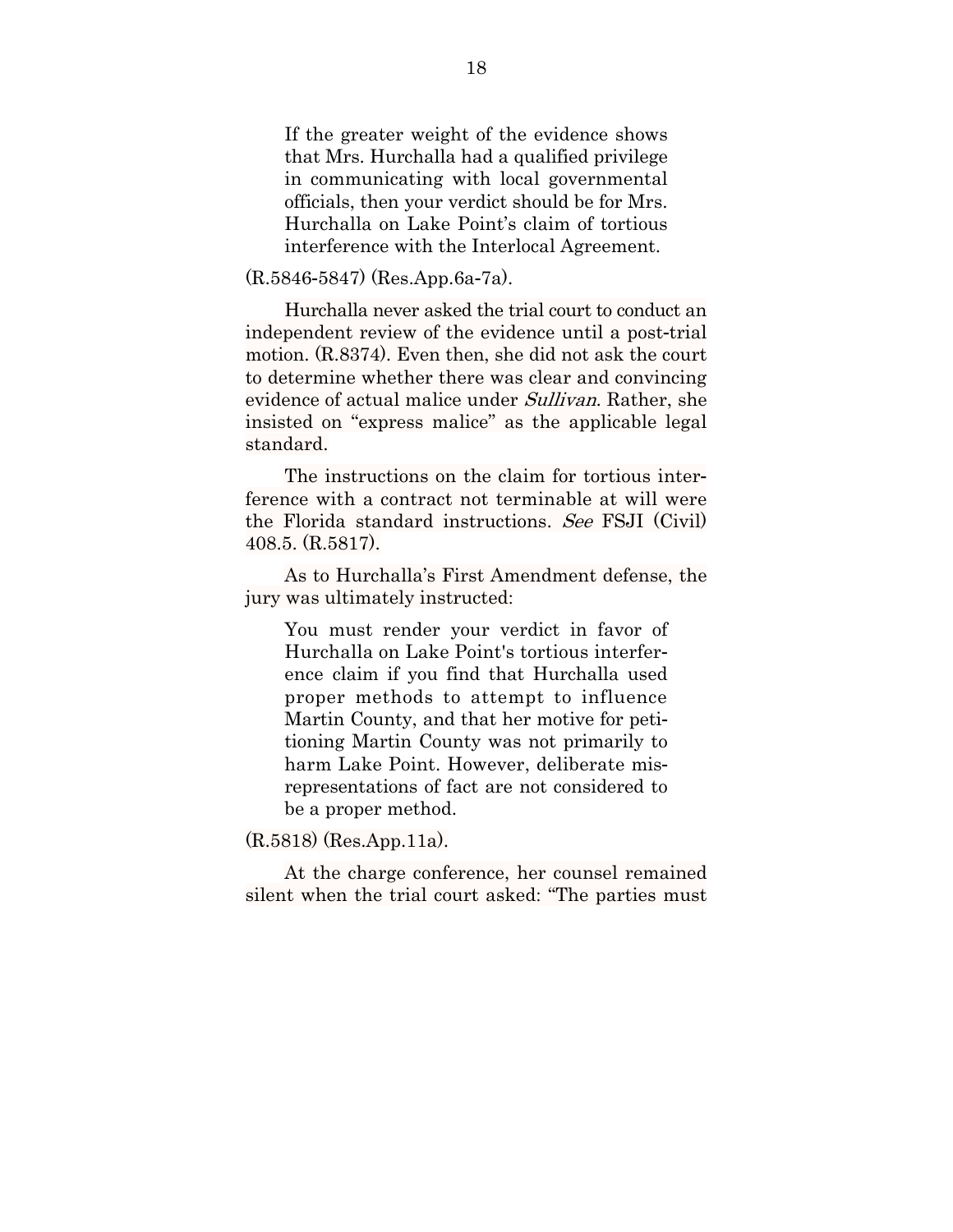prove all claims and defenses by the greater weight of the evidence . . . Any objection to that?" (T.1671:20- 1672:9). Accordingly, the jury was instructed that the burden on the First Amendment defense was greater weight of the evidence, as requested by Hurchalla. (R.5817-18).

Because of the expert evidence explaining Hurchalla's deletion of e-mails, and Hurchalla's admissions regarding the same, the jury received Florida's standard failure to maintain evidence instruction:

If you find that: Hurchalla deleted or otherwise caused various emails between her and Martin County Commissioners to be unavailable . . . and the emails would have been material in deciding the disputed issues in this case; then you may, but are not required to, infer that this evidence would have been unfavorable to Hurchalla.

See FSJI (Civil) 301.11. (R.5816).

The jury returned a verdict in favor of Lake Point. (R.5863).

Hurchalla's petition discusses an immaterial claim of alleged impropriety by the trial court judge at a settlement conference. These allegations were rejected in a separate appeal to the Florida Fourth District Court of Appeals by order dated May 11, 2018. Hurchalla v. Lake Point Phase I, LLC, Case No.: 4D18-0763.

After consultation with her lawyers, Hurchalla decided to meet with the trial judge and her counsel for a "potential settlement conference." The trial judge's offer to assist the parties in settling this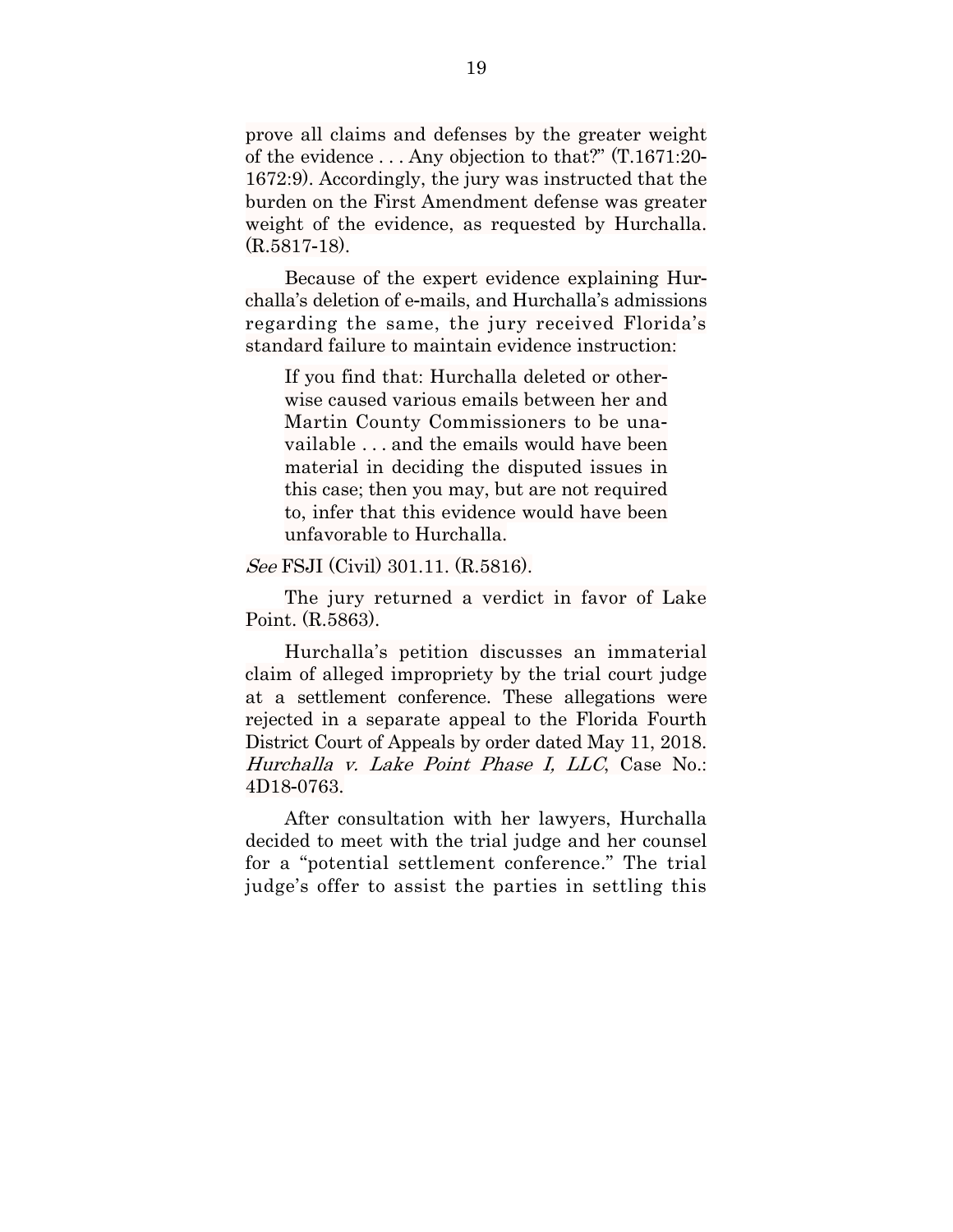contentious litigation (which the parties were free to reject) is a role expressly authorized by rule. See Fla. R. Civ. P.  $1.200(a)(10)$  (trial courts may "pursue the possibilities of settlement" with the parties).

Hurchalla knew the trial court would inform her of the weaknesses of her case and suggest ways to resolve it before the jury did. After the conference, Hurchalla did not file a written motion to disqualify, as she had for the first judge on the case. See Jackson v. Leon County Elections Canvassing Board, 214 So.3d 705, 706 (Fla. 1st DCA 2016). This matter has no role in deciding jurisdiction in this case.

### C. Appellate Proceedings

After judgment on the jury verdict was entered against Hurchalla, she appealed the judgment to the Florida Fourth District Court of Appeals, which affirmed the judgment.

The Fourth District evaluated Hurchalla's "First Amendment" instruction, and stated:

Hurchalla's counsel submitted 'Defendant's Proposed Jury Instruction No. 10 First Amendment Privilege,' which actually contained the elements of the common law privilege, rather than the First Amendment privilege. . . . . While she affirmatively requested an instruction discussing express malice, she argues the trial court failed to instruct on actual malice.

Hurchalla, 278 So.3d at 64.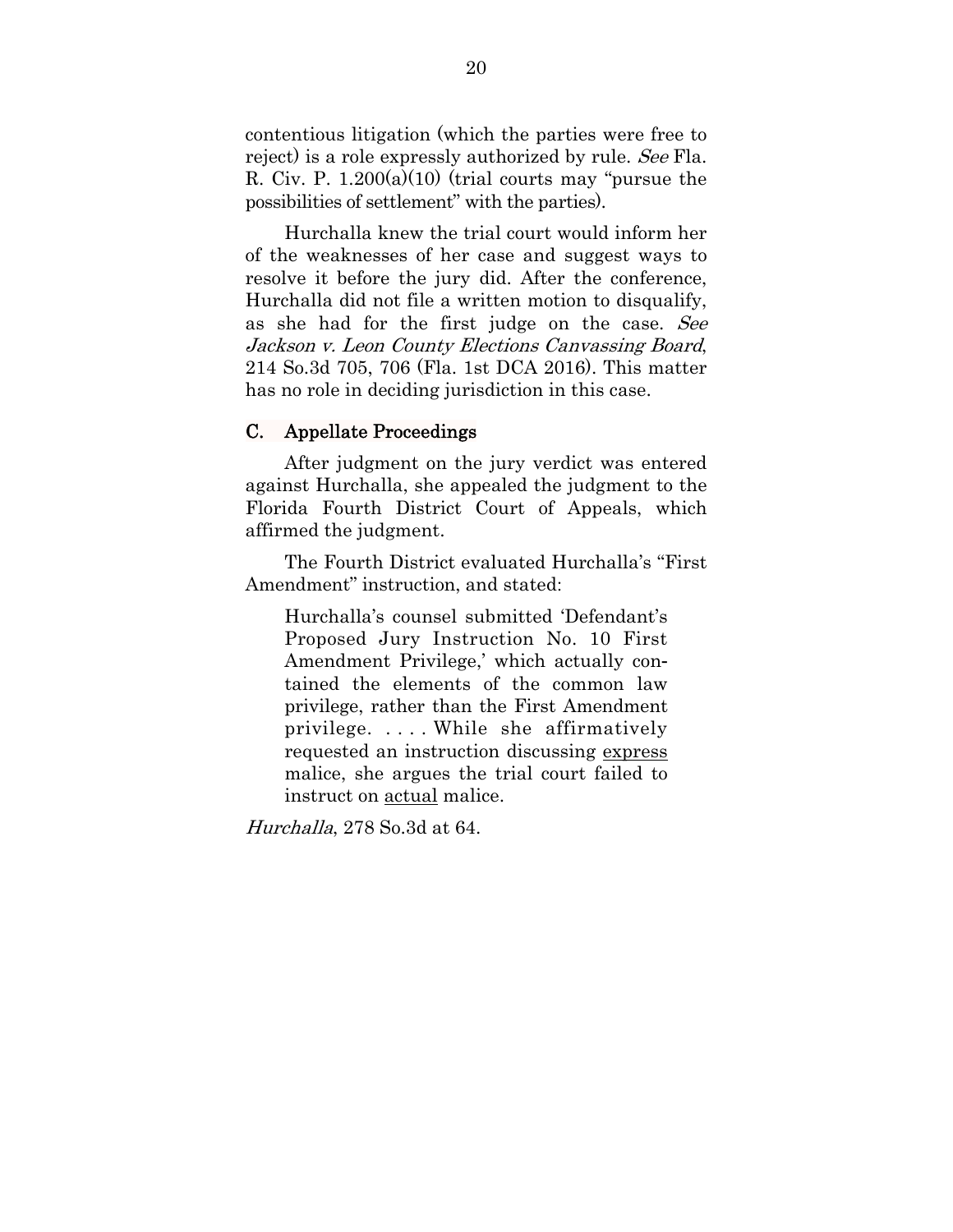The Fourth District then concluded that Hurchalla invited any error, and waived any argument that Lake Point's claim be decided under Sullivan:

Because defense counsel's submissions and arguments during the charge conference failed to make important distinctions between the two privileges, we determine the trial court's instructions regarding privileged communication and the privilege defense were not reversible error. See Universal Ins. Co. of N. Am. v. Warfel, 82 So.3d 47, 65 (Fla. 2012) ("Fundamental error is waived where defense counsel requests an erroneous instruction."); Goodwin v. State, 751 So.2d 537, 544 (Fla. 1999) ("If the error is 'invited,' . . . the appellate court will not consider the error a basis for reversal." (footnote omitted)).

#### Hurchalla, 278 So.3d at 64.

Despite the failure to preserve a right to this heightened review, the Fourth District went on in its opinion voluntarily to analyze the case under Sullivan and Bose to show that there was no error, even if Hurchalla had preserved this issue. Hurchalla, 278 So.2d at 65.

Although the record contains more evidence, the Fourth District focused for illustrative purposes on two statements in Hurchalla's January 4, 2013 email. Hurchalla, 278 So.3d at 65. The Fourth District's explanation warrants a full read and it demonstrates a court that fulfilled its obligation to review and evaluate the evidence under Bose.

The Florida Supreme Court declined to exercise jurisdiction over the matter without opinion.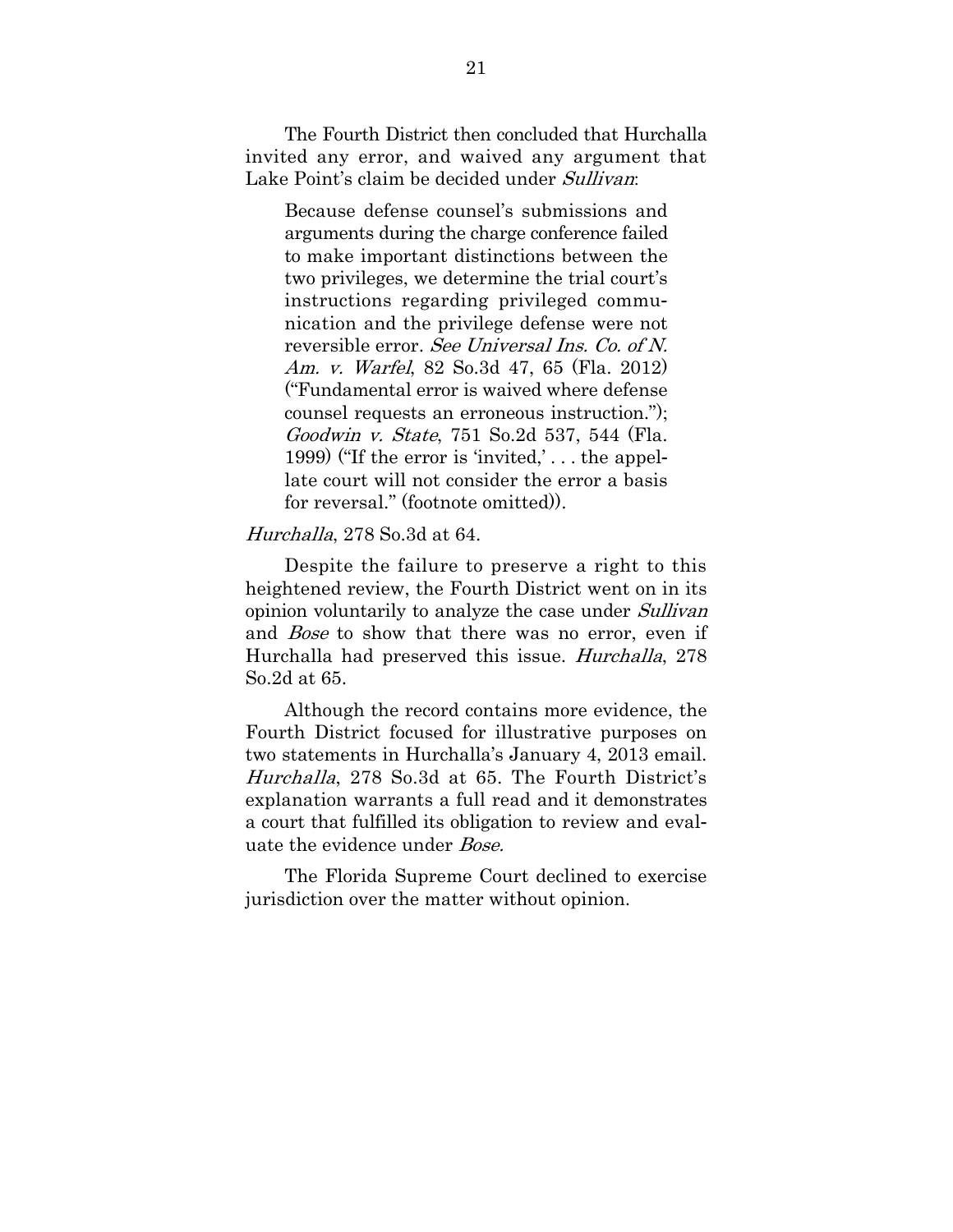

### REASONS FOR DENYING THE PETITION

### I. HURCHALLA DOES NOT SATISFY THE JURISDICTIONAL REQUIREMENT FOR CERTIORARI REVIEW.

This Court likely lacks jurisdiction to consider Hurchalla's petition. "[S]o as to show that the federal question was timely and properly raised and this Court has jurisdiction to review the judgment on a writ of certiorari," Supreme Court Rule 14 mandates that a petition seeking review of a state court judgment include: (1) specification of the stage in the proceedings, "both in the court of first instance and in the appellate courts," when the federal questions sought to be reviewed were raised; (2) the method of raising them and the way in which they were passed on by those courts; and (3) pertinent quotations of specific portions of the record, established by specific reference to the places in the record where the matter appears.

Hurchalla's petition fails to satisfy these requirements. It omits any discussion of the jury instructions she actually proposed in the "court of first instance". Hurchalla's principal contention on appeal is that there was insufficient evidence of "actual malice" introduced at the trial court under a "clear and convincing evidence" standard, to support the jury's verdict in favor of Lake Point on its tortious interference claim.

However, Hurchalla never proposed a jury instruction using an "actual malice" test under a "clear and convincing evidence standard." Instead she proposed an "express malice" test under a "greater weight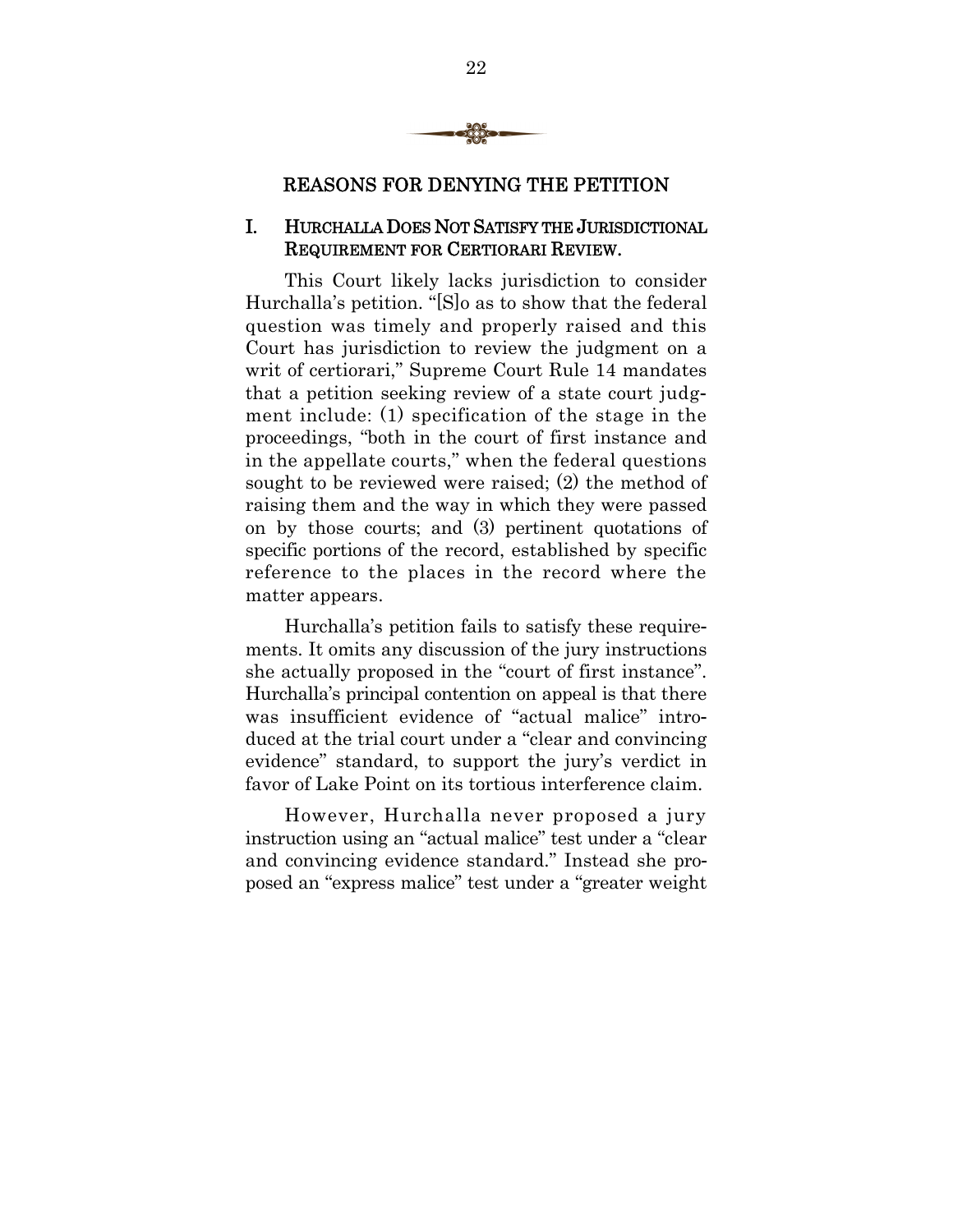of the evidence standard." The Florida appellate court thus concluded that Hurchalla waived any argument that Lake Point's claim be decided under Sullivan. Hurchalla, 278 So.3d at 64. It is an issue of unpreserved error—"plain error" or "fundamental error"that is also invited error.

Neither federal courts nor Florida courts generally protect litigants from such invited error. See, e.g., Sands v. Wagner, 314 Fed. Appx. 506, 508-09 (3d Cir. 2009) (no plain error on burden of proof instruction where the party's own proposed instruction did not include the burden of proof sought on appeal). "Fundamental error is waived where defense counsel requests an erroneous instruction." Universal Ins. Co. of N. Am. v. Warfel, 82 So.3d 47, 65 (Fla. 2012).

Even in criminal cases, where due process issues involve liberty, courts do not review invited plain error. "We have been especially reluctant to reverse for plain error when it is 'invited.'" United States v. Mangieri, 694 F.2d 1270, 1280 (D.C. Cir. 1982) (invited error where appellant's proposed instruction differed from position advanced on appeal, even where trial court did not use appellant's instruction). See also Dennis v. United States, 341 U.S. 494, 500 n. 2 (1951) ("petitioners themselves requested a charge similar to the one given, and under Rule 30 of the Federal Rules of Criminal Procedure, 18 U.S.C.A., would appear to be barred from raising this point on appeal").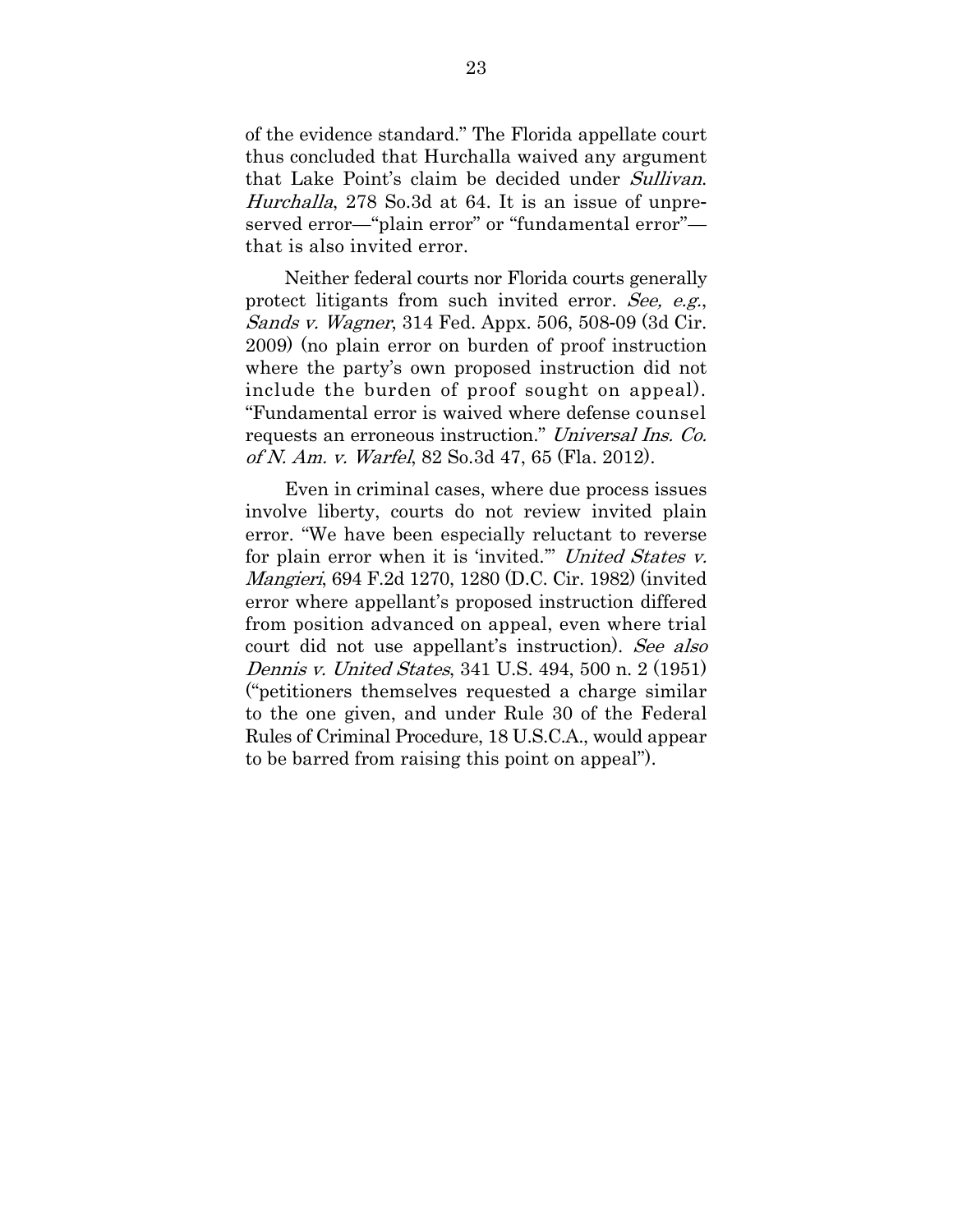II. EVEN IF THIS ISSUE HAD NOT BEEN WAIVED IN THE TRIAL COURT, THE FLORIDA FOURTH DISTRICT COURT OF APPEALS CONDUCTED A PROPER INDEPENDENT EXAMINATION OF "ACTUAL MALICE" UNDER BOSE. HURCHALLA IS SIMPLY UNSATISFIED WITH THE RESULT.

#### A. The Falsity of Hurchalla's Statement About Storage and Treatment Benefits

Hurchalla claims that the statement "[n]either the storage nor treatment benefits have been documented" is ambiguous, because to her personally, "documented" meant that something had been proven to her satisfaction. According to her, the existence of published studies documenting the treatment and storage benefits was not enough. Hurchalla then claims that since her interpretation is reasonable, the First Amendment requires that her interpretation be accepted as a matter of law by any court conducting a Bose independent review. Lake Point takes these issues in turn.

For her definition of "documented," Hurchalla looks to the definition of "document" from Merriam Webster. Hurchalla contends that "document" can connote to show "factual or substantial support" for a position. Thus, Hurchalla claims that she was communicating to the commissioners that "[n]either the storage nor treatment benefits have been [substantially] or [sufficiently] documented."

To argue this point, Hurchalla has used the third definition of "document" from Merriam Webster. The first two definitions use "document" (as a verb) in the sense that someone off the street would understand the word: "(1) to furnish documentary evidence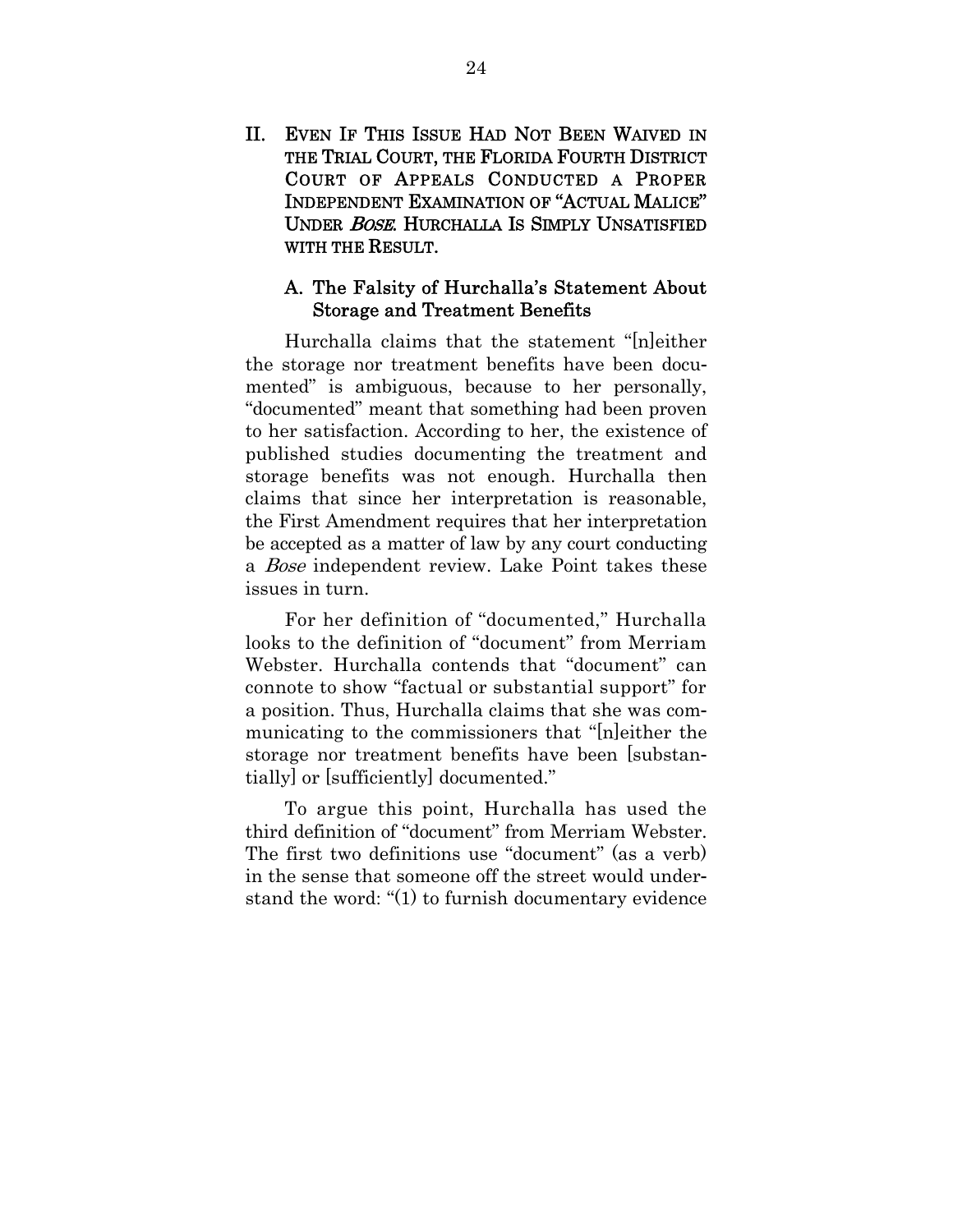of; (2) to furnish with documents." https://www. merriam-webster.com/dictionary/document.

A reasonable jury certainly could have found that the statement "[n]either the storage nor treatment benefits have been documented" was false under either Lake Point or Hurchalla's interpretation of the word "documented." And a reasonable jury could have done so under either a preponderance of the evidence or a clear and convincing evidence standard.1

Here, without any factual dispute, the evidence established that written studies on the storage and treatment benefits of the Project were prepared and relied upon by SFWMD and Lake Point, and shared with the County, at the time they entered into the agreements. Hurchalla admitted she knew of the existence of the studies. Hurchalla cannot seriously claim that there was no documentation of the storage and treatment benefits of Lake Point in this "plain language" sense.

Even under Hurchalla's definition of "document" as connoting "substantial" support, there was sufficient evidence that would have allowed a reasonable jury to have found her statement false. Hurchalla admitted at trial that she agreed with the studies she had reviewed that the Project would reduce harmful phosphorus levels in water.

 $\overline{a}$ 

 $1$  In Harte Hanks v. Communications, Inc. v. Connaughton, 491 U.S. 657, 661 n2 (1989), this Court declined to decide whether a plaintiff in a defamation case subject to Sullivan must prove "falsity" by clear and convincing evidence.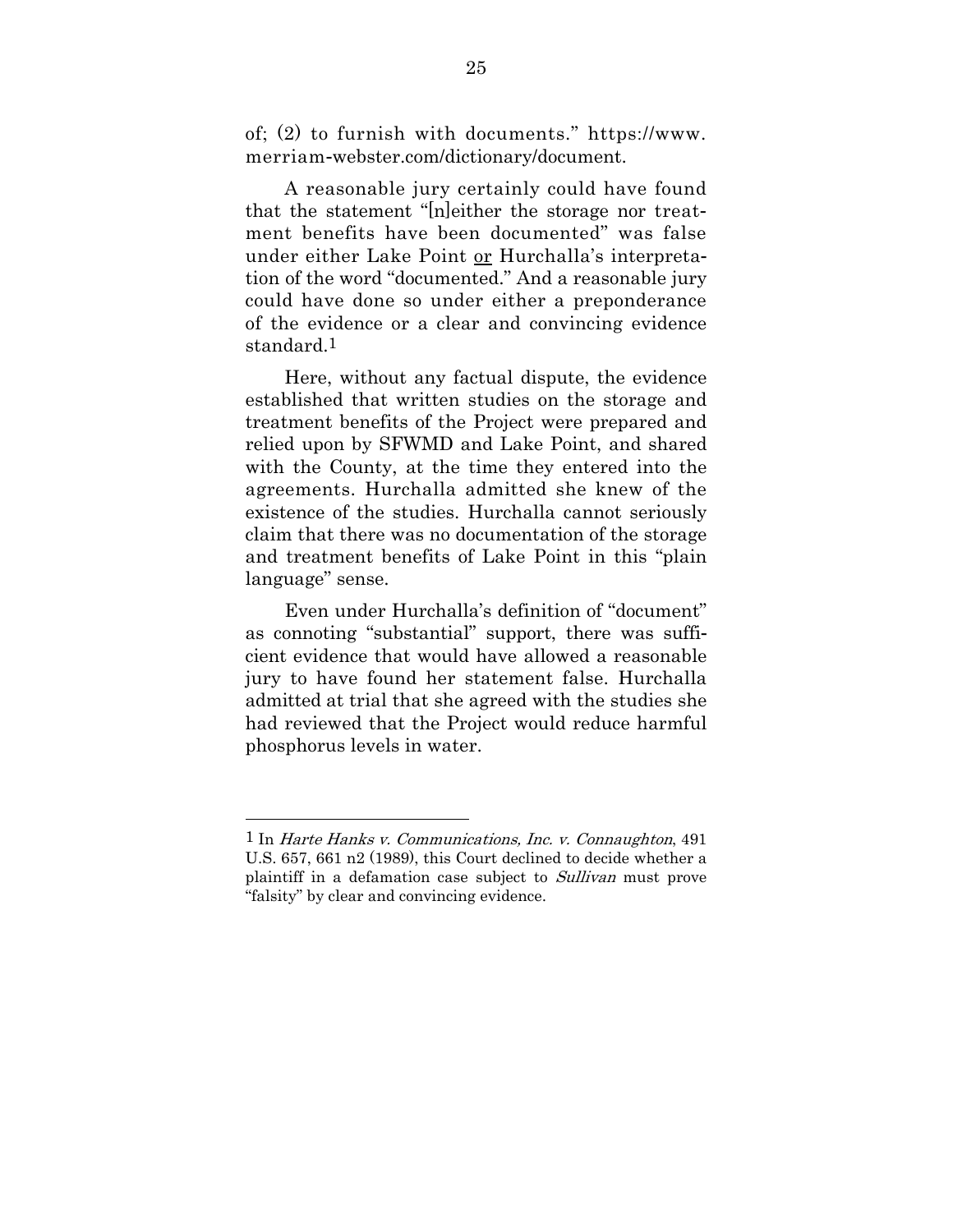Nevertheless, Hurchalla contends that it is a minority view for an appellate court to treat a jury's finding of fact that a statement is false as a finding. She claims this is actually a pure question of law that an appellate court must review *de novo*. For this approach, Hurchalla provides a list of state court decisions that allow the jury to determine whether a particular statement was false, implying that unlike these opinions, courts conducting a proper *Bose* review decide for themselves whether a statement is false. However, Hurchalla has ignored federal circuit opinions that conflict with her interpretation.

In Celle v. Filipino Reporter Enterprises Inc., 209 F.3d 163, 189 (2d Cir. 2000), for example, the Second Circuit conducted an independent review under Bose. Nevertheless, on the issue of falsity, the Second Circuit reviewed the accusation that "AT&T is reportedly withdrawing its sponsorship of Radyo Pinoy" after having been "shortchanged of its allotted time slot," and concluded that:

a reasonable juror evaluating the evidence could find—by both a preponderance of the evidence and by clear and convincing proof that those statements were false.

See also Tavoulareas v. Piro, 817 F.2d 762, 788 (D.C. Cir. 1987) (conducting a Bose independent review, and noting a reasonable jury could have concluded the charge that plaintiff "personally urged" "Comnas to accept Peter as a partner in Atlas" was false). So could a reasonable jury in this case have concluded that Hurchalla's statement about documentation was false.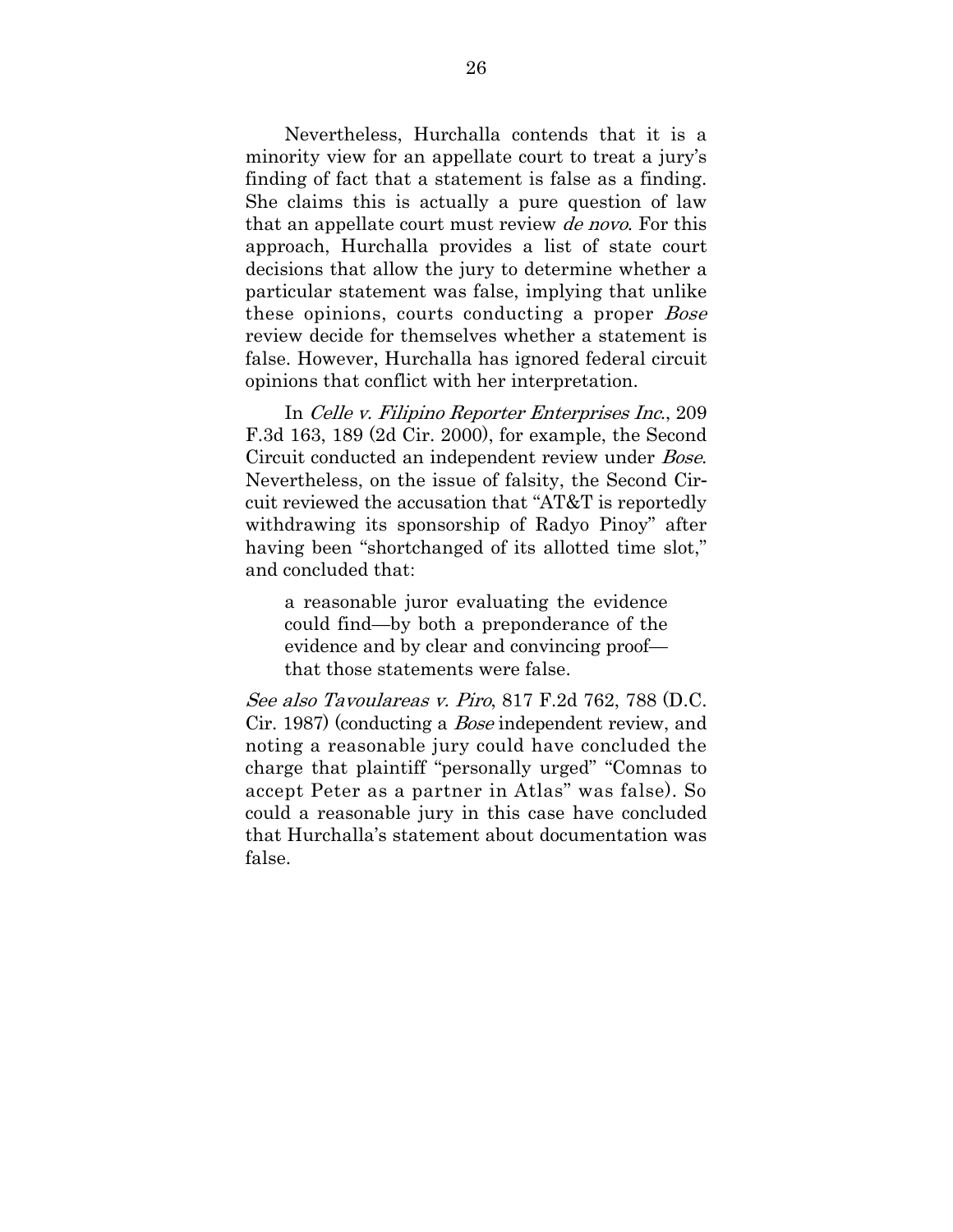The plain language of "documented" fully supports the decision of the Florida appellate court. However, even if there is more than one possible interpretation of the word "documented," that hardly means that deciding between the interpretations is always a matter for the court on First Amendment grounds. Hurchalla's emails are not statutes or contracts requiring legal interpretation; they were communications to persuade commissioners to void a contract. Under both Florida and federal law, constitutionally, juries decide such questions of fact, and falsity in this context has a factual component.

#### B. "Context" Does Not Help Hurchalla

Hurchalla contends that as a matter of law, her statement on the lack of documented benefits should be interpreted with regard to an earlier statement in the January 4, 2013 email about how "a study was to follow that documented the benefits. That study has not been provided. There does not appear to be any peer review by the CERP team to verify benefits from the rock-pit." This is not something that can be decided in Hurchalla's favor on a de novo basis.

"Neither the storage nor the treatment benefits have been documented" is a sentence that appears several paragraphs after the language on which Hurchalla now relies to provide "context," and after several different intervening topics are discussed in the email. There is no reason to believe that an ordinary reader who knew essentially nothing about the Project (i.e. Hurchalla's friends on the BOCC in late 2012 and early 2013) would have read the sentence on how "neither the storage nor the treatment benefits have been documented" and interpreted that language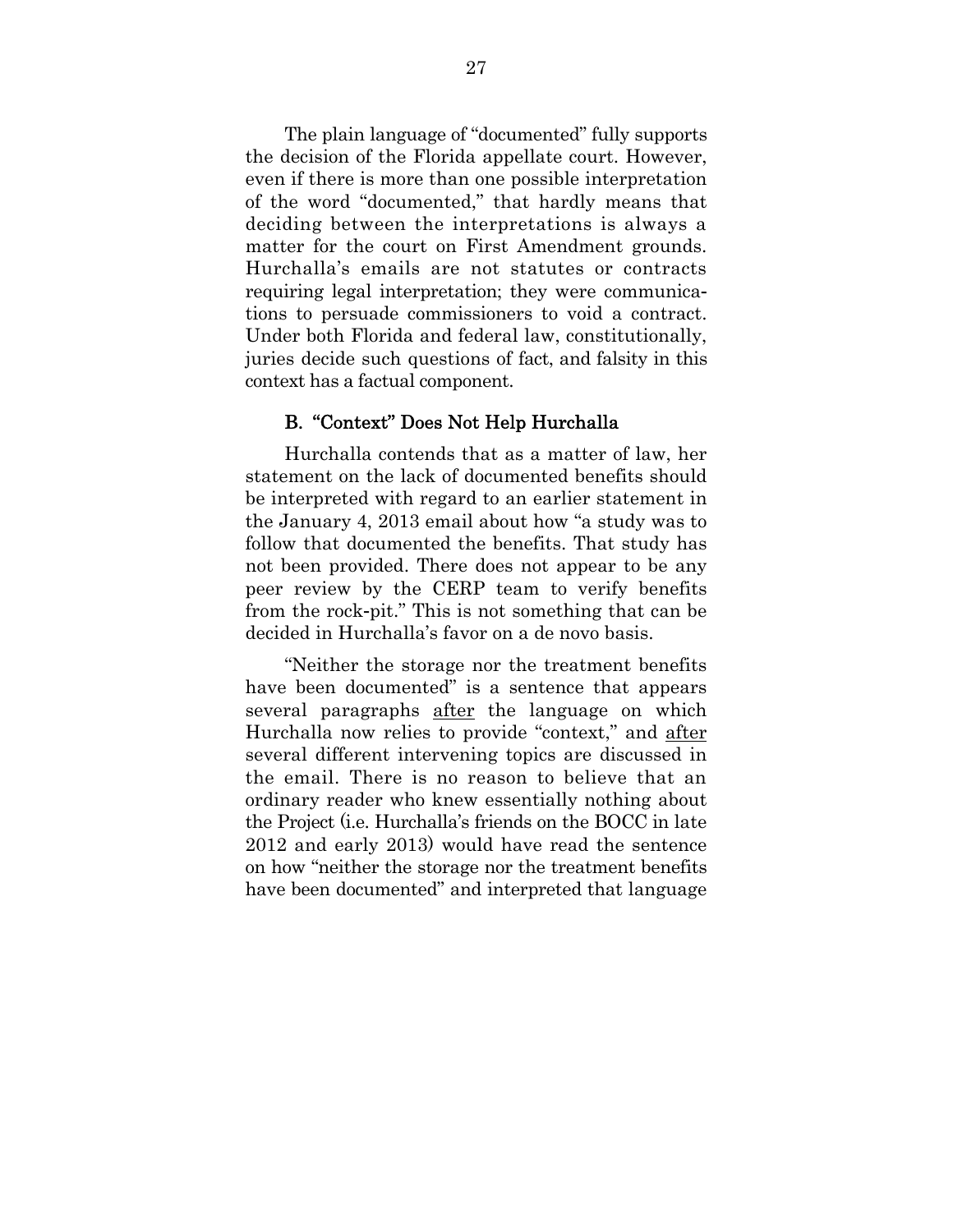to be a shorthand reference to the purported lack of "peer-reviewed studies" conducted pursuant to a different statutory program, *i.e.* the Central Everglades Restoration Program. In advancing this highly nuanced interpretation, Hurchalla ignores the fact that she knew her audience lacked knowledge about the Project.

Additionally, Hurchalla's other clandestine writings also frame the "context" for the statements in her January 4, 2013 email, including her earlier September 2012 email to Chairwoman Heard that did not reference the need for peer reviewed studies that were part of CERP, but insisted merely that the Lake Point project could not function as a reservoir. See, e.g., Celle v. Filipino Reporter Enterprises Inc., 209 F.3d 163, 177 (2d Cir. 2000) (context includes broader setting of the communication; words must be tested against the understanding of the average reader).

#### C. Clear and Convincing Evidence of Actual **Malice**

Under Sullivan, "actual knowledge" requires proof that a statement is false or made with reckless regard as to whether it is true or false. Here a reasonable fact finder could conclude that Hurchalla's statement that the benefits had not been "documented" was false. Hurchalla admitted at trial that she had actually reviewed at least one of the studies prior to sending her January 4, 2013 email. She admitted knowledge of the documentation.

Even under Hurchalla's narrow view of "documented" as meaning essentially "substantiated to Hurchalla's satisfaction," she still loses on the actual malice issue based on her own trial testimony. When it conducted its Bose review, the Florida appellate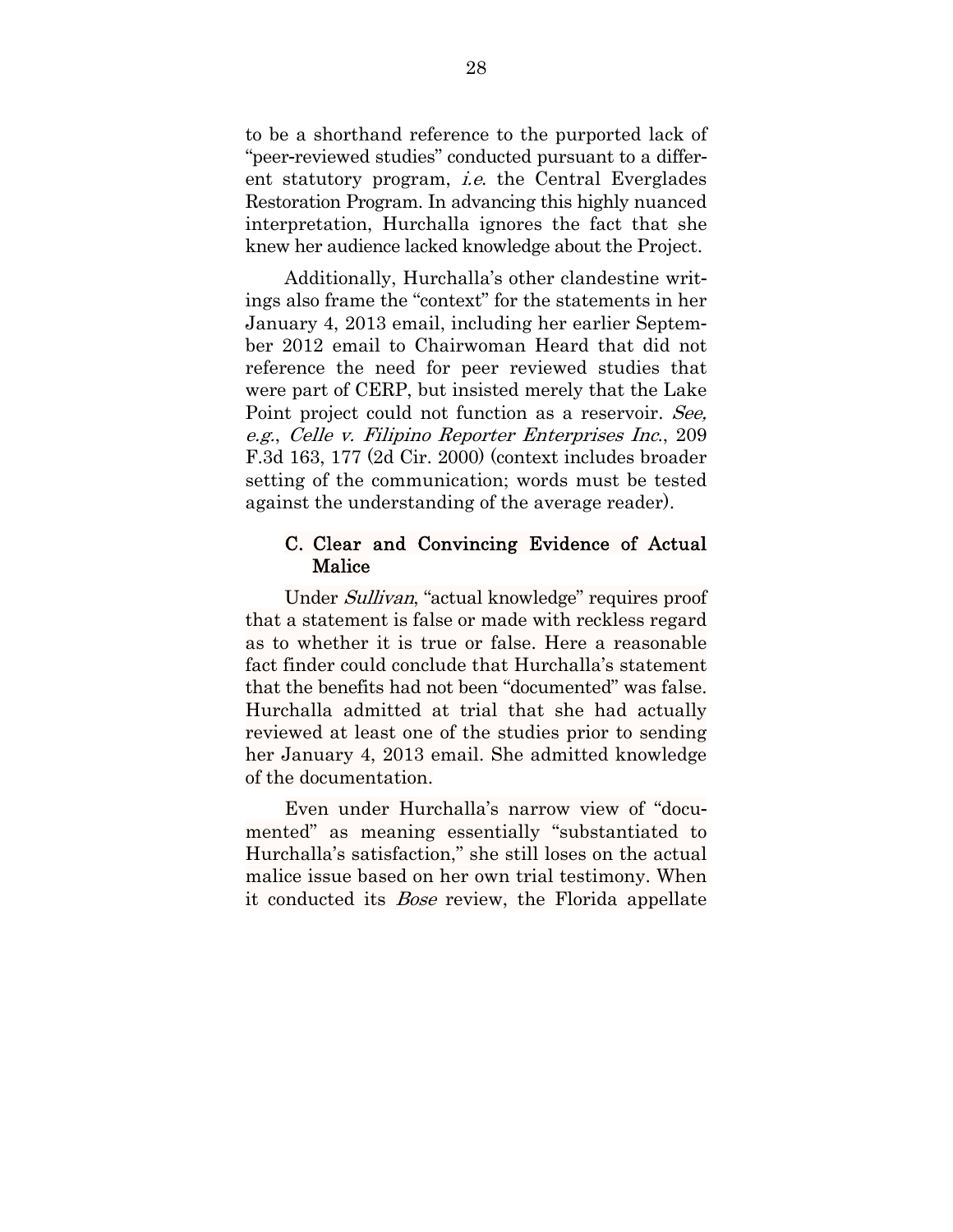court had before it the portion of Hurchalla's testimony, in which she admitted the studies showed that the Project would reduce phosphorous, a primary purpose of the Project. Hurchalla admitted on the stand: "I'm not questioning that an STA [stormwater treatment area] located there could take some phosphorous out." (T.1551). "I did not question the model at all." (T.1550). Thus, Hurchalla admitted she knew that at least some benefit was substantiated.

Nevertheless, there was more circumstantial evidence of actual malice under a clear and convincing evidence standard. When a court evaluates "actual malice," the inquiry is not resolved as a matter of law in the defendant's favor if the defendant merely denies any intent to mislead. Otherwise, no plaintiff would ever prevail unless it was able to obtain such an admission from the defendant. Rather, in evaluating the subjective state of mind of the speaker, a court must look at the surrounding circumstances and circumstantial evidence. Brown v. Petrolite Corp., 965 F.2d 38, 47 (5th Cir. 1992) ("[A] court or jury may infer actual malice from objective circumstantial evidence, which can override a defendant's protestations of good faith . . . . These facts should provide evidence of negligence, motive, and intent such that an accumulation of the evidence and appropriate inferences supports the existence of actual malice."); Moore v. Vislosky, 240 F.App'x 457, 468 (3d Cir. 2007) (a reasonable jury is not required to believe the explanation of the defendant). There is abundant circumstantial evidence of actual malice in the record.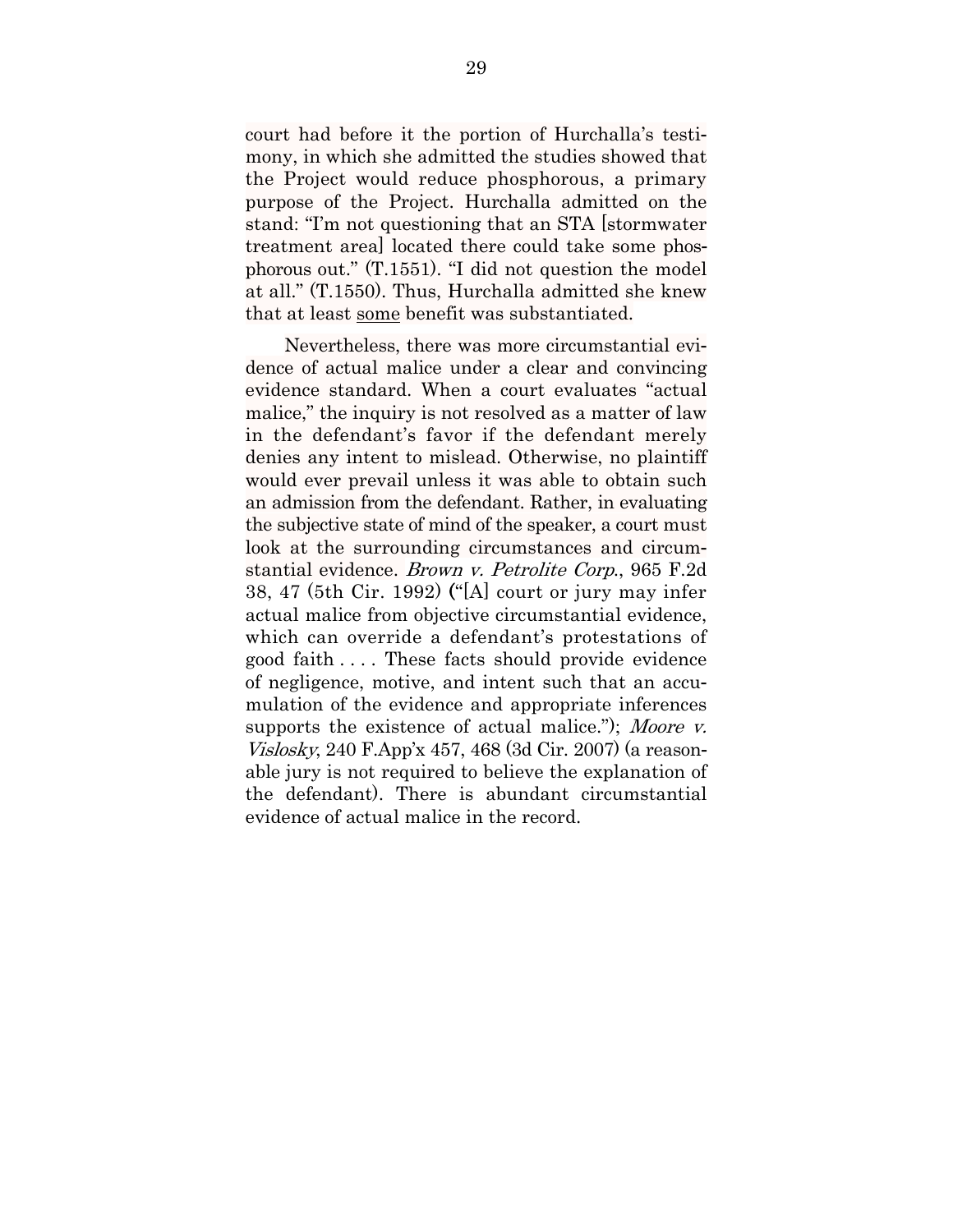#### 1. Clandestine Communications with Ignorant Commissioners

Hurchalla waited several years after the signing of the contract—until she had a majority of her friends on the BOCC—to seek to kill the contract. Hurchalla's knew that the BOCC that swept into power in late 2012 knew essentially nothing about the Lake Point Project, were not familiar with (or had forgotten) the studies conducted before the contract was signed, and were relying on Hurchalla for their information on the treatment and storage benefits of the Project.

#### 2. The Deletion and Destruction of Important Evidence from the Crucial Time Frame of the Statements

Among the circumstantial evidence relevant to a defendant's actual malice is the defendant's destruction of pertinent evidence. Brown & Williamson Tobacco Corp. v. Jacobson, 827 F.2d 1119, 1135-36 (7th Cir. 1987) (defendant's destruction of evidence relating to the allegedly false statements helped demonstrate actual malice). After the litigation commenced, Hurchalla deleted key emails about Lake Point that she had sent to her friends on the BOCC during the critical late 2012/early 2013 time frame. Some of these emails are still missing, including at least two emails relating to Lake Point that Hurchalla sent to Chairwoman Heard at her private email account in December 2012, just days before the January 4, 2013 email, and the important votes on the Project taken by the BOCC shortly thereafter. Commissioner Heard was likewise unable to produce the original emails from Hurchalla, claiming that her private email account used for public business had been "hacked." (R.5891).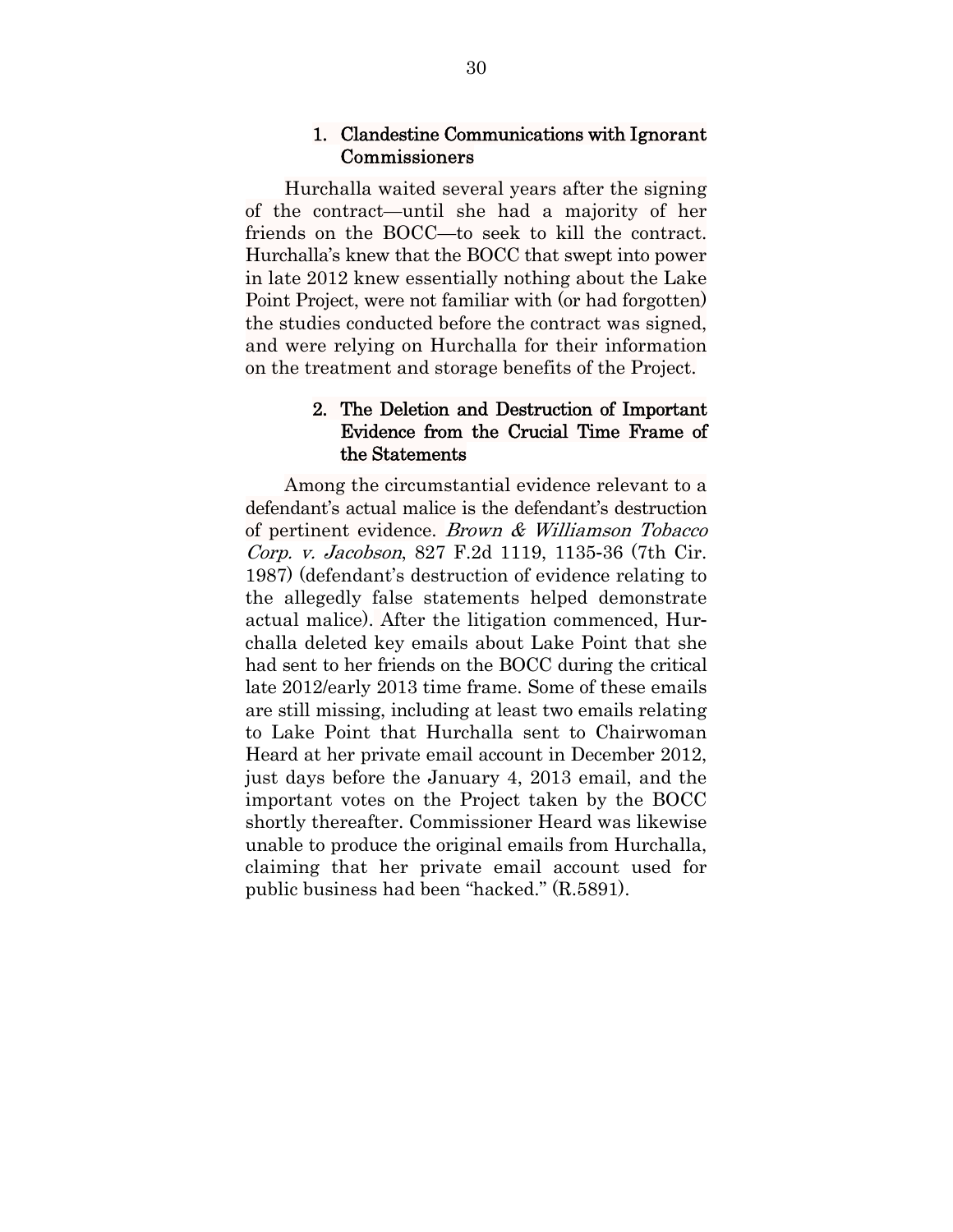#### 3. Evidence of Intent to Harm Lake Point

Hurchalla's actual malice is also shown by her private e-mails to BOCC members. Hurchalla was not just making claims about the lack of studies so that she could get her friend Chairwoman Heard to blurt out in public hearings that Lake Point was "environmental treachery." Rather, Hurchalla wanted the County to void its agreement with Lake Point. In her "Deep Rockpit" e-mail, for example, Hurchalla expressly instructed individual County Commissioners to avoid discussing other issues and "[g]et the contract cancelled." (R.6784, 8097). This is also circumstantial evidence of actual malice. Celle v. Filipino Reporter Enterprises Inc., 209 F.3d 163, 186 (2d Cir. 2000) (evidence of ill will combined with other circumstantial evidence indicating that the defendant acted with reckless disregard of the truth may support a finding of actual malice).

#### 4. Actual Malice as to the Representations That Lake Point Had Destroyed Wetlands

There was also clear and convincing evidence of actual malice as to Hurchalla's false statements about the destruction of wetlands. Hurchalla at times contended that Lake Point had destroyed all of the wetlands on the Property, and at other times (such as in the January 4, 2013 email), contended that Lake Point had merely destroyed 60 acres of wetlands. However, Hurchalla either knew that wetlands were not, in fact, destroyed or made the statement with reckless disregard as to its falsity. In September 2012, Martin County staff charged with wetlands compliance unequivocally stated in an email that was forwarded on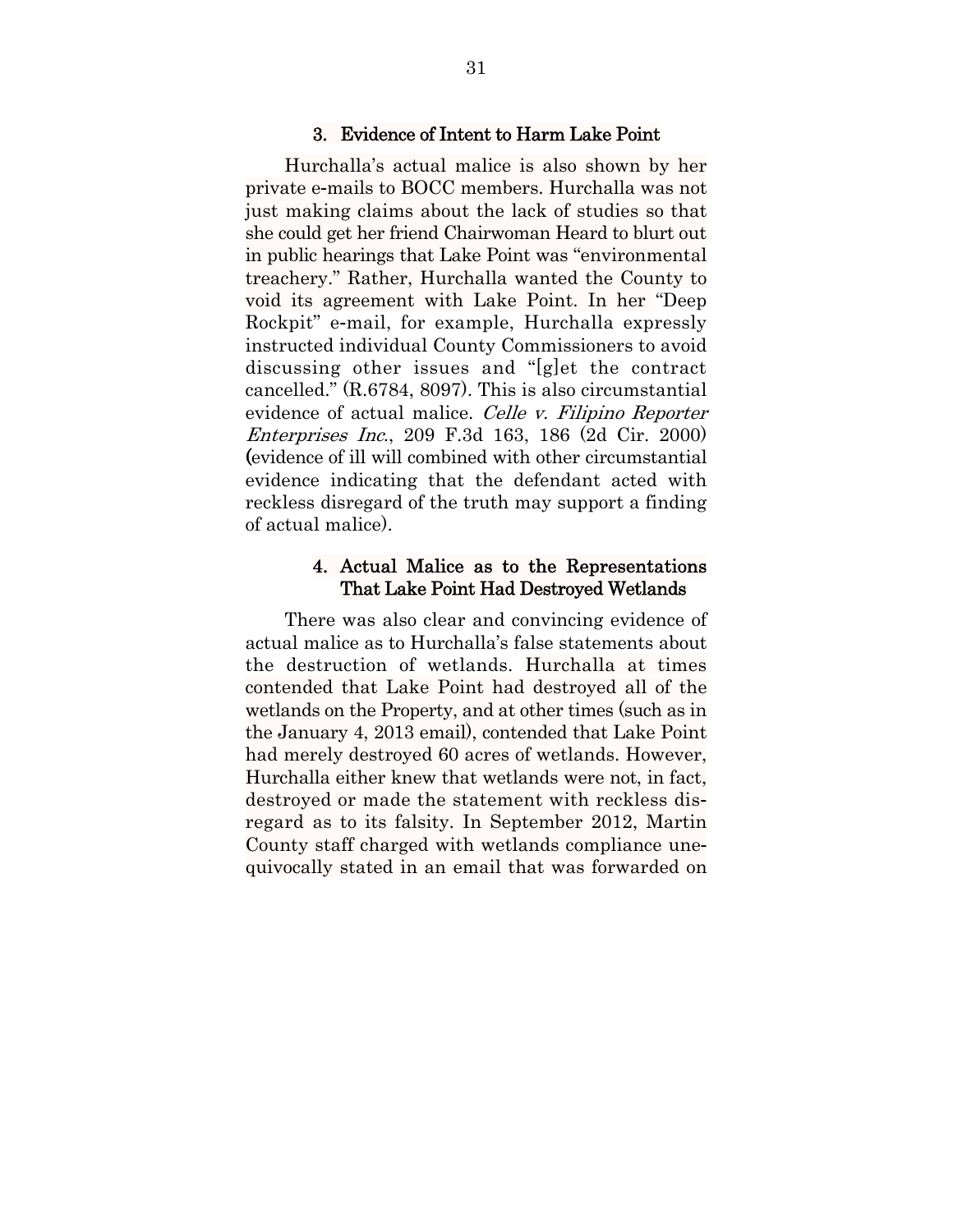to Hurchalla by Chairwoman Heard: "No wetland impacts have occurred on this property." (R. 6765).

Hurchalla's claim that Lake Point had destroyed 60 acres of wetlands (supposedly based on her reading of a permit from the U.S. Army Corp of Engineers) was likewise knowingly false or at least extremely reckless. (R.6786, 7185). According to Hurchalla, what she meant is that the Army Corp considered some of the Lake Point property to be "agricultural wetlands." However, this is precisely the type of comment that was designed to confuse Hurchalla's "friends" on the commission that knew nothing about the Project, because all that ever could have relevantly mattered on the wetland issue when it came to decisions by the BOCC is how Lake Point's Property and its wetlands were treated under Florida law. (T. 344). On January 22, 2013, Martin County's growth management director explained in an e-mail, which was forwarded to Hurchalla that same day, that the Army Corps Permit does not allow for the destruction of wetlands. (R.6787). As explained by Lake Point's wetland expert: "[a]gricultural wetlands and wetlands are two different things." (T.899) (emphasis added). Unlike wetlands, which are protected, agricultural wetlands are "farmed area[s]" that are "plowed and planted every year." (T.900).

After receiving this explanation, Hurchalla doubled down anyway—in private e-mails to County Commissioners—falsely claiming that Lake Point was destroying wetlands. (R.6786). If anything, this demonstrates Hurchalla using her own purported expertise on the subject to intentionally mislead the new commissioners.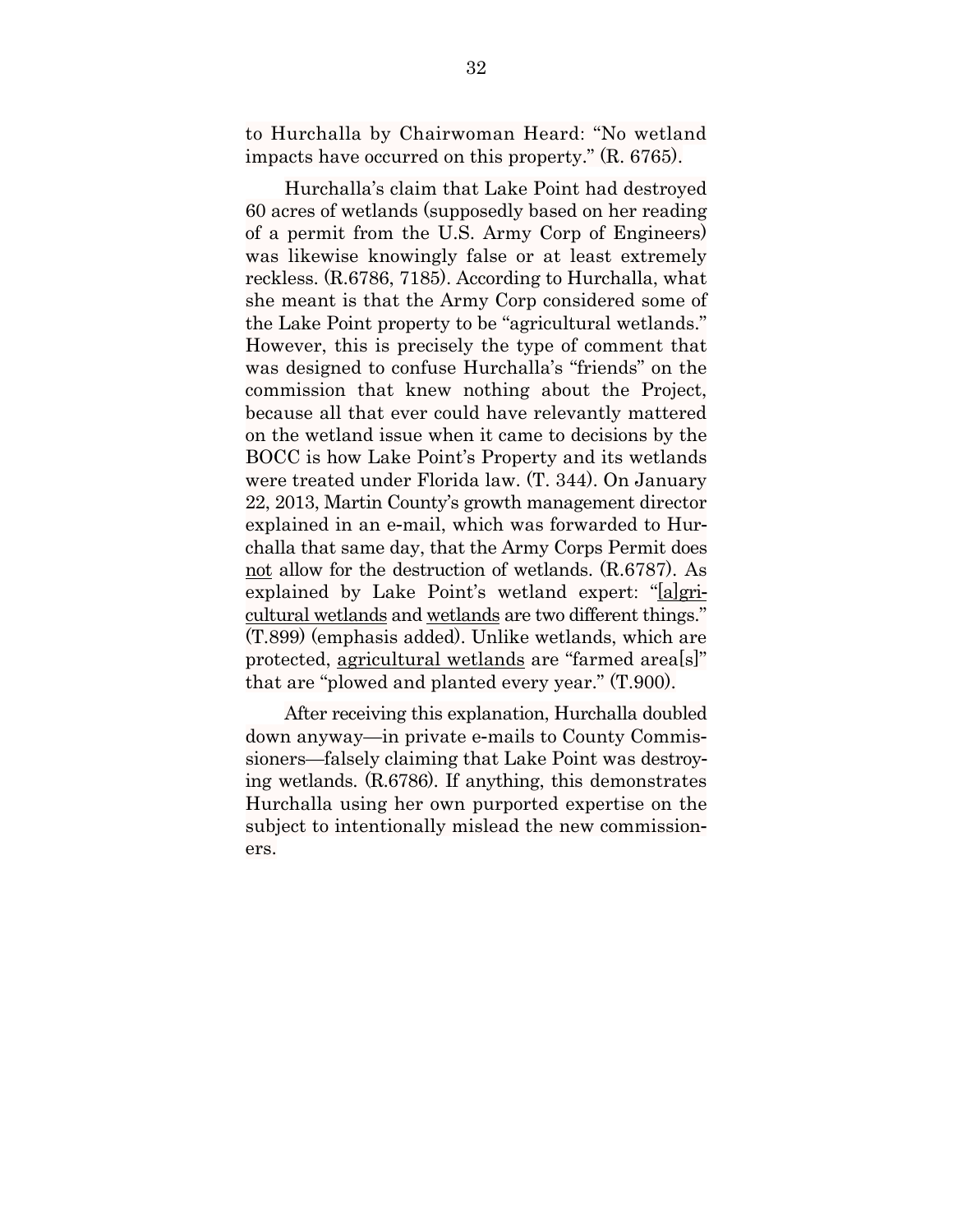#### III. HURCHALLA'S STATEMENTS WERE NOT UNVER**-**IFIABLE OPINION.

In her petition, Hurchalla argues that her statement about the storage and treatment benefits not having been documented may have been non-actionable "opinion." However, the existence of published studies documenting the treatment or storage benefits of the Project is verifiable as a fact in this case. Whether Lake Point destroyed wetlands under the applicable definition known to Hurchalla, and whether she intentionally misled the commissioners by relying on an inapplicable "agricultural wetland" concept that she knew did not apply, are both issues with factual components. At most, Hurchalla's statements are of mixed opinion and fact, requiring jury resolution.

Hurchalla refers to Milkovich v. Lorain Journal  $Co.$  497 U.S. 1, 21 (1990) for the apparent proposition that mixed opinions/facts are for the Court, rather than a jury. *Milkovich*, however, harms Hurchalla's position. As this Court stated in Milkovich:

We are not persuaded that, in addition to these protections, an additional separate constitutional privilege for "opinion" is required to ensure the freedom of expression guaranteed by the First Amendment. The dispositive question in the present case then becomes whether a reasonable factfinder could conclude that the statements in the Diadiun column imply an assertion that petitioner Milkovich perjured himself in a judicial proceeding.

497 U.S. at 21. See also LRX, Inc. v. Horizon Associates Joint Venture ex rel. Horizon*-*ANF, Inc., 842 So.2d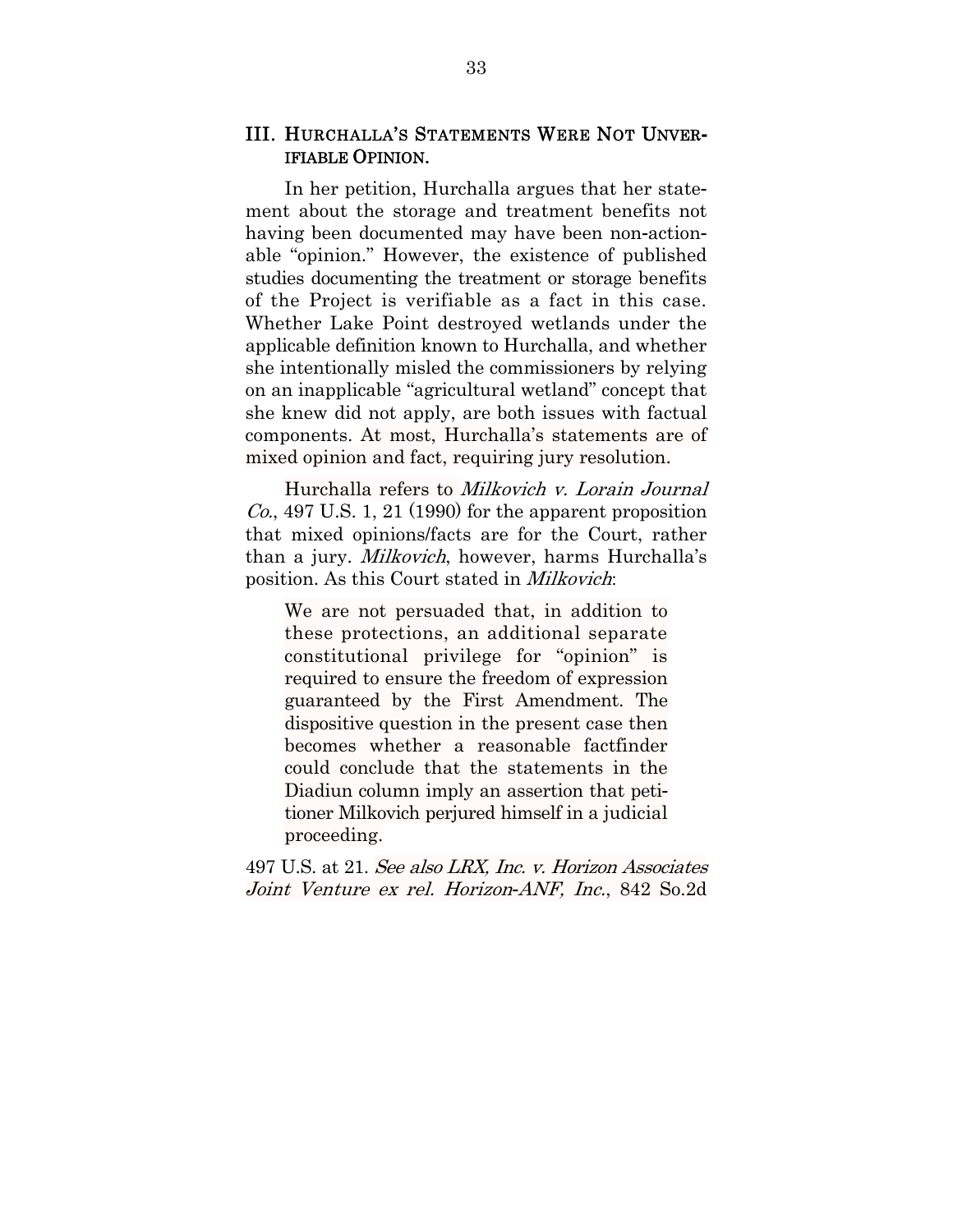881, 885 (Fla. 4th DCA 2003) (a statement that a person was engaged in the unauthorized practice of law was not a statement of pure opinion, and thus was for the fact finder).

None of the case law cited by Hurchalla would indicate that the statements at issue made by Hurchalla are unverifiable statements of opinion. Rather, Hurchalla is forced to use completely dissimilar case law where the word or phrase was so unclear that no reasonable fact-finder could find it to be verifiably false. See, e.g., Brokers Choice of Am., Inc. v. NBC Universal, Inc., 861 F.3d 1081, 1135 (10th Cir. 2017) ("annuity is the most liquid place a senior citizen could put their money"); *Phantom Touring, Inc. v. Affiliated Publ'ns*, 953 F.2d 724, 728, n. 7 (1st Cir. 1992) ("blatantly misleading the public"); McCabe v. Ratiner, 814 F.2d 839, 842 (1st Cir. 1987) ("scam").

Finally, if Hurchalla had thought her statements were merely opinion, she would not have insisted in closing that they were "true." (T.1796). See, e.g., Brown and Williamson Tobacco Corp. v. Jacobson, 827 F.2d 1119, 1131 (7th Cir. 1987) ("Opinions can be right or wrong. Not true or false. In closing, Jacobson's [the defendant's] trial counsel recognized this and so do we.").

#### IV. STATE LAW ISSUES SUCH AS CAUSATION ARE CLASSIC JURY QUESTIONS, AND SHOULD REMAIN AS SUCH.

In her petition, Hurchalla argues that Lake Point failed to prove how Hurchalla's particular statement about the lack of documentation helped contribute to the County's breach of its contract with Lake Point. However, this is a classic state law issue for a jury.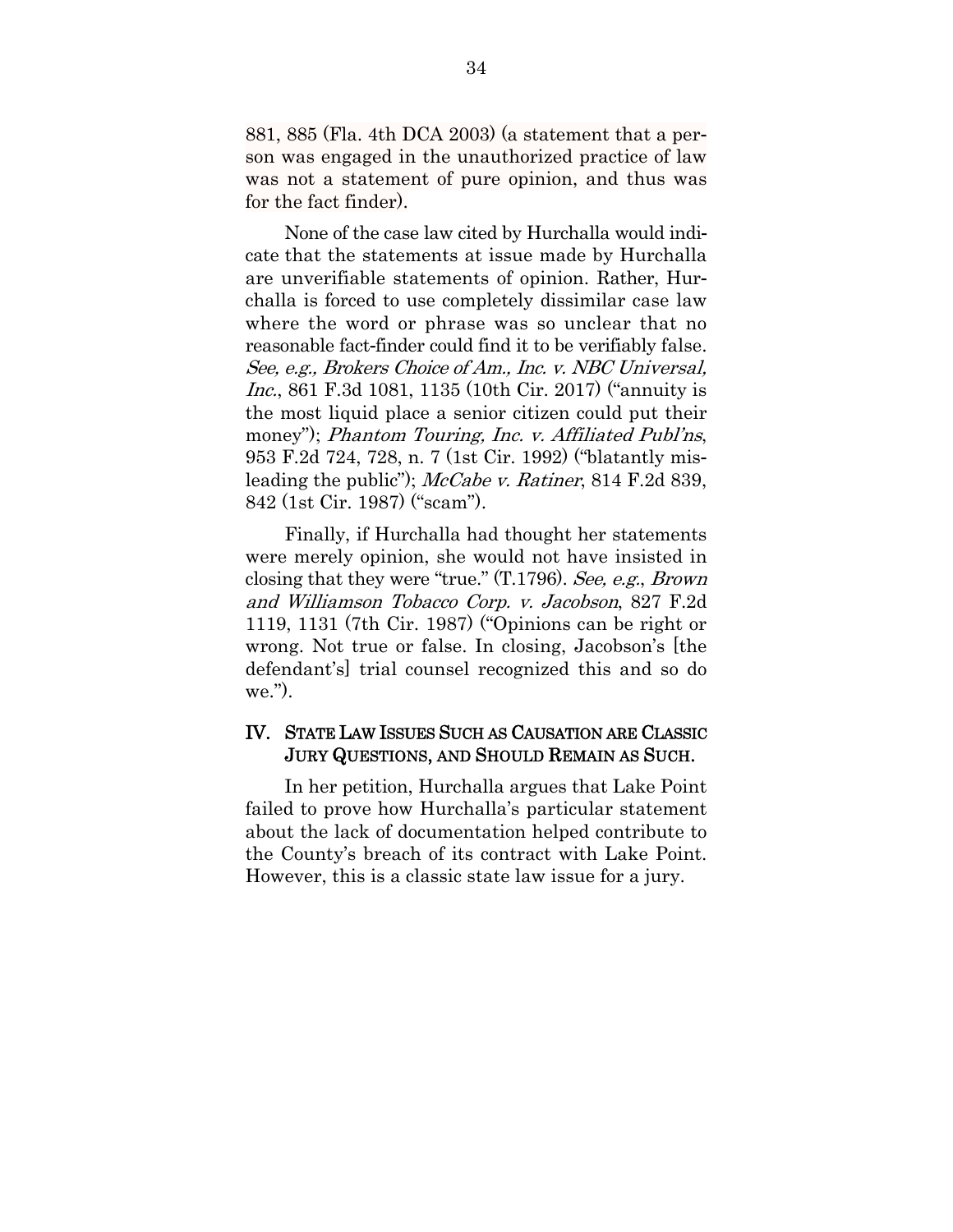Hurchalla had no right to use knowingly false statements to induce a party, including the county, to void a contract that was not terminable at will. See Londono v. Turkey Creek, Inc., 609 So.2d 14, 18-19 (Fla. 1992) (holding that the First Amendment right to petition one's government does not protect false statements "intentionally and maliciously made . . . to third parties and [ ] local government officials for the purpose of harming [another's] economic interests.")2

Here, on the issue of causation, the trial court appropriately used Florida Standard Jury Instructions in Civil Cases 408.4 (stating that interference with a contract may be a legal cause of damage "even though it operates in combination" with some other cause). Hurchalla even acknowledged this black letter component of causation law in her own proposed jury instructions. (R.5843) (Res.App.5a).

There certainly was a jury issue on causation, since Hurchalla's false statements on the purported lack of benefits of Lake Point, and on the purported destruction of wetlands, were parroted back by Chairwoman Heard in public meetings where key votes were taken on Lake Point at or about the same time

l

<sup>2</sup> Amici, "Protect the Protest" Task Force, et al., argue that the Noerr*-*Pennington doctrine should preclude tortious interference liability in the context of petitions to the government. However, that is simply not the case where the defendant tells knowing falsehoods in connection with petitioning activity. See, e.g., Whelan v. Abell, 48 F.3d 1247, 1253 (deliberate falsehoods are entitled to no protection under Noerr*-*Pennington); McDonald v. Smith, 472 U.S. 479 (1985) (the right to petition does not include an unqualified right to express damaging falsehoods). The Florida Supreme Court's opinion in Londono is wholly consistent with McDonald and Whelan. And Hurchalla knew she was "petitioning" to void an enforceable contract.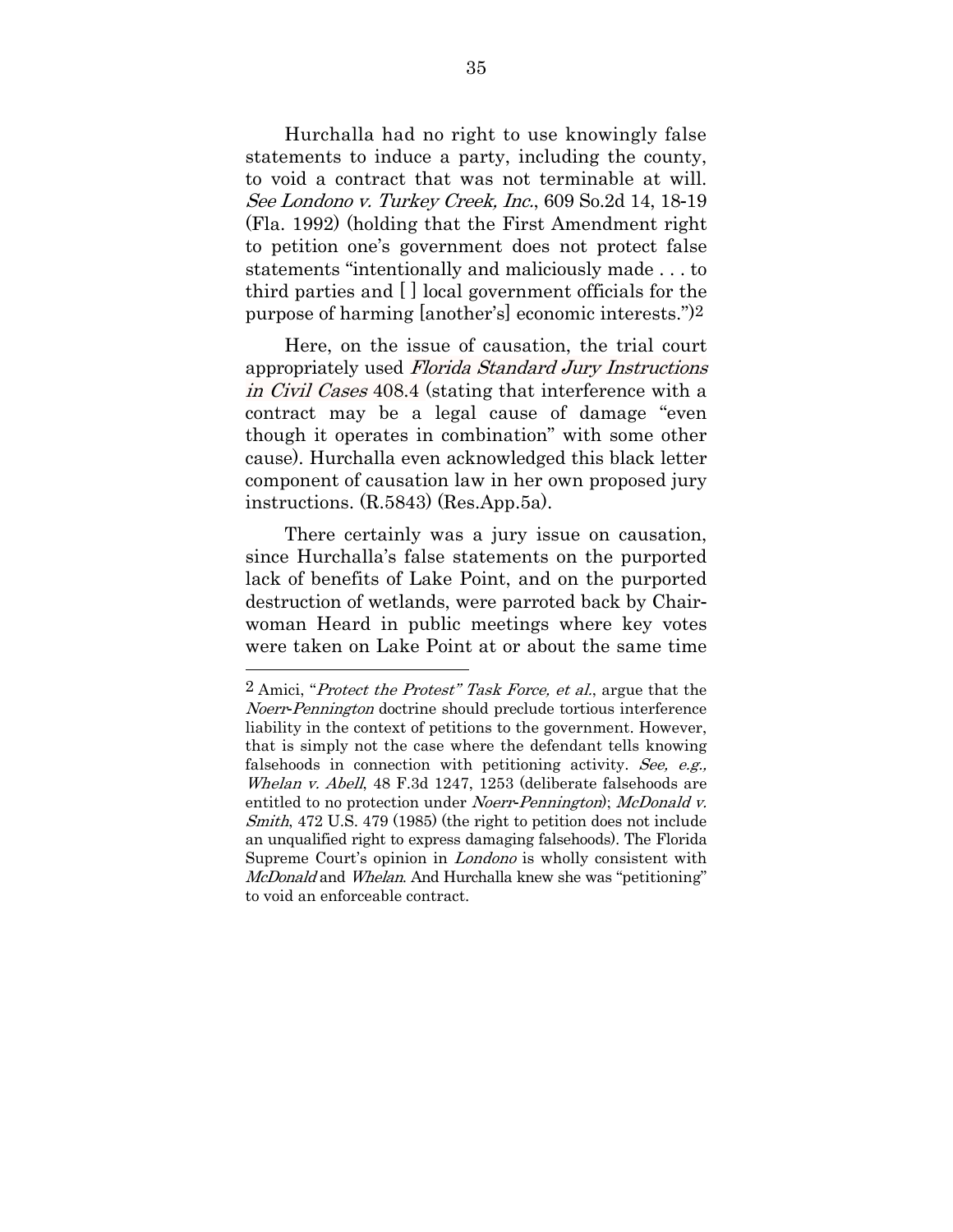that the County took the steps in breach of its contract with Lake Point. The only thing that a majority of BOCC did read before breaching the Interlocal Agreement were the false statements made by Hurchalla—an influential 20-year veteran of the BOCC as well as her specific instructions to void the Interlocal Agreement and, until that occurred, avoid taking any steps that would allow Lake Point to claim that the Interlocal Agreement was in place. Except for Hurchalla's behind the scenes interference, the County would not have paid Lake Point \$12 Million to settle Lake Point's breach of contract claim against the County and apologized for an "an unjustified and unsupportable rush to judgment" (R.8282). A reasonable jury could infer that Martin County's "unjustified and unsupportable rush to judgment" was directly caused by the specific statements and directions in Hurchalla's private e-mails. See Atl. Coast Line R. Co. v. Gary, 57 So.2d 10, 13 (Fla. 1951) ("A jury is at liberty to draw reasonable deductions from the evidence.").

#### V. THIS CASE IS THE WRONG VEHICLE TO EXTEND BOSE BEYOND THE EXAMINATION OF "ACTUAL MALICE" TO OTHER ISSUES THAT ARE TRADITION**-**ALLY FOR A JURY'S DETERMINATION.

Given the pervasive preservation issues at the trial court (including the invited error from Hurchalla on the applicable legal standard and burden of proof), and the Fourth District's express review of all the evidence under *Bose*, this case is not an appropriate vehicle for the Court to elaborate on Bose, and how it relates to state-law tortious interference claims.

In her petition, Hurchalla raises the parade of horribles that could occur if this Court does not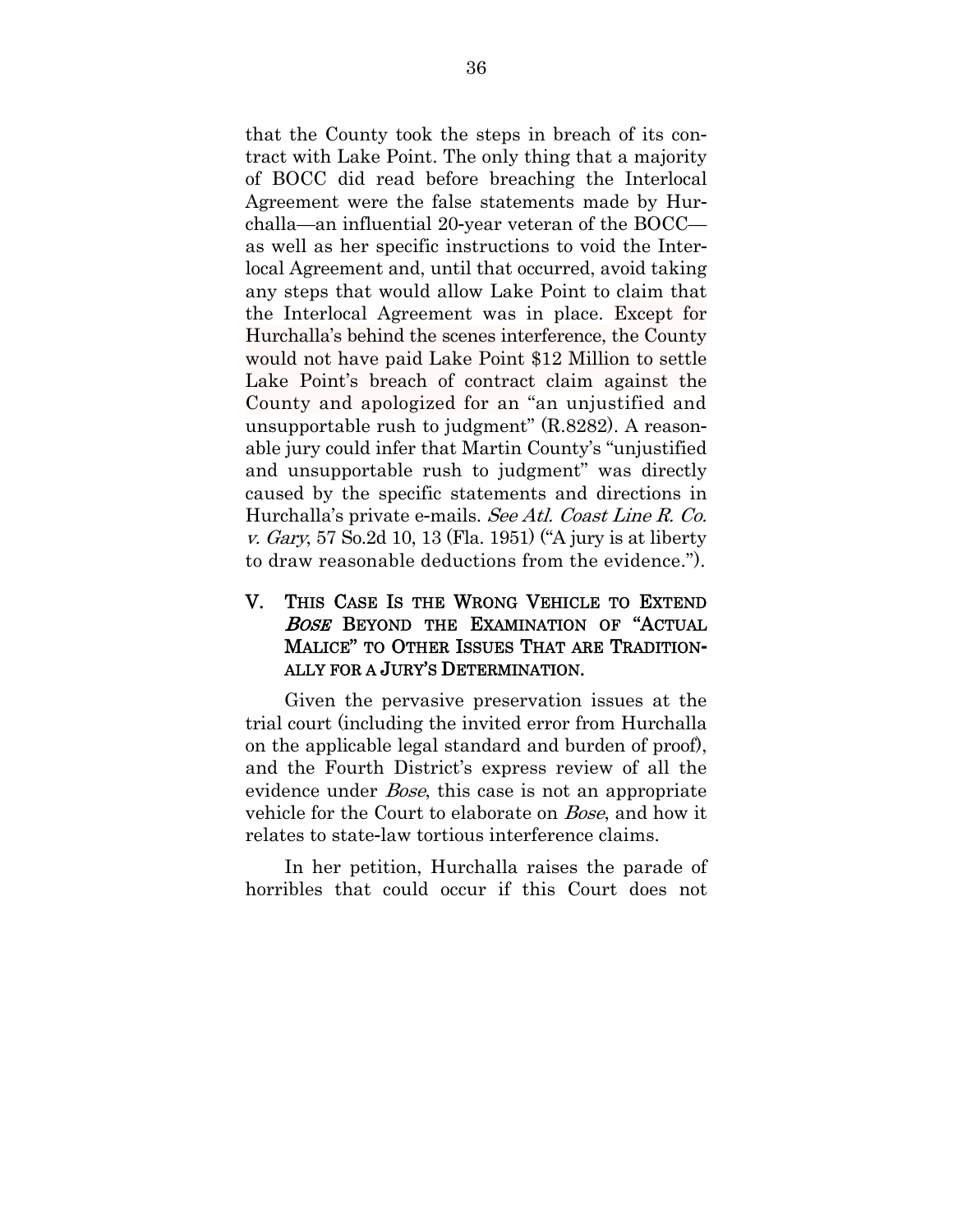accept the case, including how someone may be liable in the future for a false statement made about firearms at a legislative hearing. However, the Florida appellate opinion demonstrates the unique facts of this case and how they are unlikely to be repeated in the future. The face of the opinion notes that Hurchalla an influential former Martin County, Florida, commissioner, engaged in ghostwriting emails for a sitting commissioner about Lake Point. Hurchalla, 278 So.3d at 61-62. Hurchalla used private email accounts of commissioners to encourage Martin County to terminate the Interlocal Agreement and take other actions harming Lake Point. *Id*. The opinion provides examples of Hurchalla's false statements encouraging county commissioners—who were otherwise personally ignorant of the Lake Point project, to take adverse action against Lake Point. Id. at 65, 68. Hurchalla acted as a schemer in tandem with sitting elected officials, id. at 61-62, not to petition the government for a change in the law in public or private, but to seek to have the government breach its contract with a private entity.

Simply put, there is no reason to believe that the narrow ruling in this unusual Florida appellate decision will "chill expression and political activity."